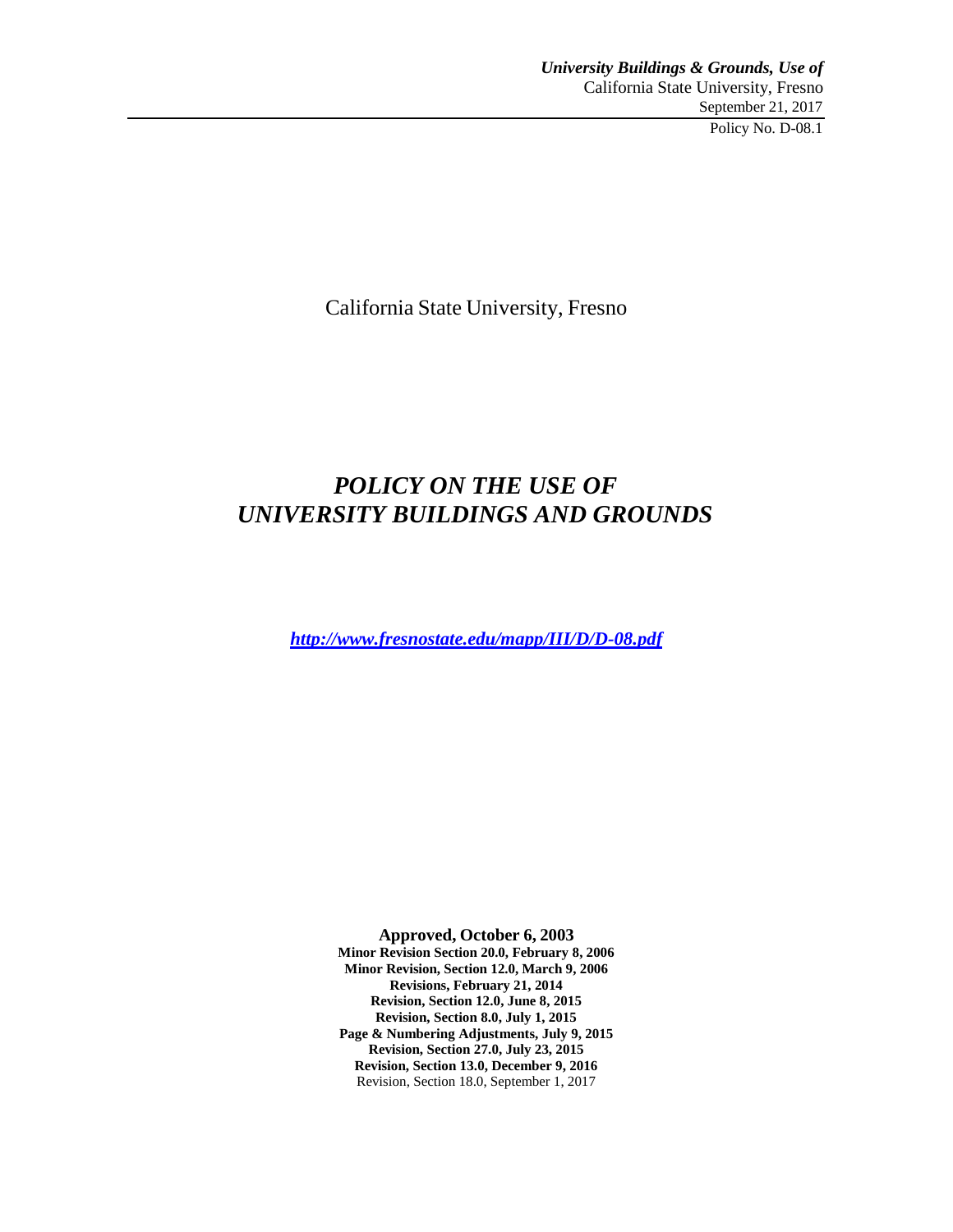# *TABLE OF CONTENTS*

| 1.0  |                                                                                                                                                                                                                  |
|------|------------------------------------------------------------------------------------------------------------------------------------------------------------------------------------------------------------------|
| 2.0  |                                                                                                                                                                                                                  |
| 3.0  |                                                                                                                                                                                                                  |
| 4.0  |                                                                                                                                                                                                                  |
| 5.0  |                                                                                                                                                                                                                  |
| 6.0  | Meetings, Performances, Rallies, Athletic Contests,                                                                                                                                                              |
| 7.0  | <u>Outside Speakers and Events on Campus (see also Policy # APM 625)</u> 8<br>7.1<br>7.2<br>7.3                                                                                                                  |
| 8.0  |                                                                                                                                                                                                                  |
| 9.0  |                                                                                                                                                                                                                  |
| 10.0 |                                                                                                                                                                                                                  |
| 11.0 |                                                                                                                                                                                                                  |
| 12.0 | Free Speech Area Superseded by Policy on Time, Place & Manner of Free                                                                                                                                            |
| 13.0 | <b>Bulletin Boards and Postings of Signs, Pictures, Notices,</b><br>Transparencies and Advertisements Superseded by Interim Policy on Signage,<br>(Temporary & Permanent) (D-17), approved December 9, 2016.  14 |
| 14.0 | 14.1<br>14.2<br>14.3<br>14.4                                                                                                                                                                                     |
| 15.0 | Alcohol Use and Sale Superseded by Alcohol Policy (G-04), revised September 21,                                                                                                                                  |
| 16.0 |                                                                                                                                                                                                                  |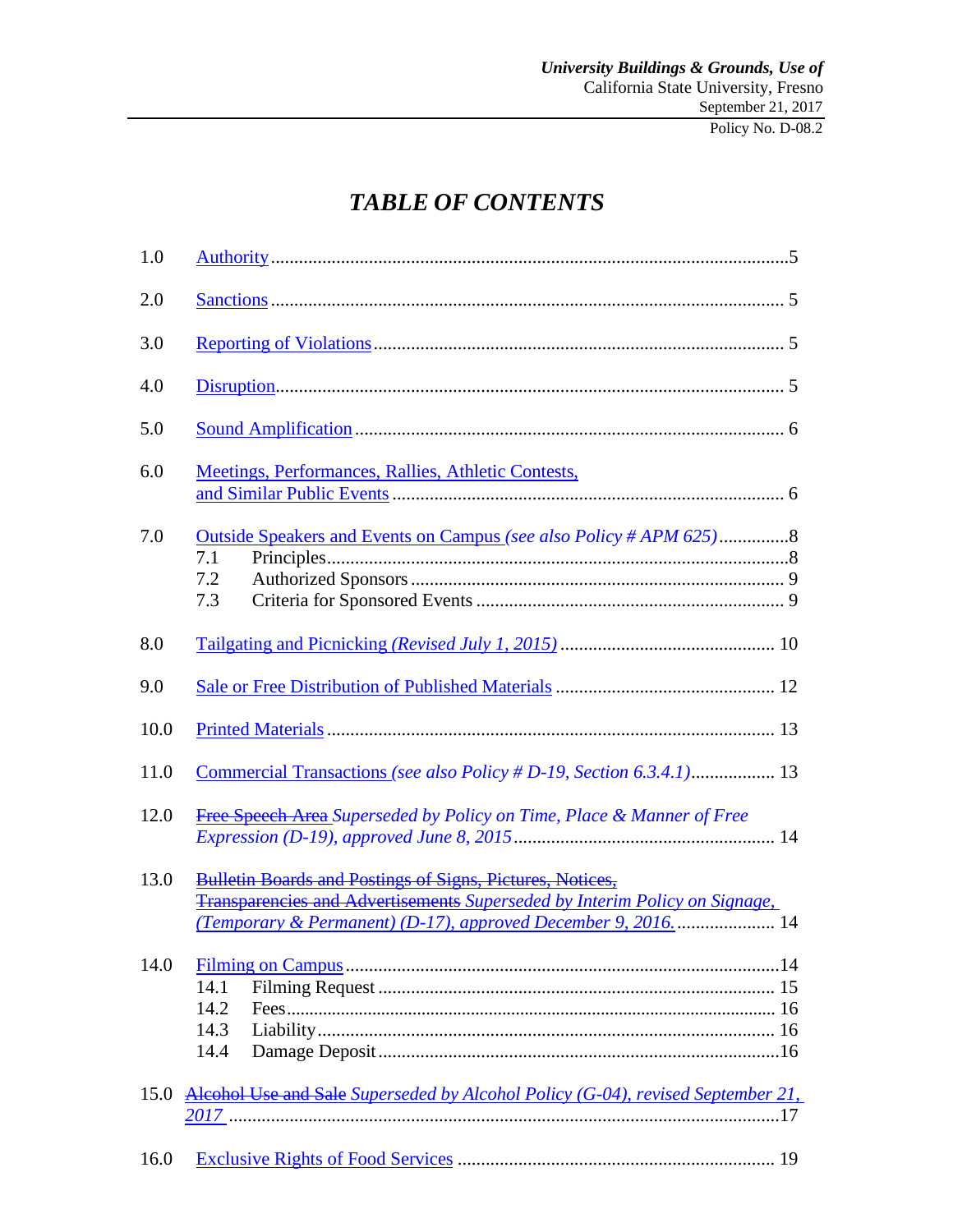| 17.0 | Sponsorship by Alcoholic-Beverage Companies (see also CSU Executive Order #                                                                              |  |
|------|----------------------------------------------------------------------------------------------------------------------------------------------------------|--|
|      | 966) Superseded by Alcohol Policy (G-04), revised September 21, 2017  19                                                                                 |  |
|      |                                                                                                                                                          |  |
| 18.0 | <b>Smoking (see also Policy # G-57, Smoke Free Campus)</b> Superseded by Policy<br>on Systemwide Smoke and Tobacco Free Environment (EO 1108), effective |  |
| 19.0 |                                                                                                                                                          |  |
| 20.0 |                                                                                                                                                          |  |
| 21.0 |                                                                                                                                                          |  |
| 22.0 |                                                                                                                                                          |  |
| 23.0 |                                                                                                                                                          |  |
| 24.0 | 24.1<br>24.2<br>24.3                                                                                                                                     |  |
| 25.0 |                                                                                                                                                          |  |
| 26.0 | <b>Skateboards, In-line Skates, Bicycles, Motorized Vehicles</b>                                                                                         |  |
| 27.0 | Major Activities in the Amphitheatre (see also Policy # D-15) The                                                                                        |  |
| 28.0 |                                                                                                                                                          |  |
| 29.0 |                                                                                                                                                          |  |
| 30.0 |                                                                                                                                                          |  |
| 31.0 |                                                                                                                                                          |  |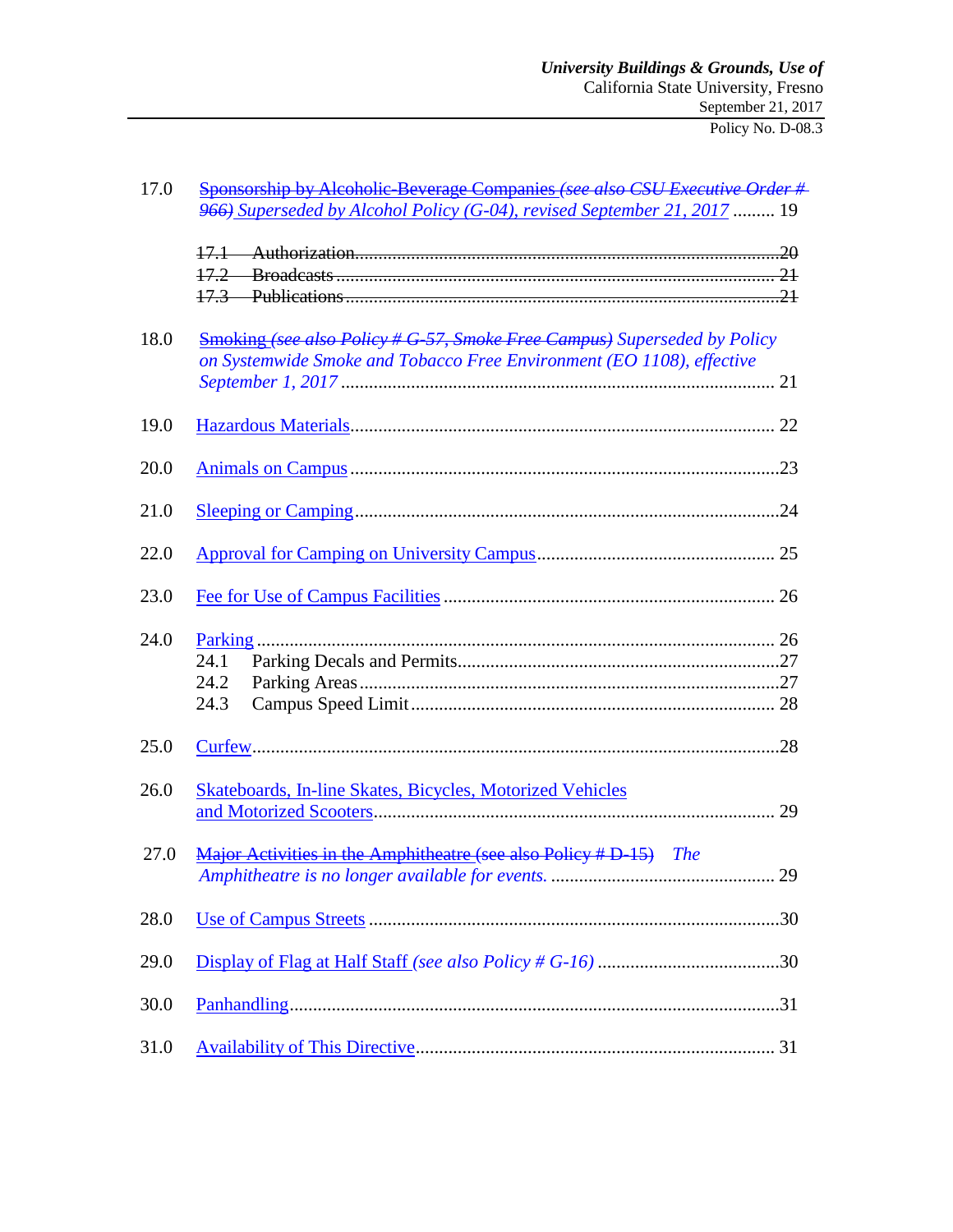# *APPENDICES*

| Appendix C Request for University Sponsored Speaker or Event36 |  |
|----------------------------------------------------------------|--|
|                                                                |  |
|                                                                |  |
|                                                                |  |
|                                                                |  |
|                                                                |  |
|                                                                |  |
|                                                                |  |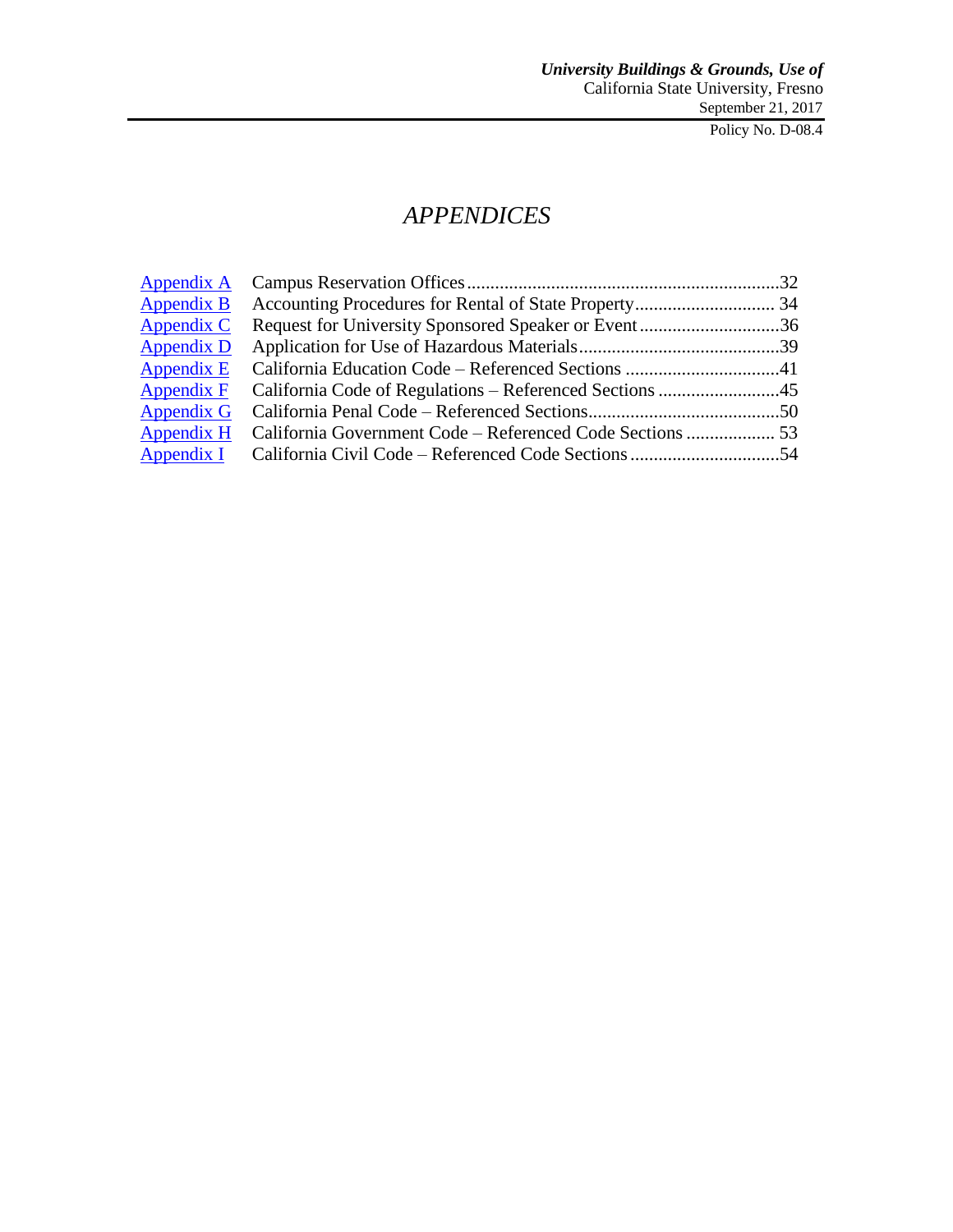### <span id="page-4-0"></span>**1.0 AUTHORITY**

1.0.1 This directive is issued pursuant to Sections of Title 5, Part V, Chapter 1, Subchapter 5 of the California Education Code and amendments and additions to Article 9, related to the use of State University buildings and grounds. The President of California State University, Fresno on October 6, 2003 approved this Directive. The University President has designated the Vice President for Administration to approve any exceptions or deviations to this policy. For the purposes of this document, "University" shall be defined as any property or programs associated with any organizational unit of California State University, Fresno at the main campus and any off-campus sites. This includes property and programs administered by auxiliaries. The Vice President for Administration will review this directive the beginning of every even fiscal year.

### <span id="page-4-1"></span>*2.0 SANCTIONS*

*2.0.1 Every person who violates or attempts to violate any express prohibitions regarding buildings and grounds contained in this Directive is guilty of a misdemeanor pursuant to Education Code Section 89031. In addition, a violation of these rules may constitute a crime under the Penal Code and may subject the violator, if a student, to student disciplinary action pursuant to Title 5, California Code of Regulations Sections 41301- 11303, or if an employee, to employee disciplinary action pursuant to Education Code Sections 89535 and 89536.*

## <span id="page-4-2"></span>**3.0 REPORTING OF VIOLATIONS**

3.0.1 Incident Reports: Any person who witnesses or is a victim of an incident (whether or not a crime) on or involving campus property, or that takes place at a campus function believed by the observer or victim to violate any law or campus rule, including this Directive, is urged to report promptly the incident to the University Police Department or the nearest law enforcement agency having jurisdiction.

#### <span id="page-4-3"></span>**4.0 DISRUPTION**

4.0.1 Any activity on campus or at a campus function that disrupts, by preventing the effective carrying out of, the operation or activities of the University, its auxiliary organizations, its alumni organizations, or its recognized student organization (as defined in California Code of Regulations Section 41402) is prohibited. Violation of this prohibition is a misdemeanor pursuant to Education Code Section 89031 and may constitute a crime under sections of the Penal Code.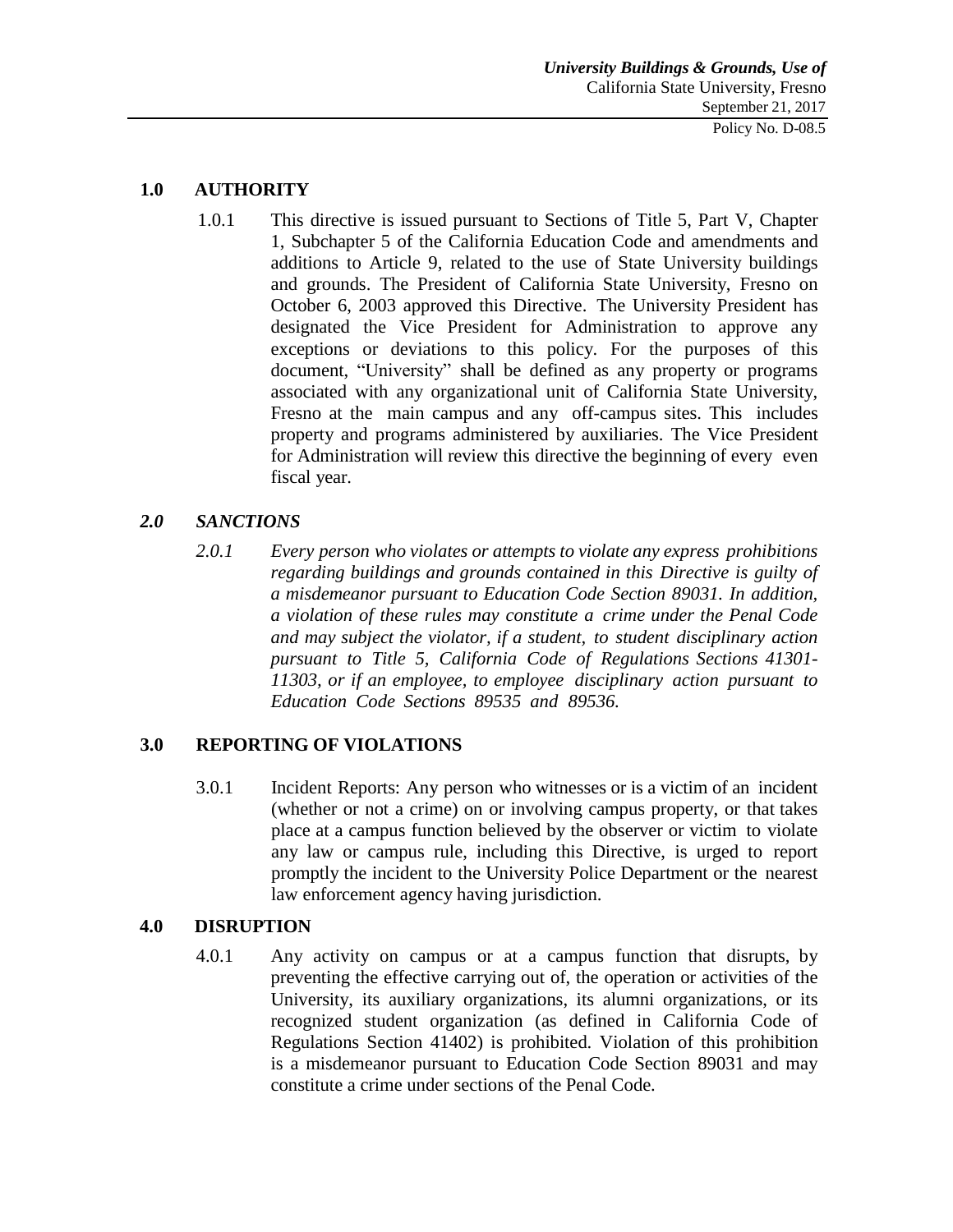### <span id="page-5-0"></span>**5.0 SOUND AMPLIFICATION**

5.0.1 Sound amplification equipment is not permitted on campus with the exception of those activities in any facility where people are watching or participating in sports or entertainment for which admission has been charged; or as is necessary to conduct the class/program: classrooms, outdoor instructional areas, or where graduation ceremonies are being conducted; or for voice amplification when using the speakers' platform in the Free Speech Area. The Department of Public Safety must authorize the use of sound amplification for all other activities. Violation of this prohibition is a misdemeanor pursuant to Education Code Section 89031 and may constitute a violation of Sections 415(2) or 415.5(a)(2) of the Penal Code.

## **6.0 MEETINGS, PERFORMANCES, RALLIES, ATHLETIC CONTESTS, AND SIMILAR PUBLIC EVENTS.**

- 6.0.1 Use of campus facilities shall be by reservation, on a first come, first serve basis.
- 6.0.2 Individuals or groups from on or off campus wishing to use campus facilities for a scheduled event are required to make a reservation with the appropriate reserving entity.
	- 6.0.2.1 Priority for reserving campus facilities is given to University instructional activity, personnel and students.<sup>2</sup>
- 6.0.3 Generally, no reservation will exceed one week in length without a lease or written license.
- 6.0.4 No reservation shall be confirmed by the appropriate department until the following requirements have been met:
	- 6.0.4.1 The administrators responsible for scheduling the facility have confirmed availability of the facility.
	- 6.0.4.2 The Chief of University Police has specified security requirements of the proposed use, and the amount of extra cost, if any, has been arranged.
	- 6.0.4.3 Services required for the proposed use have been reviewed with the appropriate University personnel and an estimate of extra cost, if any, has been provided to the reserving person or group.

 $\overline{a}$ 

<sup>&</sup>lt;sup>1</sup> The sound level from amplified equipment shall normally not exceed 75dbA average or 90dbA peak when measured a distance of 50' from the stage or speaking platform, unless a specific permit for greater amplification is granted by the Department of Public Safety. Such permits shall not be granted for times when classes are in session, except in special circumstances.

 $2$  See the list of campus reservation offices – Appendix A.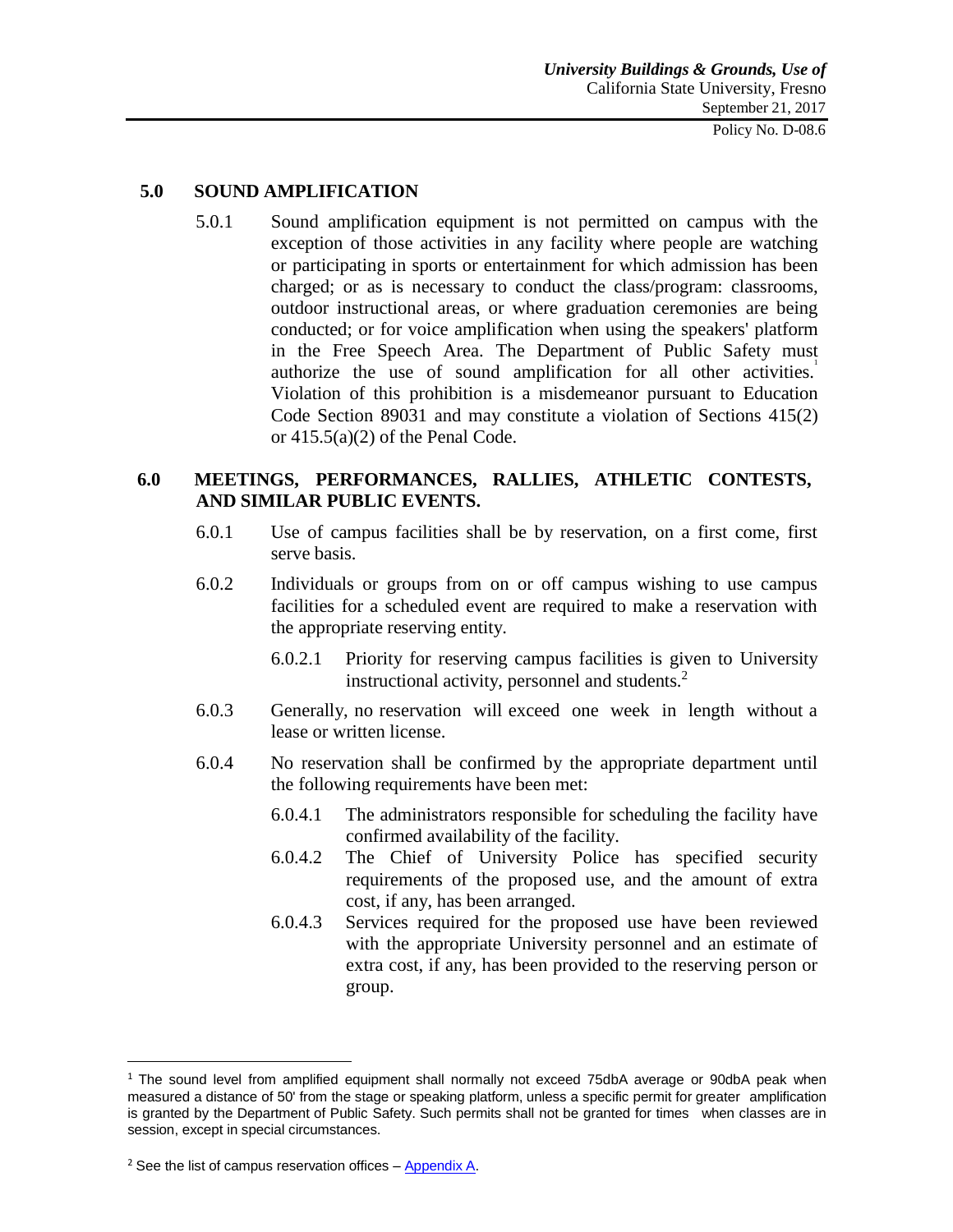- 6.0.4.4 Parking requirements for the proposed event or program have been reported to the Office of Parking and Transportation and the amount of extra cost, if any, has been approved.
- 6.0.4.5 Insurance requirements for any event or program have been reported to the Office of Environmental Health and Safety for review and approval.
- 6.0.4.6 California State University, Fresno recognizes University Food Services' first right of refusal for food and beverage events being held on the campus of California State University, Fresno. The Vice President for Administration or his/her designee reserves the right to grant exceptions, but as a matter of common practice, University Food Services will continue to be consulted and provided a first right of refusal. Therefore, any event involving servicing food and/or alcohol must be coordinated through and approved by the offices of Environmental Health and Safety and University Food Services, unless food and/or alcohol is being provided through University Food Services.
- 6.0.4.7 A written agreement has been reviewed, approved and signed by Procurement Services. Advance payment may be required in part or in full.
- 6.0.5 A lease or written agreement shall be required for all uses by organizations not associated with the University.
- 6.0.6 A contract or written agreement shall be required for all uses by organizations when reimbursement is required, unless the entire amount of reimbursement is paid in advance of use. Requests for reservations must be made at least six weeks prior to the event. At least four weeks should be allowed for the confirmation process.
- 6.0.7 Organized use of campus facilities is subject to the condition that the reserving and using organization shall be primarily liable for any claims or losses accruing or resulting to the University or any person who may be injured, damaged, or unpaid by the user in the course of use. If this policy is violated, the reserving party will be held responsible and incur actual cost for repairs, removal and cleaning damages.
- 6.0.8 The reserving and using organization(s) shall be responsible for adhering to officially approved facility capacities.
- 6.0.9 University Auxiliaries may adopt such further rules as are necessary to supplement these rules respecting public events scheduled in the Union.
- 6.0.10 Failure or refusal to obtain proper reservation of campus facilities is a misdemeanor pursuant to Education Code Section 89031.

#### *\*\*\*SEE APPENDIX A FOR RESERVATION OFFICE LISTING\*\*\**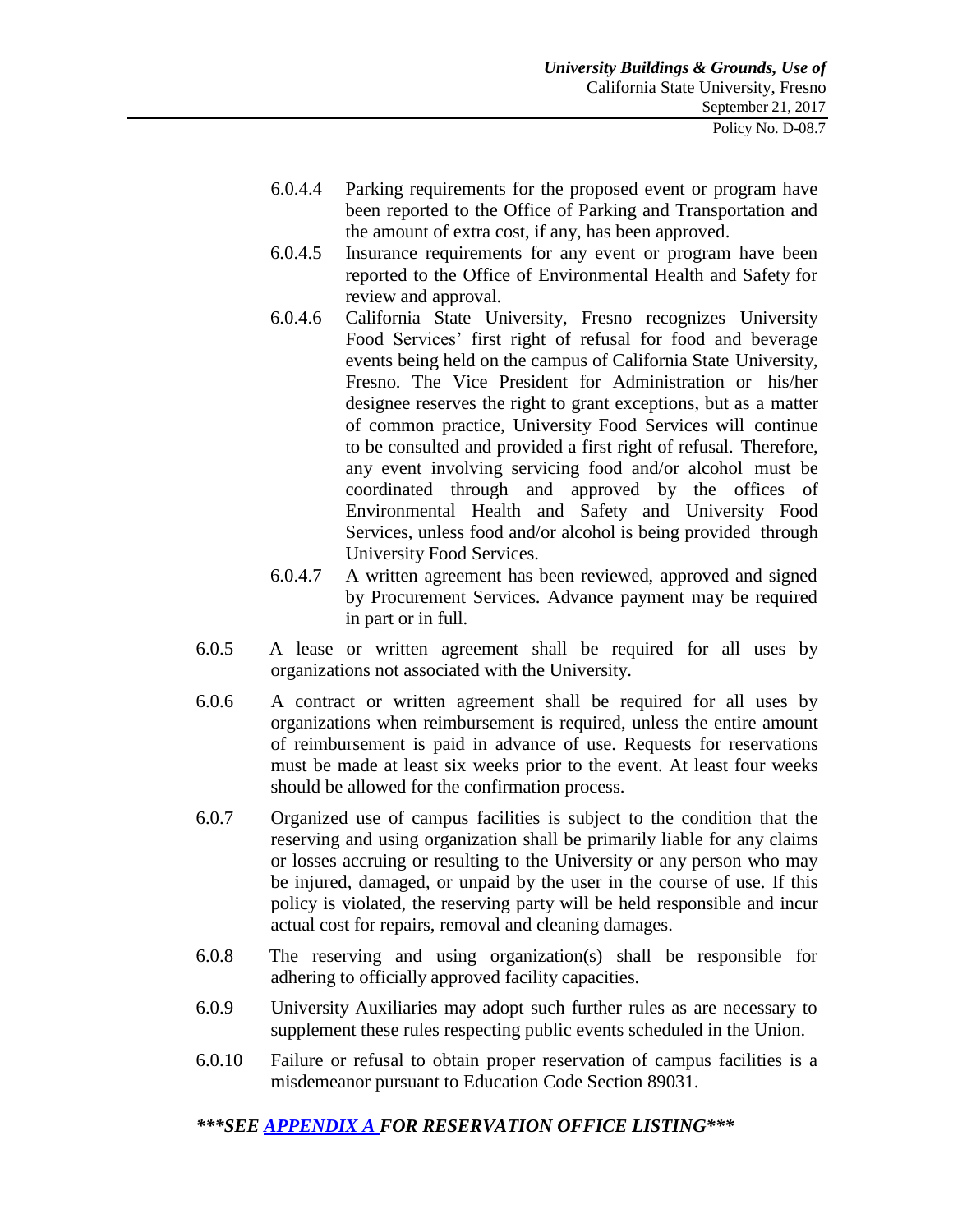#### <span id="page-7-0"></span>**7.0 OUTSIDE SPEAKERS AND EVENTS ON CAMPUS** (Policy # APM 625)

*A copy of this Policy is available on the internet at the following address:* [http://www.fresnostate.edu/academics/aps/documents/apm/625OutsideSpeakersEve](http://www.fresnostate.edu/academics/aps/documents/apm/625OutsideSpeakersEventsPolicy07_2005.pdf) [ntsPolicy07\\_2005.pdf.](http://www.fresnostate.edu/academics/aps/documents/apm/625OutsideSpeakersEventsPolicy07_2005.pdf)

In accordance with the January 1962 resolution of the Trustees of The California State University that *"... the colleges respectively are directed to continue or develop the policy most appropriate to them to assure that outside speakers brought to the campus will contribute to educational values, that is the pursuit of truth and citizenship values, and not be brought in for propagandizing purposes,"* California State University, Fresno is committed to free discussion of ideas and issues.

### <span id="page-7-1"></span>**7.1 PRINCIPLES**

 $\overline{a}$ 

The guiding principles underlying this policy are summarized as follows:

- 7.1.1 The regularly scheduled instructional class program of the University must have first priority in the use of university facilities;
- 7.1.2 University facilities made available to visiting speakers are to be used only in conformance with university policies;
- 7.1.3 The institutional control of campusfacilities must not be used as a device of censorship (i.e., of precluding a speaker because of disagreement with the views s/he proposes to present);
- 7.1.4 Speakers may appear only on invitation of the University or an officially recognized university organization, and under policies and procedures approved by the President;
- 7.1.5 Every reasonable effort should be made to assure that over a period of time, varied points of view are presented;
- 7.1.6 The right of self-expression does not extend to preventing selfexpression by others;
- 7.1.7 The anticipated amount of state or student body funds to be paid to or on behalf of each particular speaker both for fees and expenses is public record and should be noted in the minutes of the sponsoring organization and in the appropriate documents filed with the university or with the Associated Students, Inc.
- 7.1.8 University will continue to pick up normal costs. However, if additional staff have to be hired the event would pay for it.
- 7.1.9 The President or designee may deny any request for, or cancel any scheduled use of university facilities.<sup>3</sup>

 $3$  The denial of a request or the cancellation of scheduled use of university facilities may be due to the interest of public safety and campus security; the projected or actual financial costs to the university; or other sound business reasons.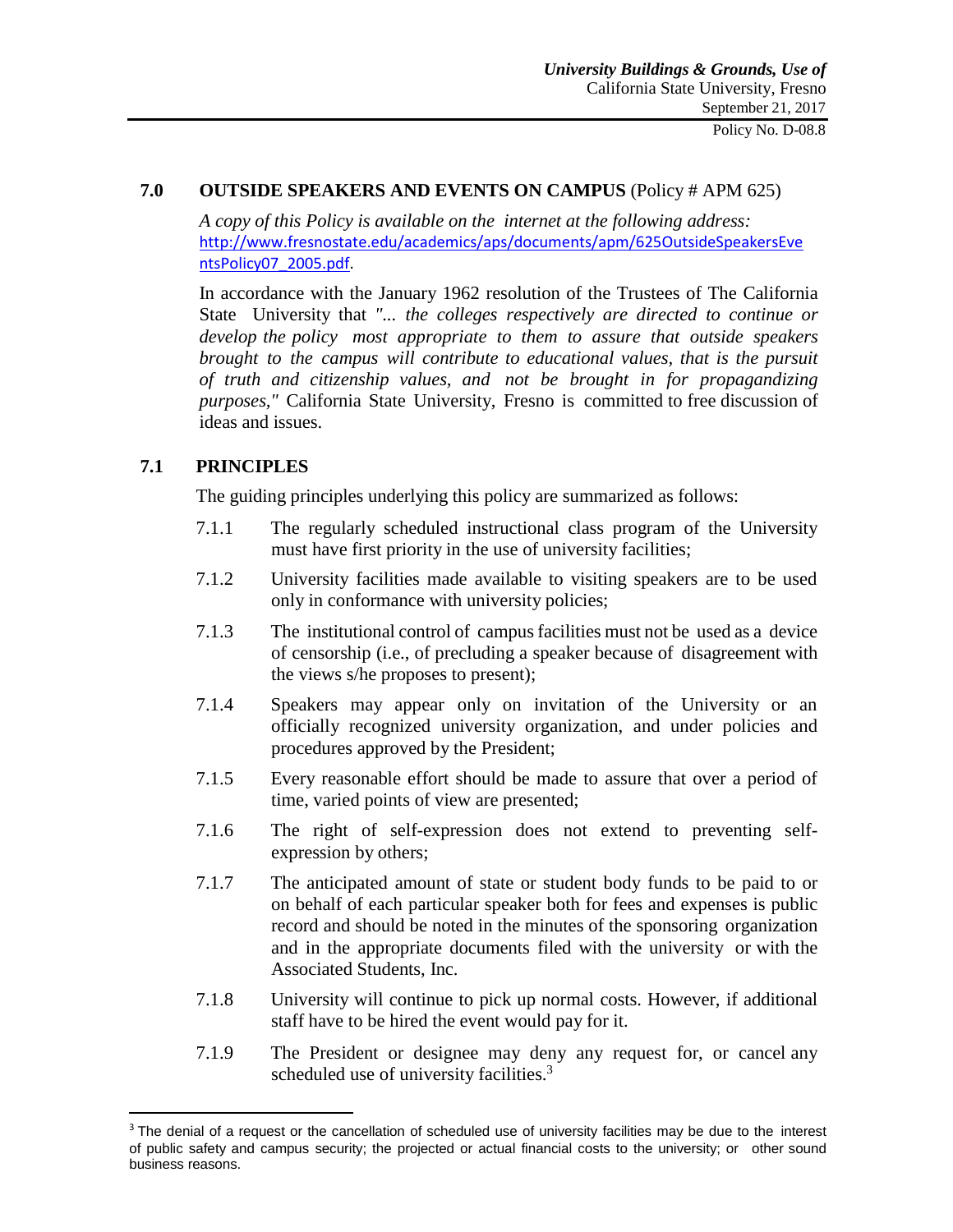7.1.10 Individuals planning to host events should initiate plans well in advance of the scheduled date.

### <span id="page-8-0"></span>**7.2 AUTHORIZED SPONSORS**

University facilities may be used by the following groups for regularly or specially approved activities of the group, including sponsorship of visiting speakers:

- 7.2.1 departments, colleges/schools or other appropriate units within Academic Affairs <sup>4</sup>
- 7.2.2 units that report to the Vice President for Administration, Vice President for Advancement and The Vice President for Student Affairs and Dean Of Students**.**
- 7.2.3 A student organization that is recognized by the University, and registered with the Office of Student Activities and Leadership Development.<sup>5</sup>

#### <span id="page-8-1"></span>**7.3 CRITERIA FOR SPONSORED EVENTS**

The following conditions must be met:

 $\overline{a}$ 

- 7.3.1 The potential for achieving the Trustees' objectives must be evident; actions of a group bringing a speaker on campus are subject to review by the University;
	- 7.3.1.1 All proposed events open to the entire campus community or general public shall be authorized by the appropriate vice president or designee.
	- 7.3.1.2 All appeals regarding a denial of authorization for an event shall be forwarded to the President for final review.
- 7.3.2 The sponsoring group shall be required to outline its procedures for conducting the conference, seminar, or public meeting, assuring order, and providing for the realization of educational values;
- 7.3.3 Each proposal for an outside speaker or campus event shall provide the following information along with the form attached in Appendix C:
	- 7.3.3.1 A description of the proposed event, including the proposed list of invited speakers, panelists or presenters; and the educational value to be derived from the speaker / event.

<sup>4</sup> Using this policy, academic deans are authorized to approve college/school events. However, events intended for a university-wide audience or the general public must be approved by the appropriate vice president.

<sup>&</sup>lt;sup>5</sup> Individual students and off-campus groups with student membership may not be authorized to use university facilities under this policy.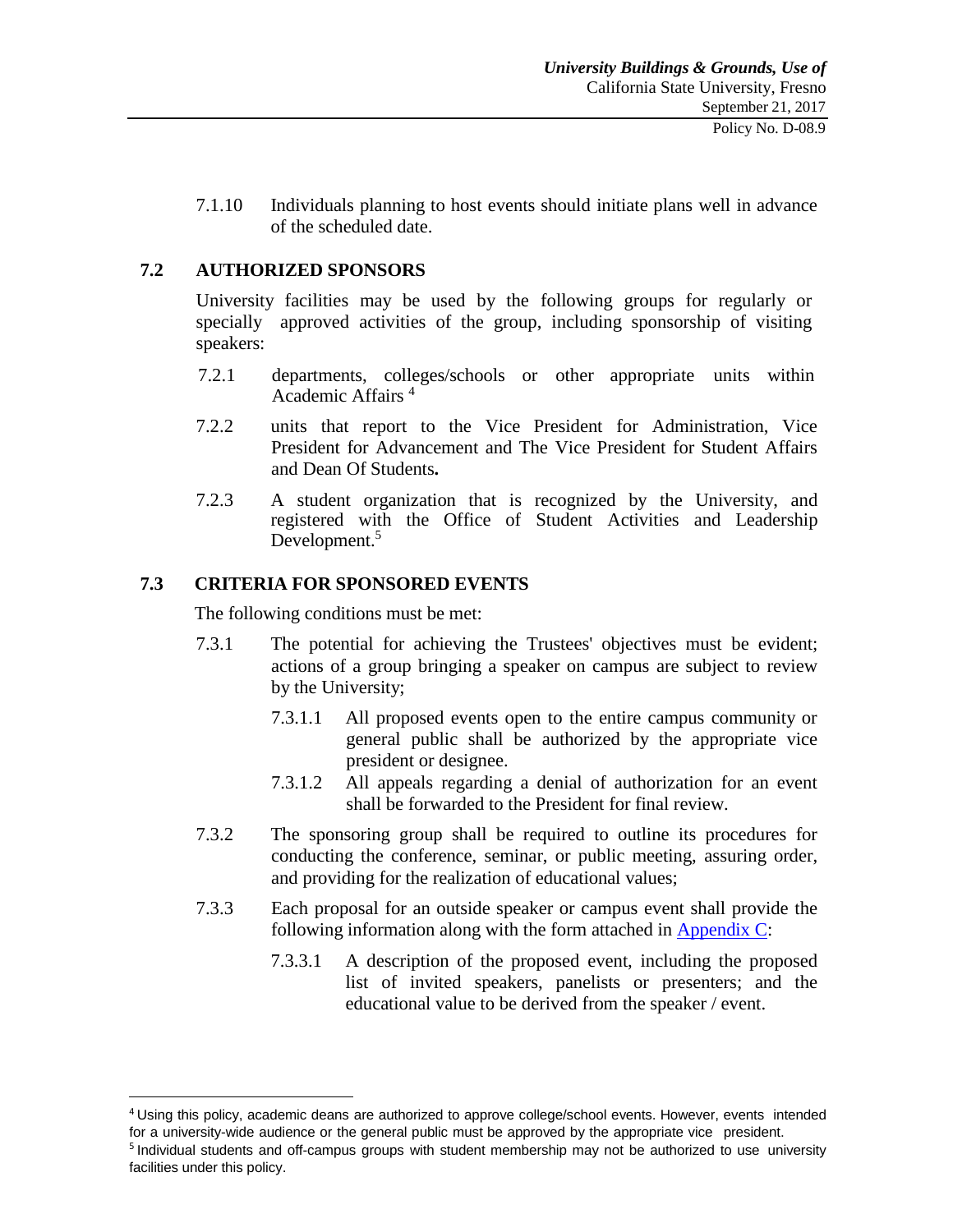- 7.3.3.2 Identify the proposed facility (facilities) to be used for the event.<sup>6</sup>
- 7.3.3.3 Provide evidence that the event is supported with adequate and appropriate facilities including evidence that parking has been addressed with public safety.
- 7.3.3.4 Provide evidence that there is provision for adequate and appropriate security including evidence that security issues have been reviewed with public safety.
- 7.3.3.5 Provide evidence that normal classroom instruction will not be disrupted.
- 7.3.3.6 Provide evidence that the source and amount of funds to be expended by the sponsor are clearly identified and the funds pre-approved to cover expenses.
- 7.3.3.7 Provide cost estimates from Parking; Campus Security; Risk Management; Public Relations; and Scheduling of any anticipated extraordinary expenditures by the university to stage this event.
- 7.3.3.8 Provide evidence that the issues of liability have been addressed with the office of risk management.
- 7.3.3.9 Provide evidence that university relations has been made aware of the event to prepare appropriate news releases and media inquiries.
- 7.3.3.10 Provide evidence that the scheduling office has been contacted and that the event, once approved, will be appropriately calendared and made available electronically to the university community.
- 7.3.3.11 A sponsor shall provide additional information regarding the proposed speaker(s) / event upon request.
- 7.3.4 Posters and handbills may be used for announcements subject to posting and distribution regulations.

## **8.0 TAILGATING AND PICNICKING** *(Revised July 1, 2015)*

- 8.0.1 Definitions for the purposes of this policy.
	- 8.0.1.1 "**Tailgating**" is defined as a social gathering of any number of people where alcoholic beverages are served and consumed in conjunction with, and on the same day of, an athletic event on campus.
	- 8.0.1.2 "**Picnicking**" is defined as a small gathering of people on campus, usually, but not limited to, one family unit, where food and non-alcoholic beverages are present. Picnicking is allowed in designated areas on campus.

 $\overline{a}$ 

<sup>&</sup>lt;sup>6</sup> See the Policy on Use of Buildings and Grounds of California State University, Fresno.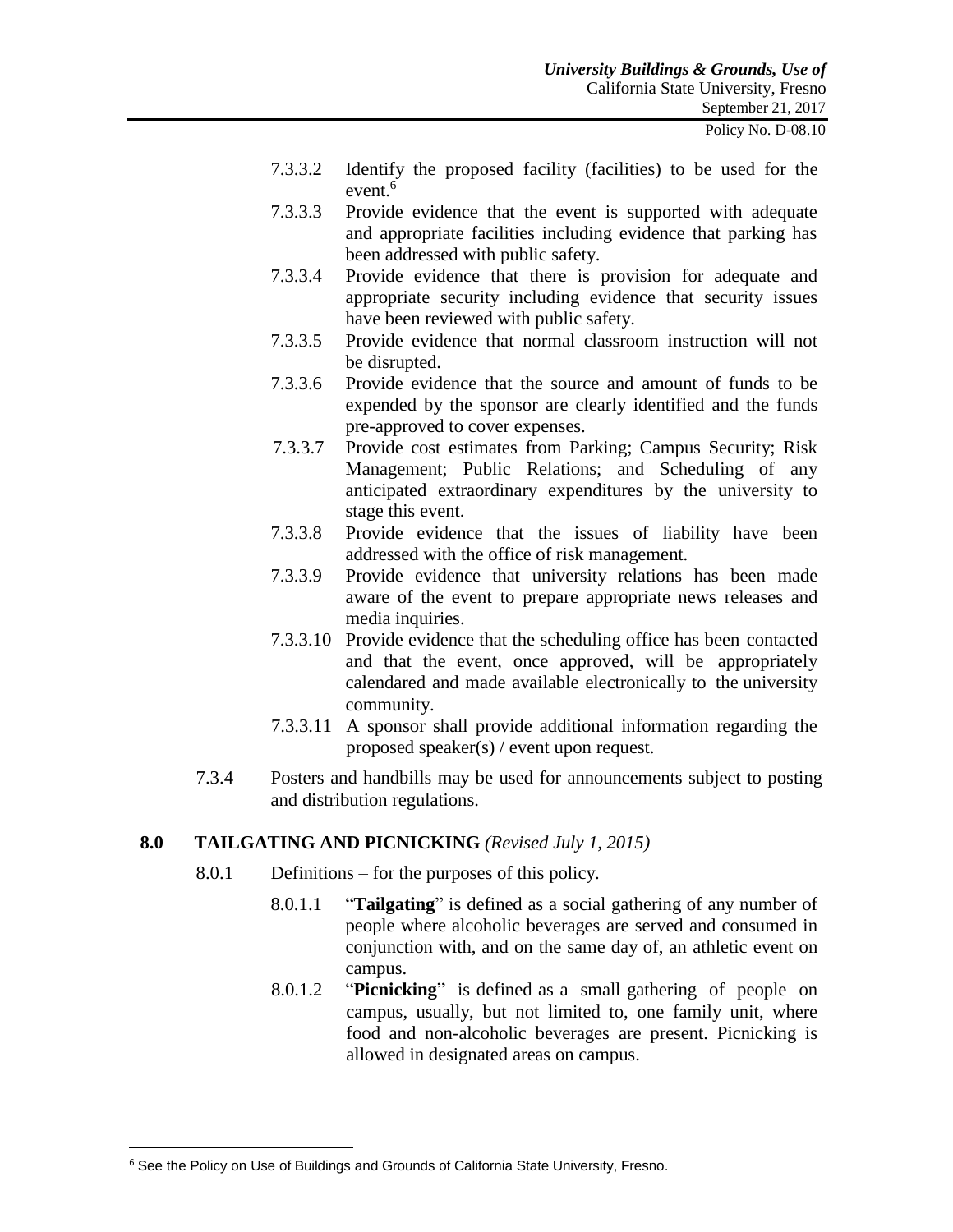#### 8.0.2 Limitations:

8.0.2.1 Tailgating is only allowed in conjunction with, and on the day of an outdoor intercollegiate athletic event where alcohol is sold such as football, baseball, and softball games

#### 8.0.3 Tailgating Locations:

8.0.3.1 Tailgating is limited to the Department of Athletics controlled and supervised parking lots and grassy areas. Campus policy prohibits consumption of alcohol in all other parking lots. For a copy of the current map, contact Public Safety.

#### 8.0.4 Registration:

8.0.4.1 Individuals hosting tailgates where alcohol will be present must be registered as season pass holders or register with the Department of Public Safety on the day of the event – this can be done on site in the parking lots.

#### 8.0.5 Consumption of Alcohol at Tailgates

- 8.0.5.1 Alcohol may not be sold, either directly or indirectly (as a price of admission), unless the sale is by the University Concessionaire, Food Services or holder of an ABC daily alcohol license and approved by Public Safety.
- 8.0.5.2 Serving from kegs is not allowed unless by the University Concessionaire, Food Services or the holder of an ABC daily license and approved by Public Safety.
- 8.0.5.3 Unusual methods of alcohol consumption (e.g. "ice slides"), and/or drinking contests are not allowed.
- 8.0.5.4 Public consumption of alcohol and/or open containers of alcohol are not allowed on any other areas of campus unless at a controlled event where the alcohol is served by the University Concessionaire or Food Services or it is provided to guests under a permit issued by the Director of Environmental Health and Safety.

#### 8.0.6 Tailgating Times

- 8.0.6.1 Tailgating may not begin prior to the opening of controlled and supervised parking lots before the start of the game.
- 8.0.6.2 In the Red, White, and Blue parking lots, Tailgating is permitted to continue during the game.
- 8.0.6.3 In the Purple, Brown, and Orange parking lots, Tailgating is not permitted to continue during the game. Only 'Caretaker' individuals will be allowed to remain at these tailgate sites during the game.
- 8.0.6.4 Tailgating and picnicking spaces must be cleared within 2 hours after the game ends.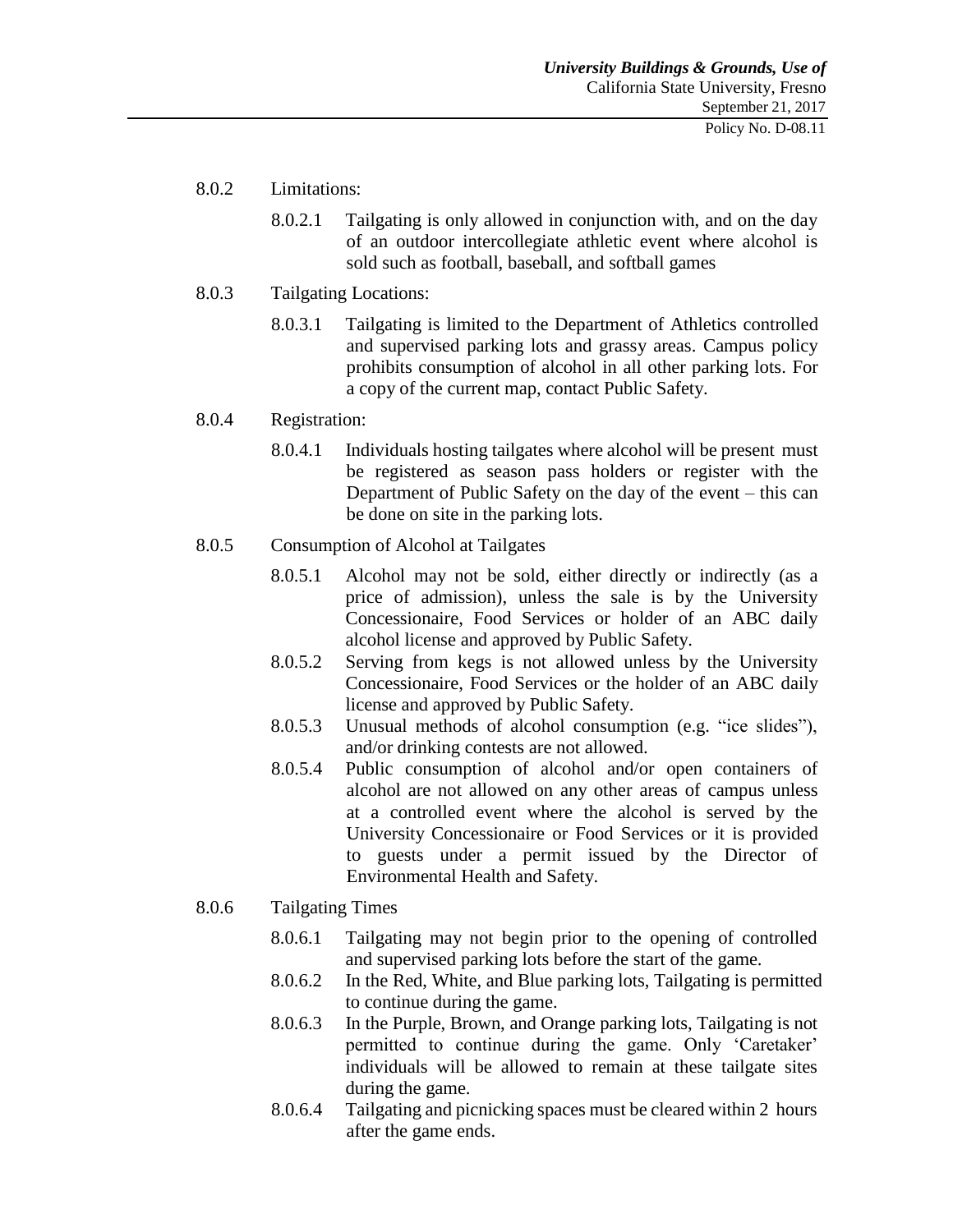- 8.0.7 Consequences:
	- 8.0.7.1 Violations of this policy can lead to warnings, removal from campus and/or event, citations, and forfeiture of tailgate space.
	- 8.0.7.2 Violations may also lead to arrest and prosecution under State and Federal laws.

#### **9.0 SALE OR FREE DISTRIBUTION OF PUBLISHED MATERIALS**

- 9.0.1 Except in the case of private sales and commercial transactions to which Section 10.0 applies, the selling or displaying for sale of any books, newspapers, pamphlets and other published materials shall be permitted on campus provided:
	- 9.0.1.1 Prior permission has been granted by the Student Activities Office.
	- 9.0.1.2 Prior permission has been granted by the Kennel Bookstore to ensure similar published materials are not available for sale at the Bookstore.
	- 9.0.1.3 The selling or display of such published materials is conducted in compliance with any time, place and manner directives adopted by the president.
	- 9.0.1.4 This directive shall be available for examination at the University Police Department, the University Business Office, the Office of the Vice President for Student Affairs and Dean of Students, and the Student Activities and Leadership Development Office. Notice shall be posted at or near the principal entrances of the campus calling attention to public meetings, performances, rallies and similar public events, citing by the number of sections in this article, and designating the places where copies thereof and of directives issued by the campus president pursuant thereto may be examined.
	- 9.0.1.5 The published materials displayed or offered for sale are not in violation of the provisions of Chapter 7.5, Title 9, Part 1 (commencing with Section 311) of the Penal Code (relating to the sale and distribution of obscene matter) or of Chapter 6, Title 3 (commencing with Section 66400 of the Education Code (relating to the preparation, sale and distribution of term papers, theses and other materials to be submitted for academic credit).
- 9.0.2 Selling or displaying for sale of published materials in violation of subsection 9.0.1 is prohibited.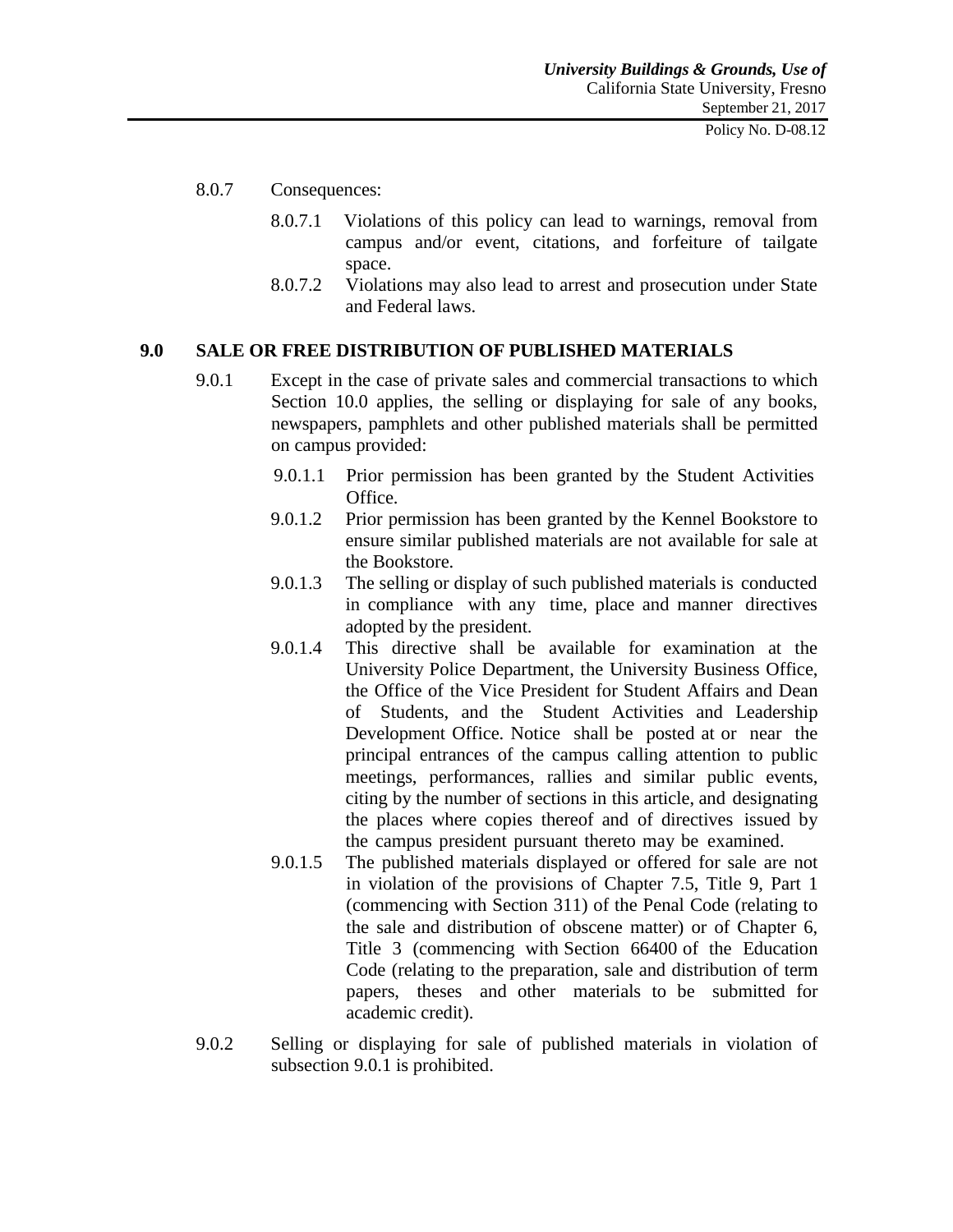#### **10.0 PRINTED MATERIALS**

- 10.0.1 Distribution of written or printed materials is permitted on campus provided the following conditions are met:
	- 10.0.1.1 Distribution must not interfere with the free flow of pedestrian or vehicular traffic; does not interfere with classes or any other operations of the University.
	- 10.0.1.2 Distribution does not involve the placement of the materials on any University bulletin boards, buildings, windows, structures, trees or vehicles parked on campus.
	- 10.0.1.3 The Office of Student Activities and Leadership Development, on a first-come first-served basis will grant permission. Permission may be withheld or restricted as to time and duration in instances where the area may be overcrowded by the number of persons distributing and/or during periods when large or multiple events are scheduled. The University reserves the right to limit the number of distributions on a given day, and the number and size of tables, displays, or structures used in connection with the activity.
	- 10.0.1.4 Violation of this policy will result in the offending group being held responsible for removal of all materials in a timely manner and/or incur actual cost for removal and cleaning.
	- 10.0.1.5 Distribution of written or printed materials does not violate the provision of Chapter 7.5, Title 9, Part 1 (commencing with Section 311) of the Penal Code (relating to the distribution of obscene materials).

#### **11.0 COMMERCIALTRANSACTIONS**

- 11.0.1 Commercial transactions are prohibited on the campus of California State University, Fresno except in those cases where the University Controller has granted prior permission. Permission shall not be granted unless:
	- 11.0.1.1 The seller makes application showing that the proposed transaction can be completed without unreasonable interference with the operation of the campus and the transaction is not otherwise prohibited by law.
	- 11.0.1.2 As part of the instructional and/or administrative process of the University, there are occasionally specific programs that would be materially enhanced if commercial transactions were permitted. In these cases, the instructional or administrative department involved, approved by the Dean of that School, College or Area and forwarded to the University Controller for final approval must originate a request. The request must clearly show: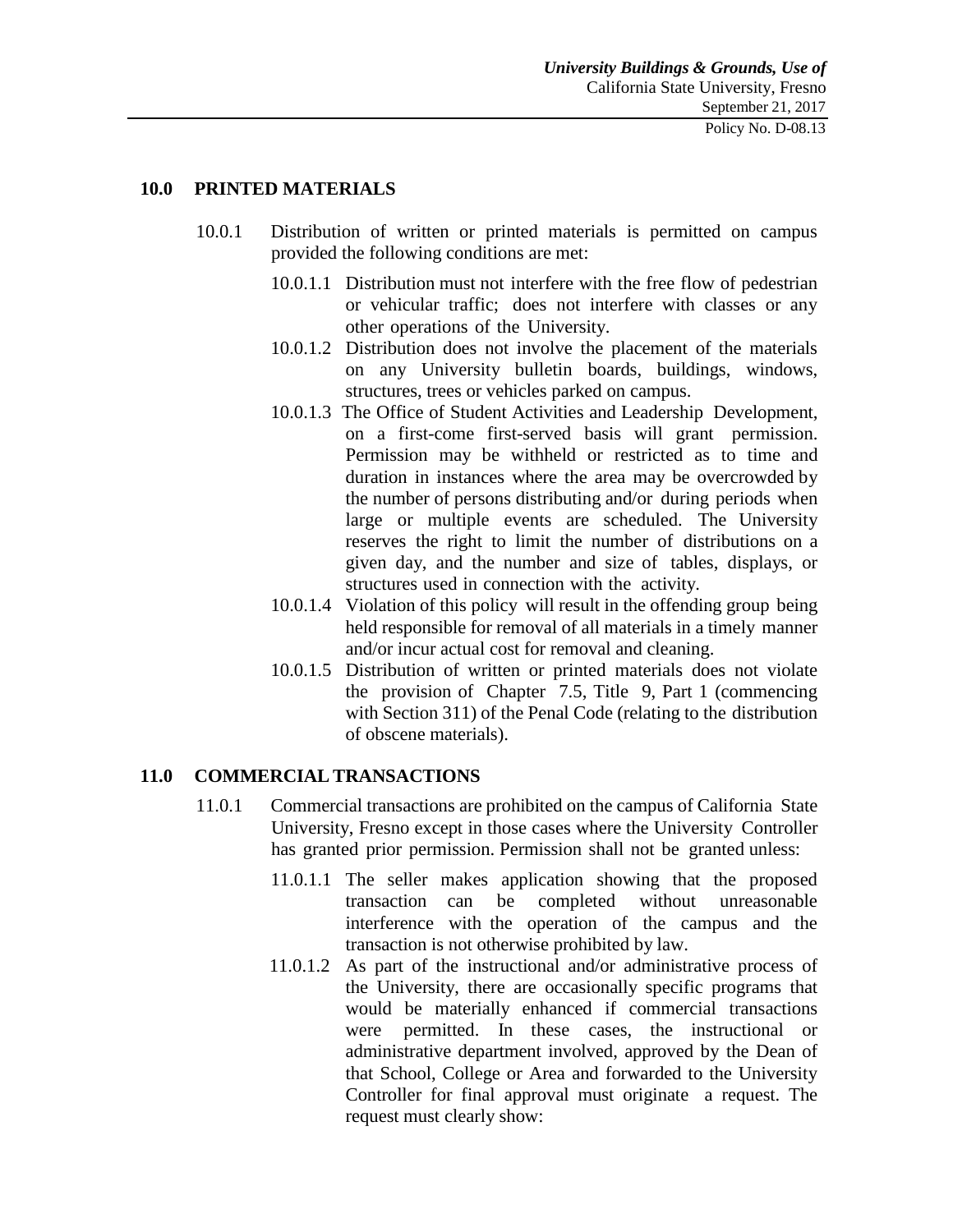- a. How the commercial transactions aid achievement of the objectives of the campus;
- b. That it will not unreasonably interfere with the operation of the campus;
- c. That the activity is not otherwise prohibited by law.
- 11.0.1.3 Permission is hereby granted to recognized university campus groups to sell logo related and society representational materials.
- 11.0.1.4 Permission granted under this section will clearly note the location of the transaction, specify time and duration not longer than the program of which it is a part.

#### **12.0 FREE SPEECH AREA** *Superseded by Policy on Time, Place & Manner of Free Expression (D-19), approved June 8, 2015*

- 12.0.1 The eastern edge of the University Center, the eastern edge of the University Student Union South Patio, the northern edge of the Madden Library, and the eastern edge of the Peace Garden generally bound the Free Speech Area. It does not include outdoor parts of the University Student Union, such as patios or balconies, and does not include Food Services patio areas. The University has designated the Free Speech Area as the area to allow expressive activity unrelated to its educational mission on University grounds. The designation of this area is not meant to constrain freedom of speech on the remainder of campus, but merely to establish a forum for the convenient use of students and the general public.
- 12.0.2 The Student Activities Office is given the responsibility and authority for scheduling activities in the Free Speech Area. Students may use the Free Speech Area freely unless it conflicts with a scheduled activity. The general public must register with the Student Activities Office prior to any activity in the Free Speech Area to avoid conflicts with other scheduled activities. Scheduling of activities in the Free Speech Area is on a first come, first serve basis with the University reserving the right to give preference to University personnel and students.

### **13.0 BULLETIN BOARDS AND POSTINGS OF SIGNS, PICTURES, NOTICES, TRANSPARENCIES AND** *ADVERTISMENTS Superseded by Interim Policy on Signage (Temporary & Permanent) (D-14), approved December 9, 2016*

13.0.1 Postings by any off-campus individual or entity are not permitted.

#### **14.0 FILMING ON CAMPUS**

14.0.1 Commercial photography, videotaping, digital imaging or filming is permitted on the campus or University-owned or managed property as long as such activity does not interfere with the educational and research mission and normal operations of the University. Further, the use of the photography or filming must be consistent with the interests of the University.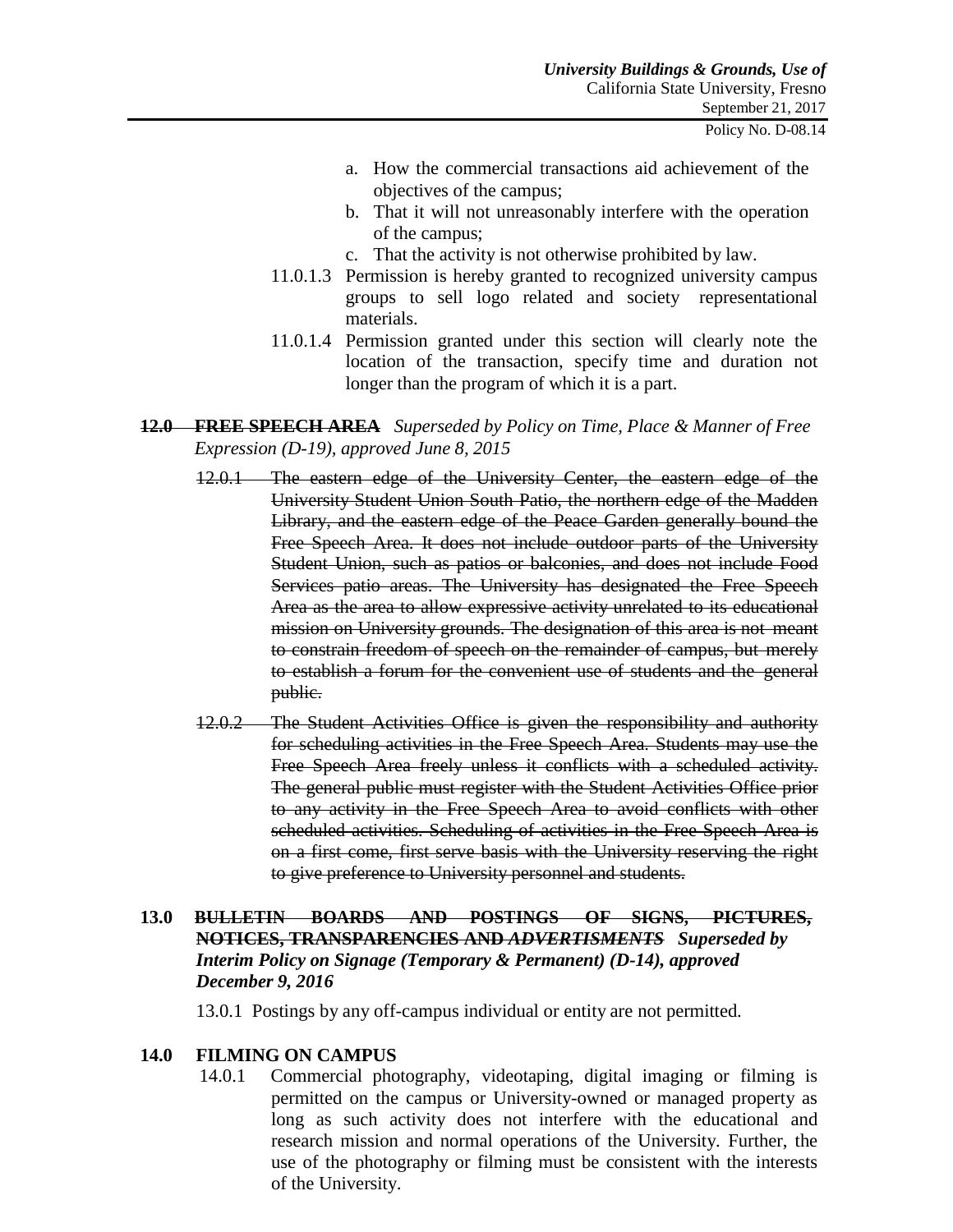- 14.0.2 The Office of University Relations must approve all commercial photography, filmmaking, digital imaging, or videotaping on the campus of California State University, Fresno. The Assistant Vice President for University Relations is the administrator for considering requests for such uses of the campus.
- 14.0.3 Written permits are not required for regular television news coverage or filming or photography related to the academic work of students as part of their academic program.
	- 14.0.3.1 Written permission is required for non-news coverage or noninstructional videotaping or photography of students, faculty or staff who are included and identifiable in any photograph in non-public areas. Model releases should be provided to and signed by the individuals who are being filmed for this type of photography. Model release forms are available from University Relations and from the campus photographer.
- 14.0.4 All requests for news coverage should be referred to the Office of University Relations. In most cases, a representative of the University Relations Office will accompany television news crews. Final decisions on news coverage requests should be referred to the Director of News Services for resolution.

## **14.1 FILMING REQUEST**

- 14.1.1 Anyone wishing to film on campus for commercial purposes must submit detailed information about the proposed project in writing, including locations; days and hours of shooting; number of people involved in each day's shooting; type of activity to be filmed; list of equipment and vehicles used in connection with the filming; and number, and size and composition of structures involved. This information and a script must be submitted to the Assistant Vice President of University Relations for review at least 30 days before the filming. This requirement can be waived for smaller productions, or for still photographers, at the discretion of the university.
- 14.1.2 Filming requests should be referred to the Office of University Relations. The Assistant Vice President of University Relations will evaluate the request and consider potential logistics issues in coordination with appropriate university offices. Whenever possible, productions should be scheduled on weekends and during vacation periods. First consideration will be given to those productions which best complement Fresno State's role as Central California's premiere public university. The university encourages the use of students as extras and production assistants for film productions. The university also encourages representatives of production companies to make themselves available for discussion of their work with professors and students.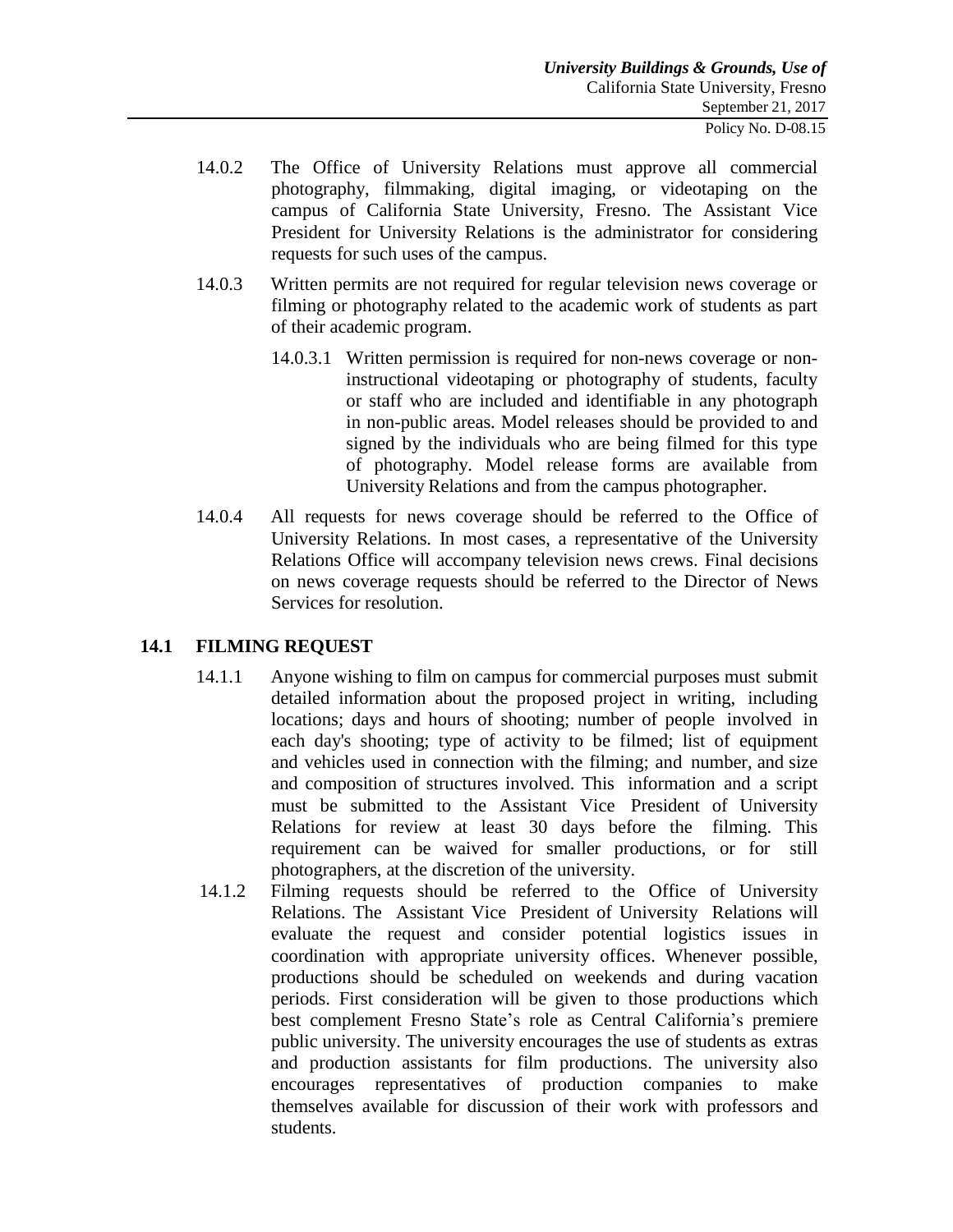- 14.1.3 No identification of Fresno State as the site of commercial filming will be permitted, whether for television commercials or movies, theatrical films, or still photography except upon request made in a timely manner to the Assistant Vice President of University Relations. The Assistant Vice President may approve such a request when the proposed identification is determined to be in the University's interests. Such requests for Fresno State identification should clearly specify how the identification would be made and in what subject matter context.
- 14.1.4 No trademarked logos or icons, widely recognizable landmarks or sensitive locations of the University shall be filmed, photographed, or otherwise reproduced including, but not limited to, university landmark signs, Memorial Fountain, Bulldog Stadium, The Save Mart Center, University Student Union, the Downing Planetarium, the President's residence, Pete Beiden Field, and Bulldog Diamond. Portions of these landmarks may be utilized at the discretion of the Assistant Vice President of University Relations.
- **14.2 FEES**
	- 14.2.1 All commercial filming will be charged a California State University, Fresno State Film Permit Fee and a Location Management Fee that relates to the length of time of the project and amount of necessary University supervision. Fees are determined on a case-by-case basis.
	- 14.2.2 The Vice President for Administration will review all contracts to ensure that appropriate fees are established, and that a proper payment schedule has been established that includes deposits and fees.
	- 14.2.3 Additional fees for University services requested or required, such as police, grounds restoration, traffic control, parking, and any other University services rendered shall also be charged to the user.

## **14.3 LIABILITY**

14.3.1 A commercial general liability insurance certificate must be filed with the university at least 10 days prior to the first set-up day. In addition, the company wishing to film and its subcontractors must furnish proof of Workers Compensation insurance, if applicable.

## **14.4 DAMAGE DEPOSIT**

14.4.1 The University reserves the right to require production companies to make a damage deposit prior to the arrival of any production vehicles on campus. The damage deposit will be refunded in full when the shooting locations are inspected by university officials and found to be in satisfactory condition.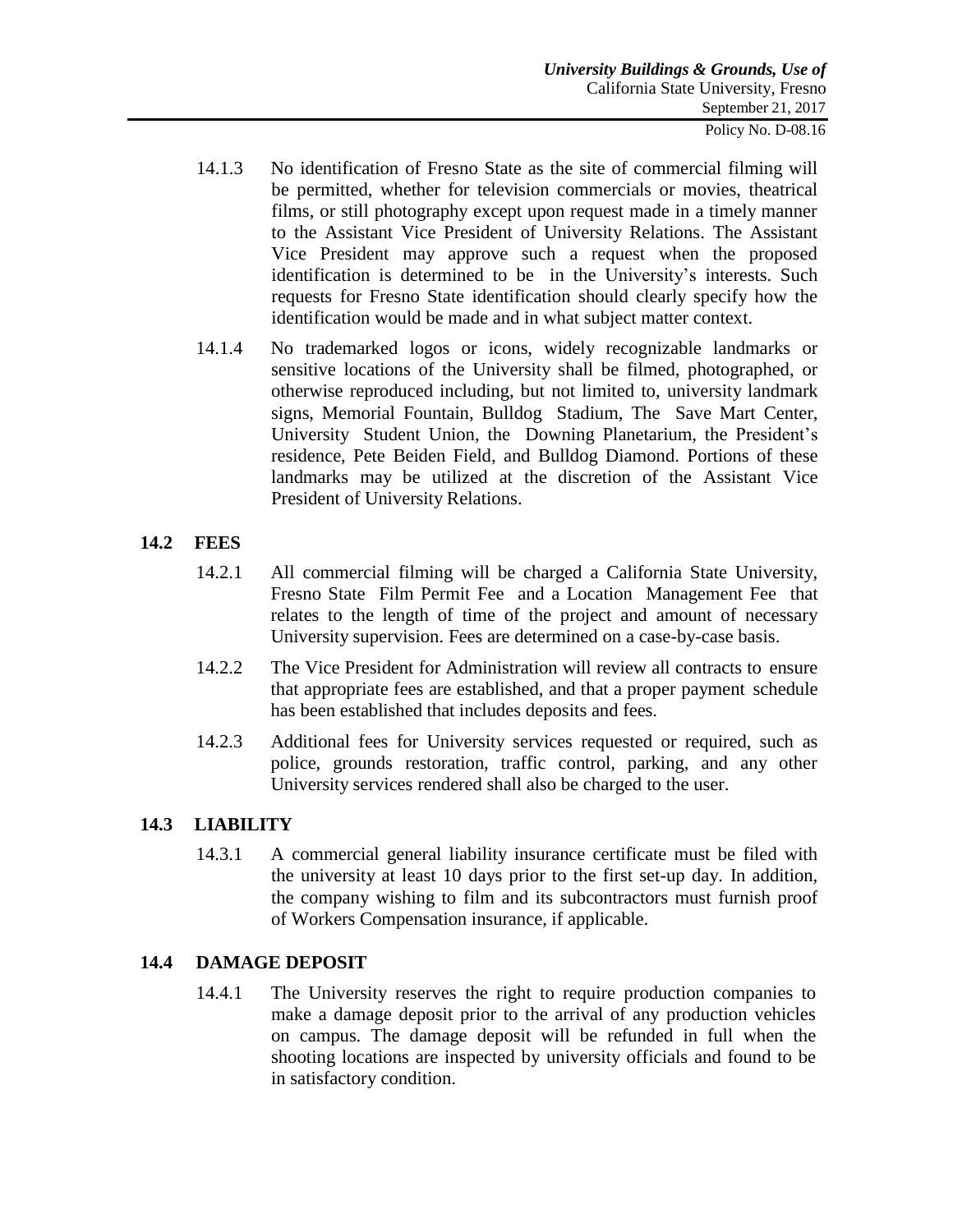### **15.0 ALCOHOL USE AND SALE**

*All alcohol use on campus must comply with the Alcohol Policy (Policy # G-04), revised September 21, 2017. A copy of this Policy is available on the Internet at the following address:*

*<http://www.fresnostate.edu/mapp/index.html>*

*Copies of this Policy are also available in the Office of the Vice President for Student Affairs and the Dean of Students, the Student Activities and Leadership Development Office, the Environmental Health and Safety Office and the Office of the General Manager of the California State University, Fresno Association, Inc.*

- 15.0.1 The California State University, Fresno Association, Inc. (Association) and The Agricultural Foundation of California State University, Fresno (AG Foundation) are the only entities licensed by the Alcoholic Beverage Control (ABC) to sell alcoholic beverages on University property. The Association is the only entity authorized to pour and serve alcoholic beverages for consumption on the campus of California State University, Fresno.
- 15.0.2 Organizations cannot utilize off-campus vendors to provide alcohol sales at campus events.
- 15.0.3 Alcoholic beverages may be made available to participants as part of events on campus, with certain restrictions. There are two possible scenarios:
	- 15.0.3.1 Event organizers contract with and pay University Food Services to make alcoholic beverages available to event participants. If this is the case, neither Risk Management nor University Police need to be involved in the approval process for serving alcohol. Event organizers may make an indirect charge to participants for the alcohol as part of the event cost.
	- 15.0.3.2 Event organizers make complimentary alcoholic beverages available to event participants. In all cases, University Food Services must pour the alcohol, even if the alcohol has been donated. Event organizers are not allowed to serve alcoholic beverages. There can be no charge to event participants, either direct or indirect, however University Food Services will assess a corkage fee. Non-alcoholic beverages must be available and as prominently displayed as those containing alcohol. High-protein foods must be readily available to the event participants. University Food Services must be contacted in advance to work out details of service for such an event.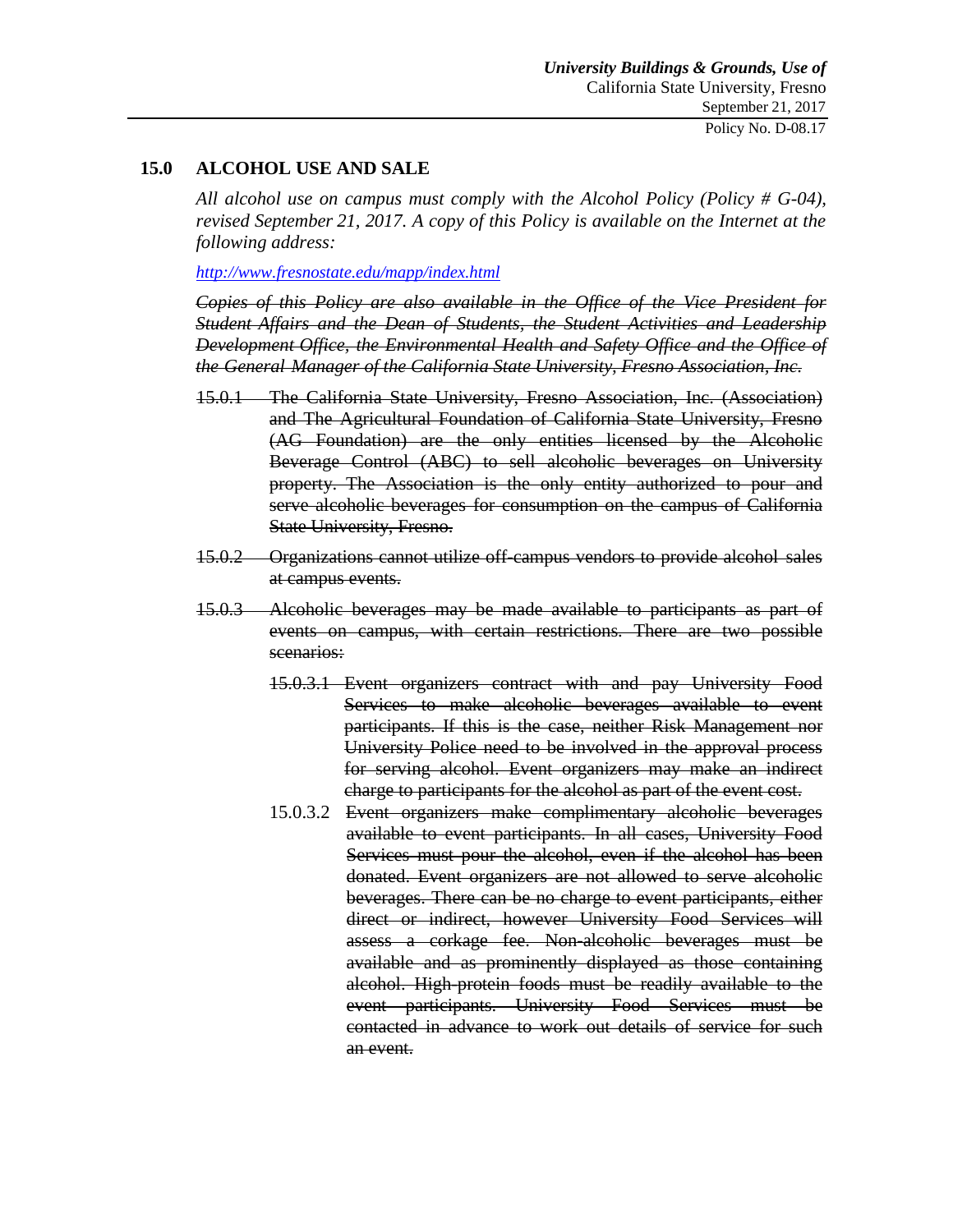- 15.0.4 In all cases, the following restrictions apply:
	- 15.0.4.1 Service is limited to wine and beer only.
	- 15.0.4.2 Access to the area where alcohol is being served must be restricted to the event participants only.
	- 15.0.4.3 Service must be limited to those 21 or over.
	- 15.0.4.4 Persons who are intoxicated must not be served.
- 15.0.5 Event organizers must either write a memo or complete an application form to request permission for alcohol to be served at an event. The document must be submitted to the Office of Environmental Health and Safety at least two weeks prior to the date of the event. If neither University Food Services nor the Director of University Health and Psychological Services objects, an authorization may be generated by the Director of Environmental Health and Safety or the director's designee and will be forwarded to the event organizers. The authorization must be available for inspection by University Police at the event site while alcohol is being served.
- 15.0.6 The University Police Department may terminate the serving of alcohol at any event if any of the above rules or laws are not followed.
- 15.0.7 The sale or consumption of alcoholic beverages is prohibited in all areas open to the public on University grounds, unless exempted in section 15.0.8 below. Persons using a permanent or one-day ABC license must have the approval of the University Chief of Police. Violation of this prohibition is misdemeanor pursuant to Education Code Section 89031.
- 15.0.8 Exemptions:
	- 15.0.8.1 Scheduled and approved University and University sponsored events.
	- 15.0.8.2 "Tailgating" in the University Campus Fields immediately preceding or immediately following a sporting event or other scheduled function at Bulldog Stadium.
	- 15.0.8.3 Any University or Auxiliary sponsored business or event in possession of a valid ABC license to sell alcoholic beverages.
	- 15.0.8.4 Any other event or function approved by the President or his designee.
- 15.0.9 Definitions:
	- 15.0.9.1 "Alcoholic beverage" includes alcohol, spirits, liquor, wine, beer, and every liquid or solid containing alcohol, spirits, wine, or beer, and which contains one-half of one percent or more of alcohol by volume and which is fit for beverage purposes either alone or when diluted, mixed, or combined with other substances.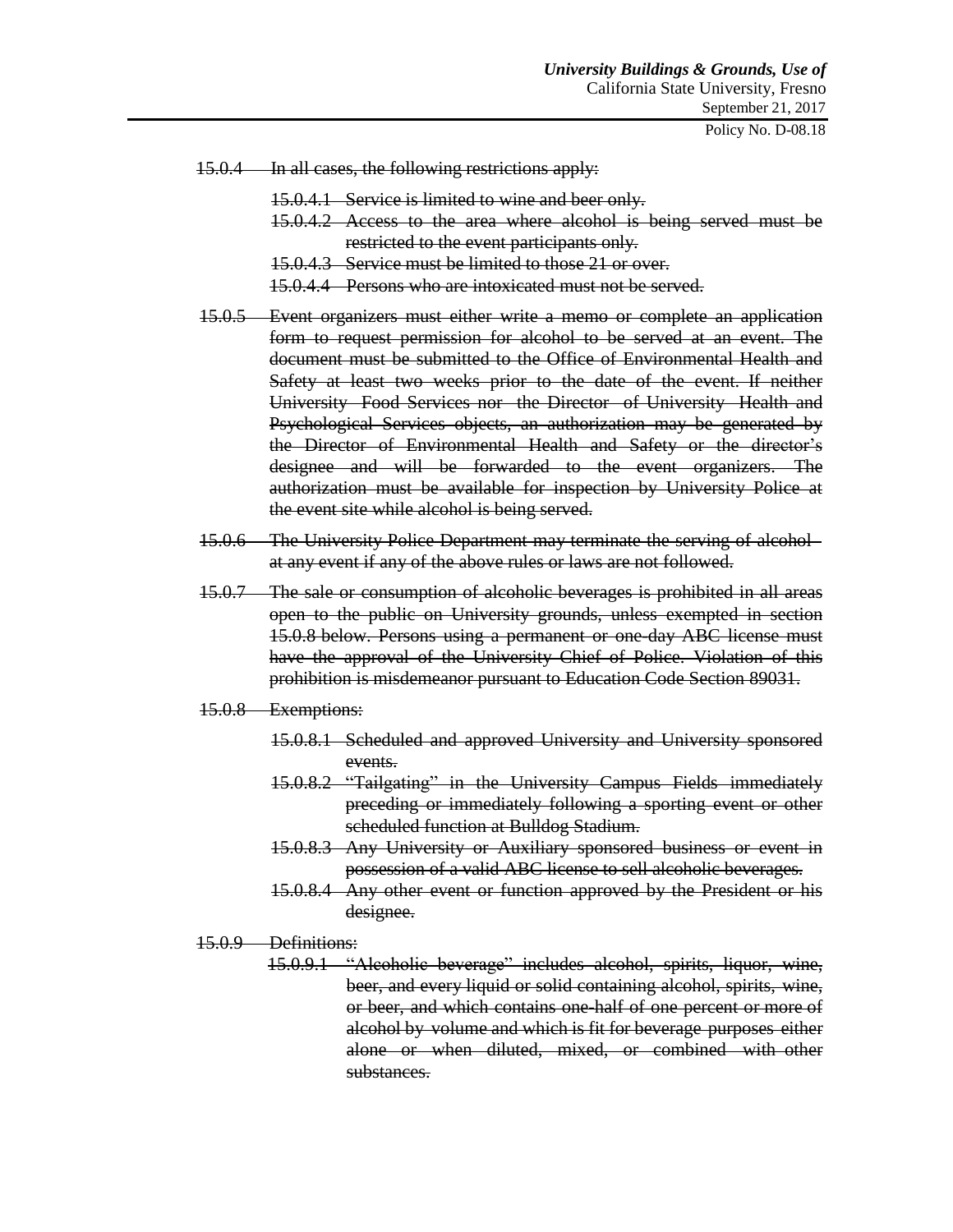15.0.9.2 "Public Area" includes any exterior locations on University property, such as, lawns, landscaping, paths, walkways, roads, parking lots, and garages. It also includes any interior location with general access for the public, such as, classrooms, hallways, restrooms, labs, and any other room not specifically occupied as an office or residence on property owned, operated, or leased by the University or its auxiliaries.

#### **16.0 EXCLUSIVE RIGHTS OF FOOD SERVICES**

- 16.0.1 California State University, Fresno Association, Inc. Food Services has exclusive rights to cater food and serve/sell alcohol beverages on campus.
- 16.0.2 Food Services must be consulted whenever an event will be catered and/or alcoholic beverages are served.
- 16.0.3 Food Services have authority to recommend denial of requests to use outside caterers.
- 16.0.4 The Vice President for Administration reserves the right to grant exceptions, but as a matter of common practice, Food Services will continue to be consulted and provided a first right of refusal.

### **17.0 SPONSORSHIP BY ALCOHOLIC-BEVERAGE COMPANIES** (see also CSU Executive Order # 966)

*Any alcoholic-beverage promotions associated with the university should adhere to the highest standards of social responsibility and good taste. Sponsorship arrangements with the university are subject to the limitations outlined in the Alcohol Policy (Policy # G-04), revised September 21, 2017. A copy of this Policy is available on the Internet at the following address:*

*<http://www.fresnostate.edu/mapp/index.html>*

*Alcoholic- beverage businesses are permitted to sponsor or cosponsor university facilities or regularly scheduled university events that are open to the general public, either on or off campus. However, sponsorship arrangements with the university are subject to the limitations of this policy.*

- 17.0.1 Alcohol promotions allowed by the university must avoid demeaning portrayals of people, must not encourage quantity or frequency of alcohol consumption, and must not portray drinking as a solution to problems.
- 17.0.2 Promotions may not associate alcohol consumption with the performance of tasks that require skilled reactions, such as driving, the operation of machinery, or athletic endeavors.
- 17.0.3 In no case may alcoholic beverage promotions include drinking contests, nor may promotions include uncontrolled sampling, nor may alcoholic beverages be provided as awards or prizes in an environment that encourages immediate consumption.
- 17.0.4 Prices for alcoholic beverages may not be promoted, nor may promotions refer to reduced price events or sales.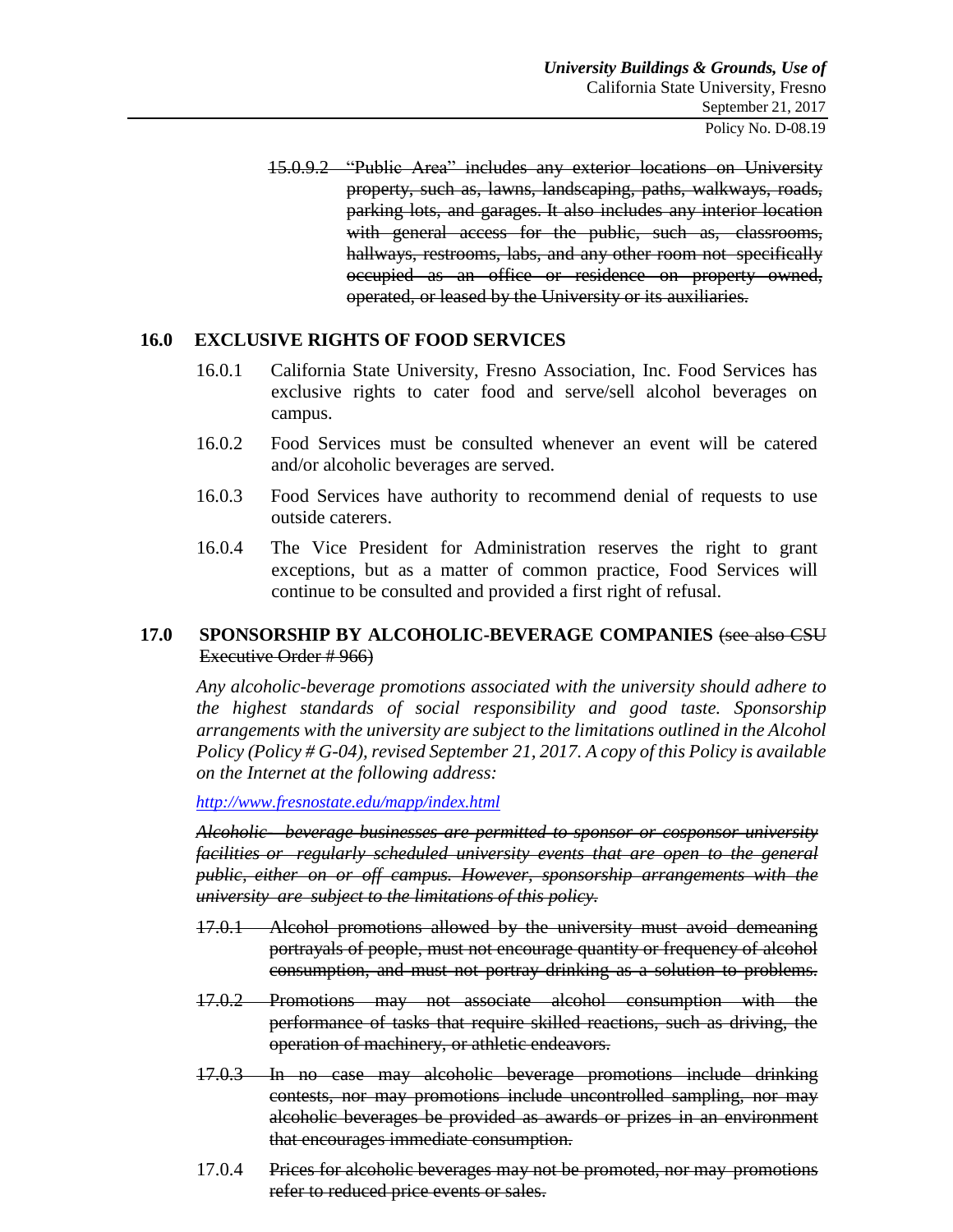- 17.0.5 Alcoholic beverage promotions permitted by the university may not incorporate Fresno State students or employees as active or featured participants in the promotional message, or as unwitting props. Prohibited, for example: a scoreboard promotion stating that "Professor Doe drinks XYZ Beer." Also prohibited: a promotion in which student- athletes pass under an alcoholic-beverage banner when entering the playing field.
- 17.0.6 Any alcoholic-beverage company engaged in a sponsorship agreement with the university may not feature Fresno State coaches, faculty or other employees in any advertising that promotes alcoholic-beverage consumption, directly or indirectly, whether or not such advertising is a part of the sponsorship agreement with the university. An employee is "featured" in advertising when he or she is clearly identifiable and the ad is widely associated by the public with Fresno State or is associated with the university by virtue of Fresno State apparel or other indicia of the university. This prohibition applies to all media, including print, broadcast, billboards, posters, point-of-sale displays and the Internet.
- 17.0.7 In all promotions, alcoholic beverage trademarks or logos must be clearly subordinate to the sponsored event itself. Similarly, the name of an alcoholic-beverage manufacturer or product may not be connected to the name of the university event or facility itself, but may be promoted as a sponsor of the event. Allowed: "The Fresno State Concert Series, sponsored by XYZ Beer." Prohibited: "The XYZ Beer Concert Series."
- 17.0.8 University departments and organizations may not distribute clothing, posters or other promotional items that utilize a Fresno State symbol in combination with an alcoholic beverage trademark or logo. Nor, may the university's name, a department name or any nickname be utilized in a way that implies a product endorsement by the university. Prohibited: "Bulldogs drink XYZ Beer," or "Bulldog baseball-XYZ Beer."
- 17.0.9 Wherever practical, promotional displays or messages shall incorporate clear language that encourages only the responsible and legal use of alcoholic beverages. These educational, social-responsibility messages shall be at least as prominent as any other message content, such as product slogans or listed attributes of a particular product.

#### **17.1 AUTHORIZATION**

17.1.1 Alcoholic-beverage promotional materials connected with the sponsorship of Fresno State athletic events must receive prior written approval from the Director of Athletics. Promotional materials associated with any other university department must be approved by the Vice President for Student Affairs. These officials shall ensure that any promotions by alcoholic beverage businesses must meet the above provisions as well as general notions of good taste.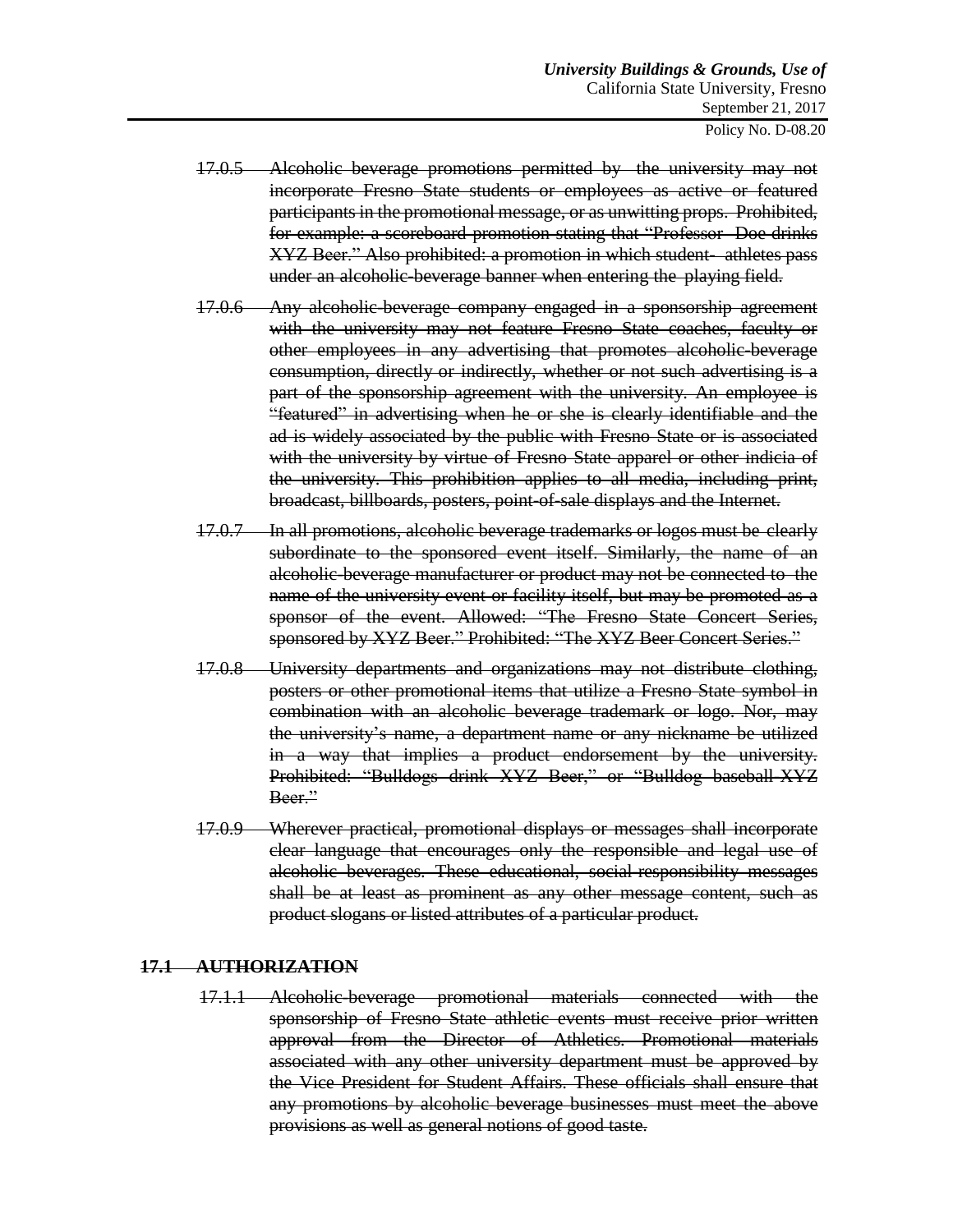#### **17.2 BROADCASTS**

17.2.1 This policy does not restrict the amount or content of alcohol advertising, purchased independently through commercial radio or TV companies, during broadcasts of Fresno State events. However, broadcasters under contract with Fresno State are strongly urged to follow the above provisions when accepting commercials that promote alcohol consumption.

#### **17.3 PUBLICATIONS**

- 17.3.1 Student publications and the publishers of campus newsletters and other materials are encouraged to follow the above provisions for any advertising messages by alcoholic-beverage companies.
- **18.0 SMOKING** (Policy # G-57) *Superseded by Policy on Systemwide Smoke and Tobacco Free Environment (EO 1108), effective September 1, 2017*

*Smoking is not allowed on campus. A copy of the Policy is available on the Internet at the following address:* [http://www.calstate.edu/eo/EO-1108.pdf](http://www.calstate.edu/eo/EO1108.pdf)

- 18.0.1 The legislature of the State of California and the public through the initiative ballot have enacted legislation banning smoking from workplaces and all buildings accessible to the general public throughout the state. Consistent with this trend the Trustees of the California State University have enacted regulations banning smoking from within twenty (20) feet of buildings. The Trustees have further authorized campuses to limit smoking to specified areas or ban smoking on campuses altogether.
- 18.0.2 In light of these findings and actions:
	- 18.0.2.1 The University shall be a smoke free campus except for officially posted designated smoking areas effective April 1, 2003. In addition, the use of smokeless tobacco in any form is strongly discouraged and shall not be permitted in any classroom or other enclosed facility.
	- 18.0.2.2 Smoke generating tobacco products shall be not sold or distributed in any manner on campus either in vending machines, the student union, the Kennel Bookstore, or any other campus area. This prohibition includes free samples distributed by vendors or event sponsors. Advertising and sponsorship of campus events by tobacco companies shall be discouraged.
	- 18.0.2.3 This policy shall apply to all University facilities, owned or leased, regardless of location, athletic facilities, the amphitheater, and all state and auxiliary vehicles.
	- 18.0.2.4 This policy pertains to students, faculty, staff, administrators, visitors, and the general public attending campus events.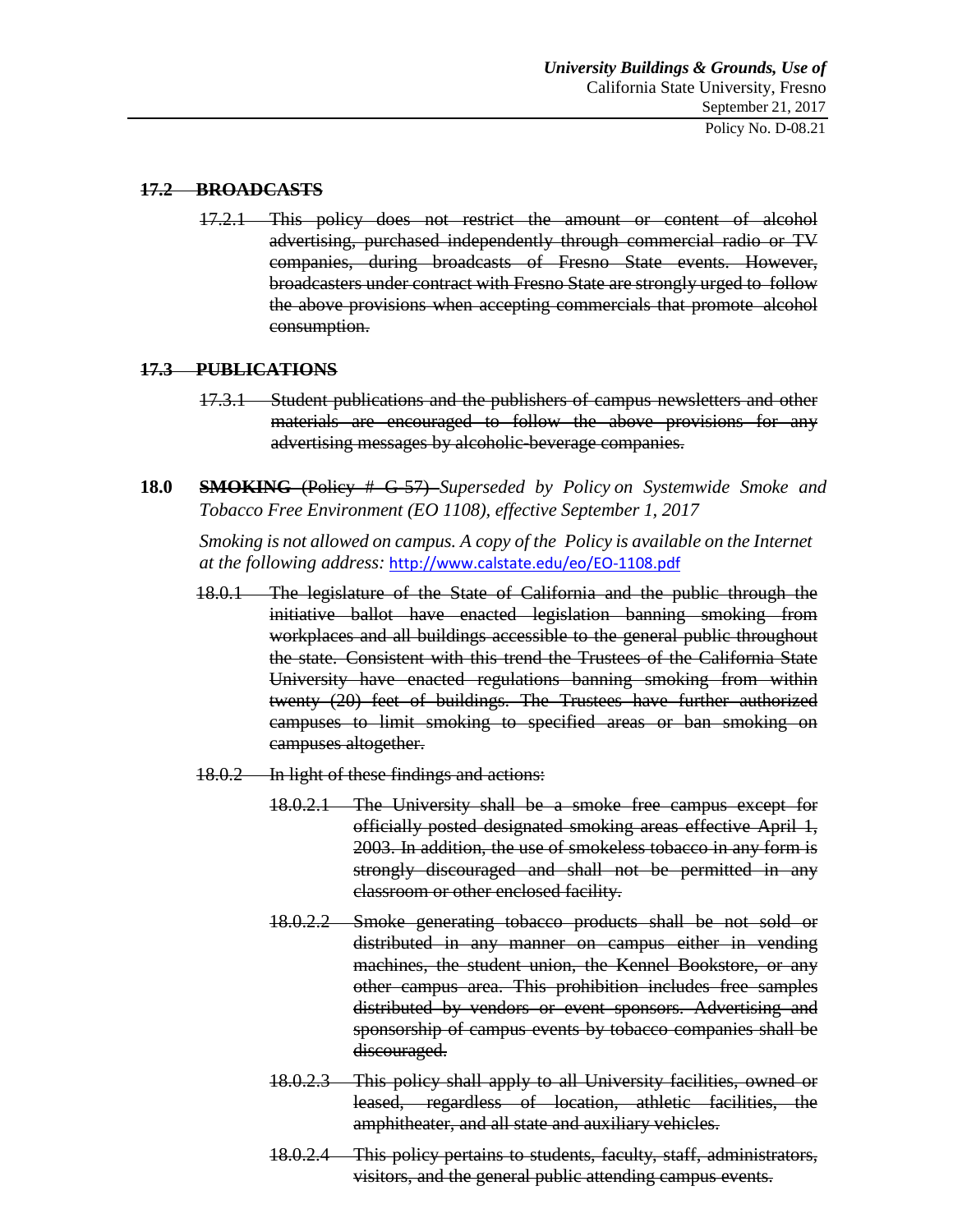- 18.0.2.5 The designated areas shall be within a reasonable distance for access by students, faculty, staff, administrators and visitors as determined by the appropriate administrator.
- 18.0.2.6 The campus shall make available to students, faculty, and staff and administrators information about smoking cessation programs.
- 18.0.2.7 This policy and campus maps showing designated smoking areas are made available to all employees and students through appropriate campus Web sites and publications. Signage shall be visible at all designated areas and directional signage identifying designated areas shall be posted where needed.

#### **19.0 HAZARDOUS MATERIALS**

- 19.0.1 Hazardous material is any material or substance, which in normal use can be damaging to the health and well being of man or the environment. Examples include, but are not limited to: solvents, cleaners, fuels, cleaners, charcoal lighter fluid, radioactive materials, biohazards, explosives, or compressed gas.
- 19.0.2 Permission for outside non-academic groups or individuals to bring and use hazardous materials on campus will be granted only under the following conditions:
	- 19.0.2.1 An Application for Use of Hazardous Materials (Appendix D) must be filed with the Office of Environmental Health & Safety (EHS) at least 72 hours prior to bringing the materials on campus. A description of each hazardous material and the manner in which it will be used shall be provided.
	- 19.0.2.2 Storage and use of hazardous materials must be in accordance with all local, state, and federal laws and regulations. All materials must be properly labeled and accompanied by the proper Material Safety Data Sheet (MSDS) at all times.
	- 19.0.2.3 A copy of the MSDS(s) must be provided at the time of application to assist EHS in determining approval for use.
	- 19.0.2.4 Use of hazardous materials will be limited to individuals who are trained and competent of the use for such materials.
	- 19.0.2.5 All leaks and/or spills of hazardous materials must be reported immediately to Campus Police (911 from a campus phone, 278-2132 from a cell phone).
	- 19.0.2.6 All spill clean-up costs will be the responsibility of the group or individual named in the Application for Use.
	- 19.0.2.7 All unused hazardous materials and associated waste will be the responsibility of the group or individual named in the Application for Use, and all such material must be removed from campus at the conclusion of the event.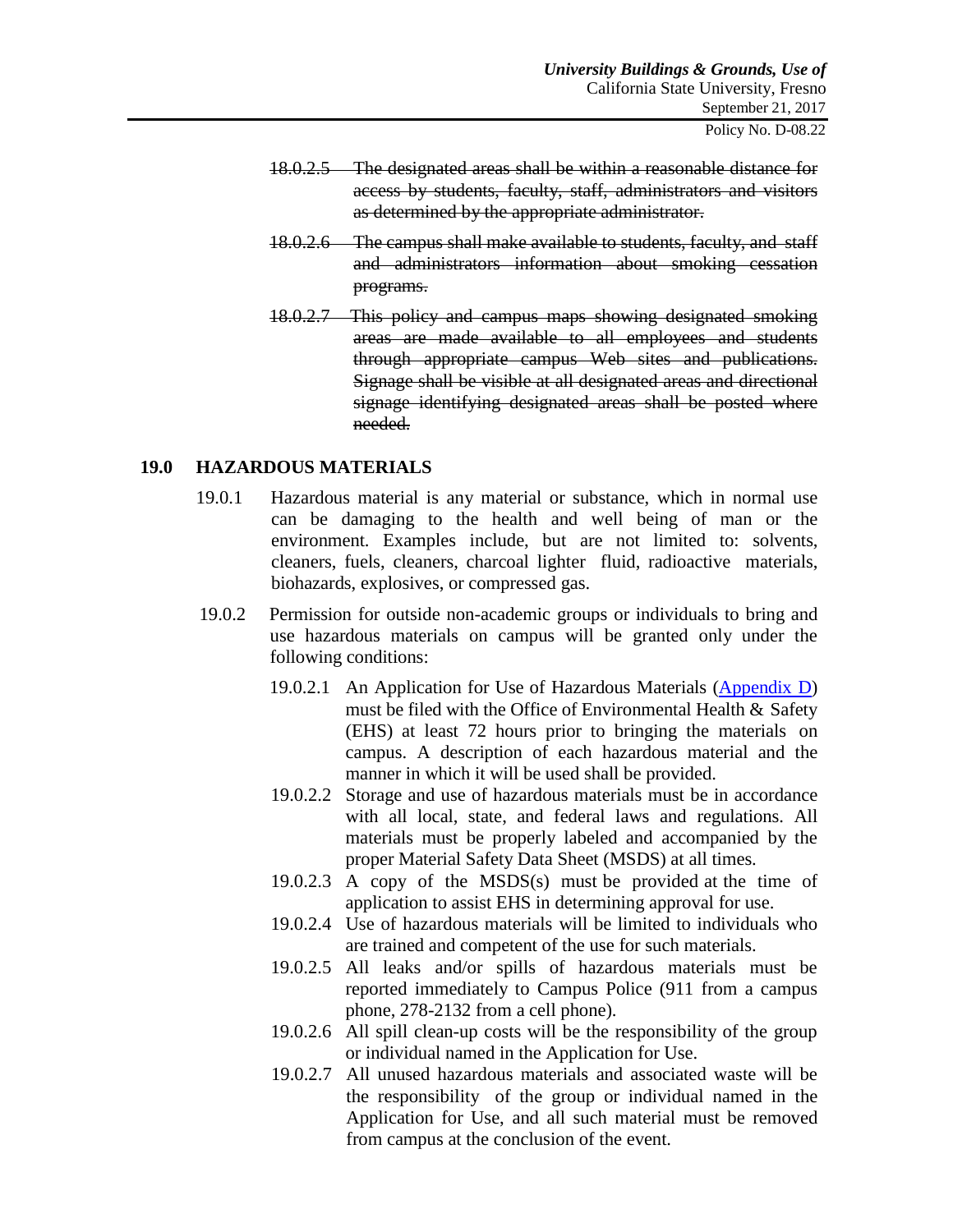### **20.0 ANIMALS ON CAMPUS**

- 20.0.1 Dogs, cats, and other domesticated animals must be under control while on campus grounds, and restrained by a leash or chain that does not exceed 6 feet in length and that is in the hands of a responsible person. Violation of this prohibition is a misdemeanor pursuant to Education Code Section 89031. Exceptions are made for service animals as defined by California Civil Code Sections 54.1 and 54.2. (Appendix I)
- 20.0.2 No animals of any kind (except service dogs as defined by California Civil Code Sections 54.1 and 54.2) may be present at any event where attendees number 1,000 persons or more, unless animals are functionally part of the event (e.g., livestock shows, equestrian competitions, cat and dog shows, etc.). If animals are functionally part of the event, only animals so designated will be permitted. Organizers of events with over 1,000 persons in attendance are required to post the area of the event as "No pets or other animals permitted."
- 20.0.3 Fecal matter deposited by any dog, cat, or other animal brought to campus must be removed immediately by the animal's owner. Violation of the prohibition is a misdemeanor pursuant to Education Code Section 89031 and Penal Code Section 374.4. This requirement does not apply to service animals as defined by California Civil Code Sections 54.1 and 54.2. (Appendix I)
- 20.0.4 Dogs, cats, and other animals may not enter campus buildings, including all residence and non-residence buildings. This paragraph does not apply to guide dogs, or service dogs, as defined by California Civil Code Sections 54.1 and 54.2, accompanying a disabled person or an authorized guide dog, signal dog, or service dog trainer. This paragraph does not apply to police service dogs as defined Penal Code section 600. Violation of this prohibition is a misdemeanor pursuant to Education Code Section 89031.
- 20.0.5 Domestic animals and pets found tethered, unattended, or abandoned will be humanely impounded in accordance with all applicable laws and regulations.
- 20.0.6 Domestic animals and pets may be permitted to be confined in vehicles parked on campus for a reasonable period of time, as long as the animal is not endangered and does not endanger others or create a public nuisance, e.g., excessive barking. In the event of endangerment to the animal or others, or public nuisance, the animal's owner will be cited. Violation of this prohibition is a misdemeanor pursuant to Education Code Section 89031.
- 20.0.7 In special circumstances, animals may be brought on campus for a singular event involving the display or demonstration of specialized skills or natural behaviors. This event must be scheduled as referenced in Section 6.0 of this Directive.

## **21.0 SLEEPING OR CAMPING**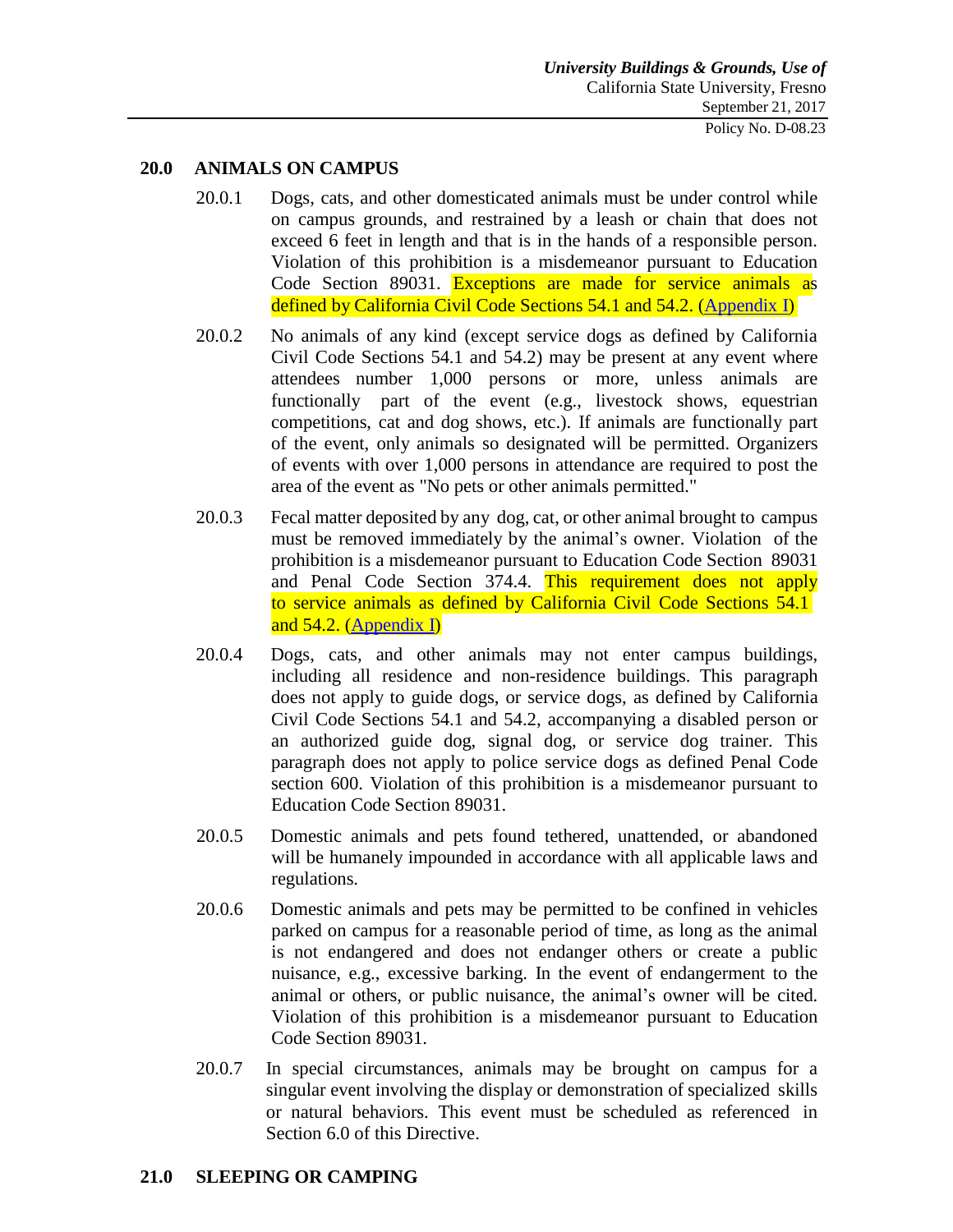- 21.0.1 No person shall camp on any property owned, operated, or controlled by the University or any University facility as a living space except in the residence halls per their established guidelines; or with the permission of the Vice President for Administration or his/her designee.
- 21.0.2 The recognized designee of the Vice President for Administration in the matter of camping on the University campus is the Director of Public Safety. The Vice President for Administration may designate this authority to other persons as the circumstances warrant.
- 21.0.3 Persons found sleeping or camping on campus in violation of this policy will be asked to leave, and may be charged with trespass, obstruction of business, or disturbance of the peace as per California Penal Code.
- 21.0.4 Permissible camping is limited to a maximum of three (3) consecutive nights per event.
- 21.0.5 Persons engaged in permitted camping on University property must abide by all applicable laws and regulations, including all applicable University policy.
- 21.0.6 Campers will be responsible for any damages to the University property that occurs as a result of their actions, either direct or indirect.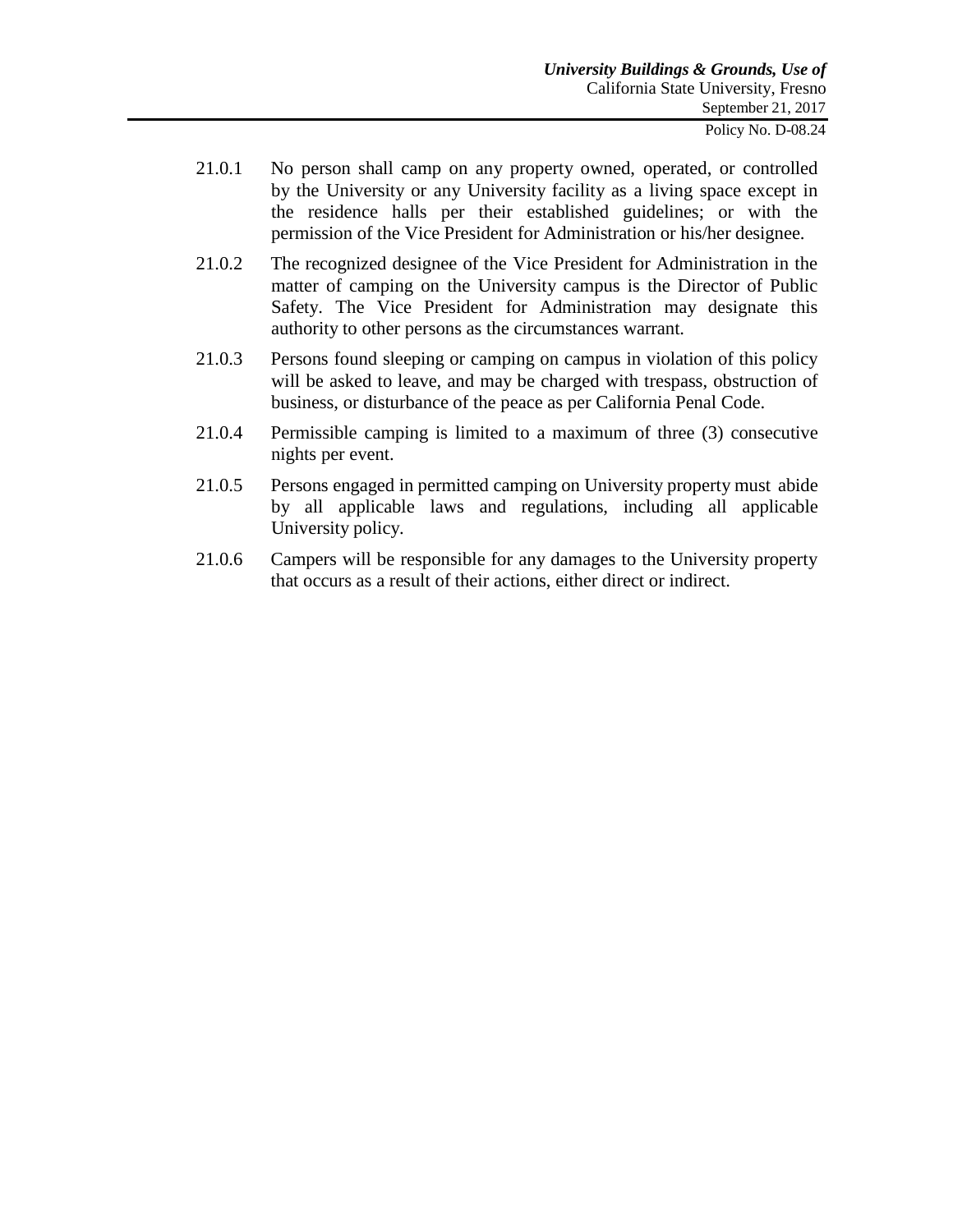## **22.0 APPROVAL FOR CAMPING ON UNIVERSITY CAMPUS**

Permission to camp on the University campus may be granted only in conjunction with or in support of a special event.

### *The following types of camping may be permitted:*

- 22.0.1 Camping within self-contained camper type vehicles designed and manufactured for the purpose of camping. Such vehicles must:
	- a. Be parked on a hard, paved surface;
	- b. Display a permit issued by the campus Parking Office;
	- c. Be covered by third-party automobile liability insurance in the amount of \$100,000 per occurrence or greater;
	- d. Owners of such vehicles must:
		- 1) Pay a fee for each night of camping;
		- 2) Not possess or consume alcohol outside the confines of the camping vehicle.
- 22.0.2 Camping as part of a recognized youth group activity where camping is a regular part of the program of the youth group (e.g., Boy Scouts, Girl Scouts). Persons participating in such camping must:
	- a. Be in possession of a letter of permission issued by the Director of Public Safety;
	- b. Be compliant with policies and procedures of the recognized youth group;
	- c. Remain in the designated camping area after regular University business hours;
	- d. Not possess or consume alcohol on University property;
	- e. Reimburse the University for costs associated with restroom use, Police protection, garbage collection, and any other necessary expenditure of state resources that may be required in support of the event.
- 22.0.3 The camping activity would enhance the authenticity or value of the event (e.g., Native American pow-wows). Persons participating in such camping must:
	- a. Be in possession of a letter of permission issued by the Director of Public Safety;
	- b. Develop, present and abide by rules of conduct that are acceptable to the University;
	- c. Remain in the designated camping area after regular University business hours;
	- d. Not possess or consume alcohol on University property;
	- e. Reimburse the University with costs associated with restroom use, Police protection, garbage collection, and any other necessary expenditure of state resources that may be required in support of the event.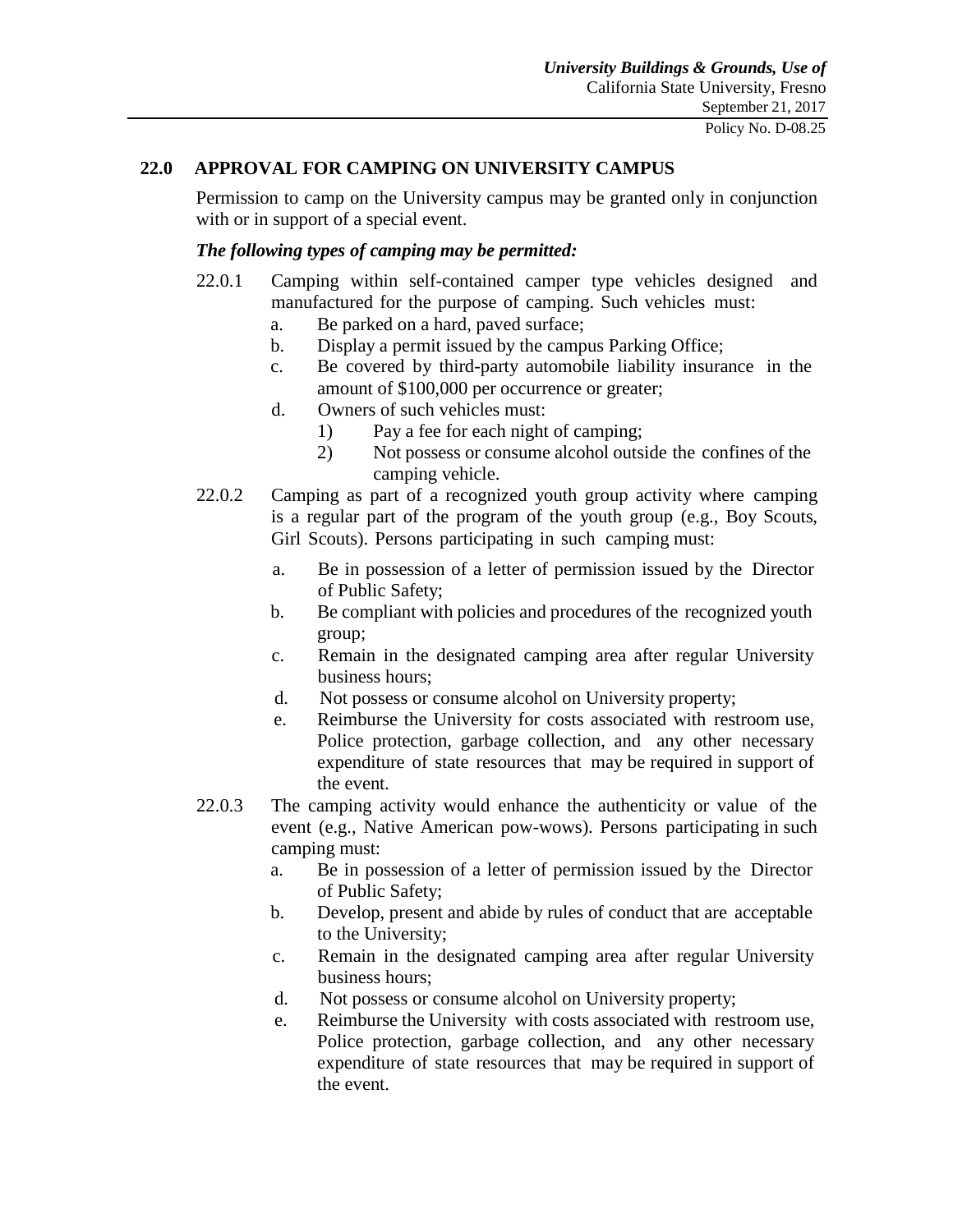#### **23.0 FEE FOR USE OF CAMPUS FACILITIES**

23.0.1 A list of campus facilities that offer rental spaces is provided in Appendix A. If a fee is charged for the use of facilities, it is denoted on the chart. A campus committee reviews proposals for establishing and increasing fees. Send the proposal to the University Controller, who convenes the Committee. Members of the committee are representatives from the following campus departments:

> Executive Director of Auxiliary Services, or designee Director of Environmental Health and Safety Director of Facilities Management, or designee Vice President for Academic Affairs/Provost, or designee Vice President for Student Affairs, or designee

The accounting procedures for Rental of State Property are provided in Appendix B.

### **24.0 PARKING**

- 24.0.1 These regulations are enforced at all times, 24 hours a day, including Saturdays, Sundays, and holidays.
	- 24.0.1.1 All provisions of the Motor Vehicle Code of the State of California.
	- 24.0.1.2 Vehicles must be parked in designated parking spaces only.
	- 24.0.1.3 Vehicles must be parked completely in stalls.
	- 24.0.1.4 No person shall park or leave standing a vehicle on the grounds of the University campus at any time between the hours of 11:00 p.m. and 7:00 a.m. except as approved by University Police. Residents of University Courtyard are permitted to park their vehicles overnight in Lot G. University Police must approve other exceptions.
	- 24.0.1.5 Vehicles cannot be used as living units while on campus.
	- 24.0.1.6 The responsibility for finding legal spaces and for compliance with any and all State University and/or city rules and regulations rest with the motor vehicle's operator. Lack of space or knowledge of applicable rules or regulations is not a valid reason for violation.
	- 24.0.1.7 Parking is specifically prohibited in disabled spaces except for vehicles on which a disabled permit is displayed.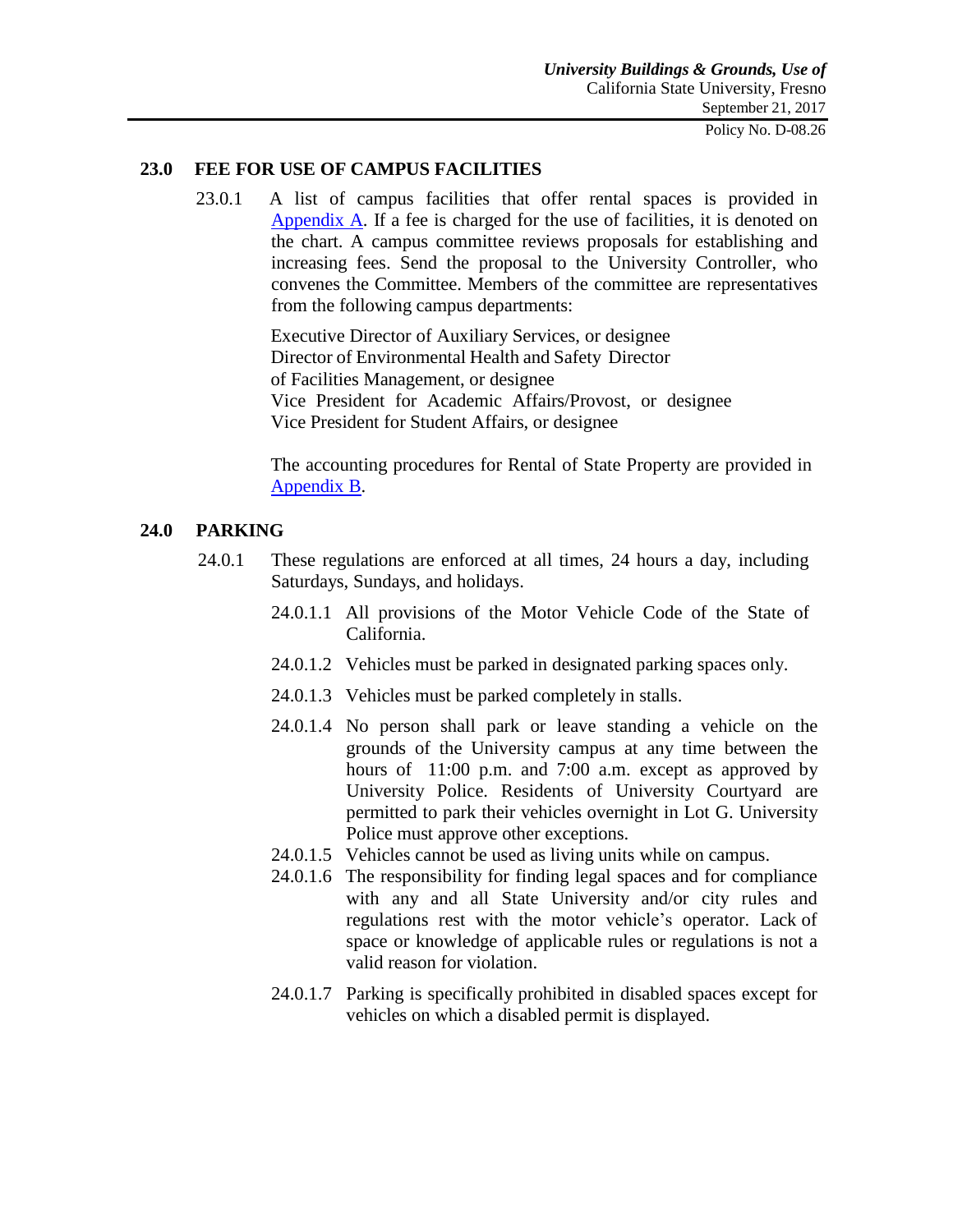- 24.0.1.8 Parking may be provided for events that are determined to be in support of the mission of the University. The Vice President for Administration is responsible for ensuring that parking is provided as appropriate.<sup>7</sup>
- 24.0.1.9 Failing to respond to 5 or more parking citations may result in the immobilization, towing, or impounding of your vehicle (California Vehicle Code 22651). The vehicle owner must pay towing and storage fees in addition to citation fines.

### **24.1 PARKING DECALS AND PERMITS**

- 24.1.1 Parking permits or decals are required during normal instruction days**.** Semester and longer-term permits are sold at the cashier's office in the Joyal Building. Daily parking permits are sold at the parking permit dispensers located throughout the campus. The dispensers have a sign above them stating "Daily Permits." Parking meters for short-term parking are also available.
- 24.1.2 All decals must be permanently affixed within a seven-inch square of the inside, lower portion of the front windshield on the passenger side.
- 24.1.3 Hang tags and courtesy permits must be displayed either hanging from the rearview mirror or on the dashboard face side up in plain view.
- 24.1.4 A permit for a motorcycle and a moped must be affixed to the vehicle in a location that allows the permit to be clearly observable.
- 24.1.5 A permit or decal is valid only if the information that it contains is clearly visible.

#### **24.2 PARKING AREAS**

 $\overline{a}$ 

- 24.2.1 Parking permit holders are authorized to park only in designated areas. All restricted parking stalls are posted within a designation. The campus map indicates parking area designations. Most parking lots are designated by color:
- 24.2.2 **Green** Students and Visitor parking. A green or daily parking permit is required.
- 24.2.3 **Yellow –** Restricted for the use of faculty and staff only. All Yellow lots are open to Green Permit holders after 7:00 p.m.

 $7$  This type of parking may be referred to as "relaxed parking."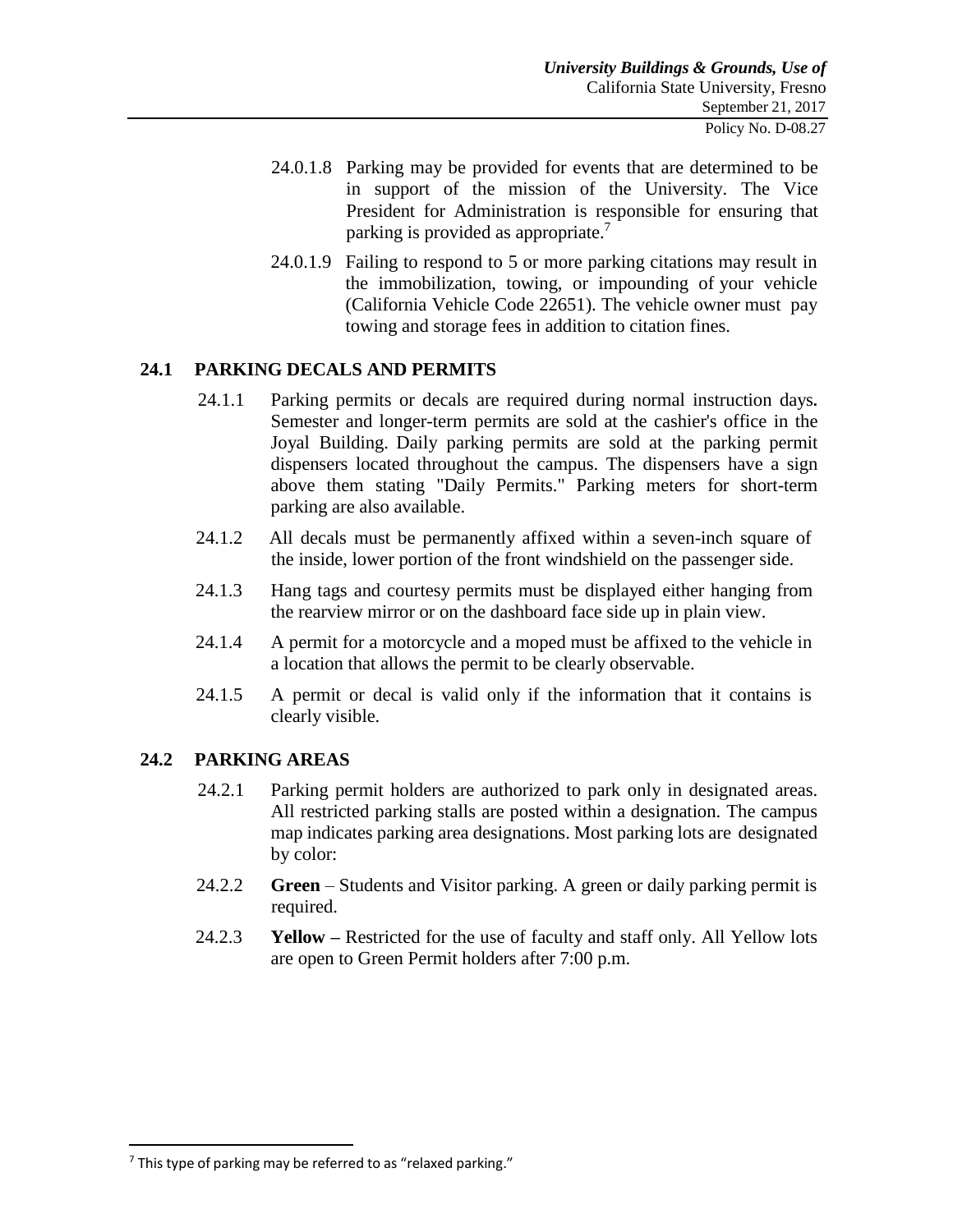- 24.2.4 **Blue –** Restricted for the use of disabled individuals only. A Blue DMV Permit or placard must be displayed. A valid parking permit must accompany the DMV placard.
- 24.2.5 **Gold –** Lots R and UMB require Special Permits and are enforced at all times.

#### 24.2.6 **Invalid Areas for Decals or Permits:**

Parking meters – These are for visitors. Green curbs – These are time limits areas. White curbs – Loading areas.

#### **24.3 CAMPUS SPEED LIMIT**

24.3.1 Unless otherwise posted, the maximum speed limit is 25 MPH. When roads are wet and slippery, 25 MPH may be unsafe.

#### **25.0 CURFEW**

- 25.0.1 The purpose of the University enforcing a curfew is to maintain a balance between the City of Fresno, within whose city limits the University resides, and California State University, Fresno. The City of Fresno has enacted a curfew design to protect minors from crimes of opportunity and exploitation and to reduce juvenile crime within the city limits. The University must enforce this curfew to prevent the University from becoming an oasis for those seeking to evade the curfew by loitering on University property.
- 25.0.2 "Curfew hours" means: The hours between 10:00 p.m. to 5:00 a.m. for minors under the age of sixteen years; or, the hours between 11:30 p.m. to 5:00 a.m. for minors under the age of eighteen years.
- 25.0.3 It is unlawful for any minor, not a student of the University, under the age of sixteen years to be in any public place within the University during curfew hours, except as provided under Section 25.0.5. Violation of this prohibition is a misdemeanor pursuant to Education Code Section 89031.
- 25.0.4 A minor under the age of eighteen years shall not be in violation of this chapter if, at the time the minor was stopped by a police officer, the minor was:
- 25.0.5 Accompanied by the minor's parent or guardian;
- 25.0.6 On an errand at the direction of the minor's parent or guardian, without detour or stop;
- 25.0.7 Engaged in a lawful volunteer or paid employment activity, or going to or returning home from a lawful volunteer or paid employment;
- 25.0.8 Acting in response to an emergency;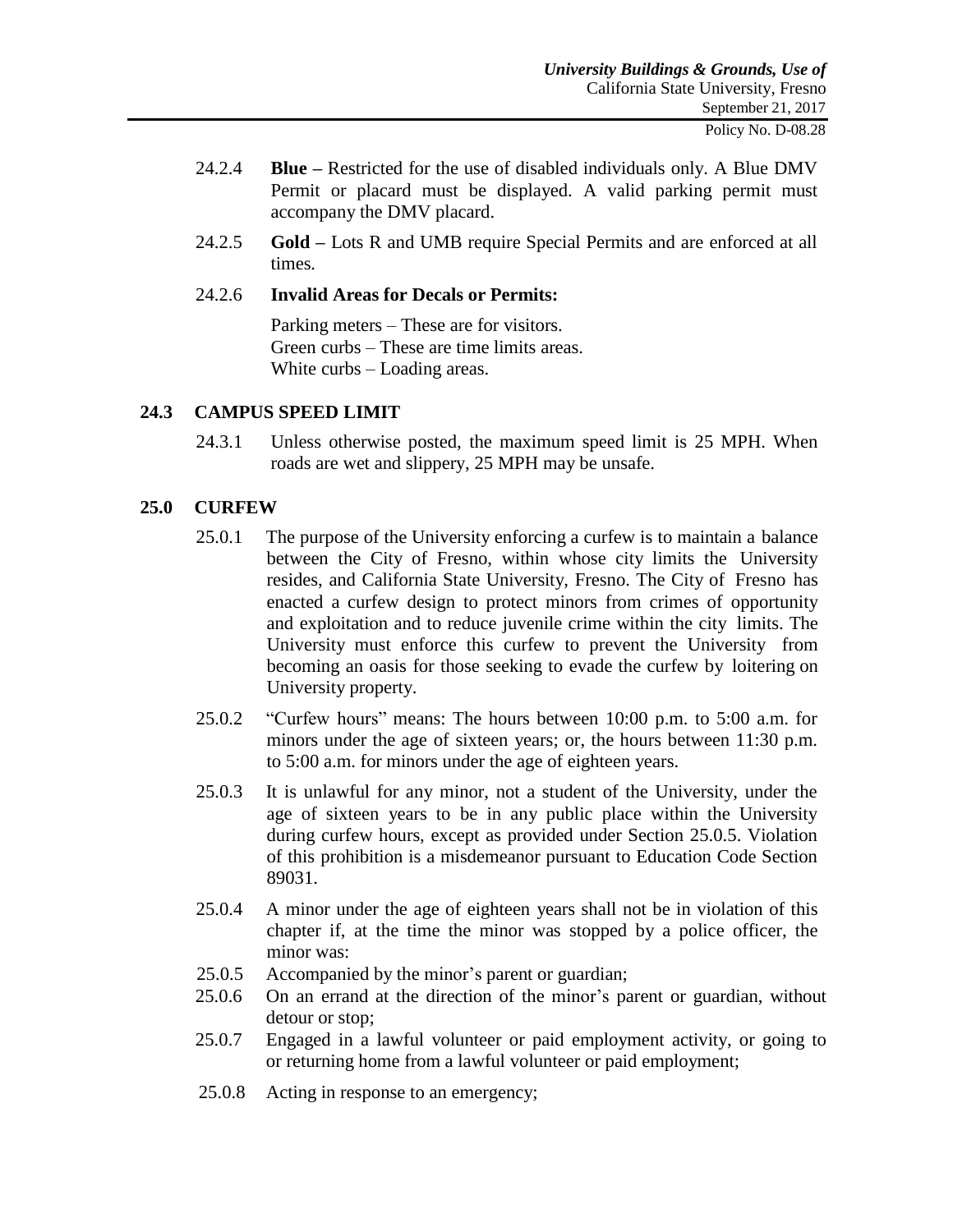- 25.0.9 Attending or going to or returning home, without detour or stop, from a school, religious, cultural, sports, amusement, entertainment, or recreation activity; or any organized rally, demonstration, meeting or similar activity;
- 25.0.10 Waiting at a bus stop for transportation;
- 25.0.11 Before taking any enforcement action, a police officer shall ask the apparent offender's age and reason for being in the public place.

#### **26.0 SKATEBOARDS, IN-LINE SKATES, BICYCLES, MOTORIZED VEHICLES AND SCOOTERS**

- 26.0.1 Skateboards, in-line skates, bicycles, motorized vehicles and scooters are permitted on campus and may be used as a means of transportation on the interior of university grounds as long as pedestrians are given the right of way and the rider travels at a reasonable, safe and prudent speed.
- 26.0.2 Under no circumstances are the aforementioned devices to be ridden in the Free Speech area; allowed on ramps; curbs; benches; building breezeways or stairs and other such structures. The use of the aforementioned devices shall not be permitted inside any building
- 26.0.3 Motor vehicles, to include motorcycles and motorized scooters shall not be ridden on any university grounds except for established roadways and pursuant to California Vehicle Code. Violators of these regulations will be subject to citation and/or vehicle impoundment at owner's expense
- 26.0.4 All motorized vehicles must also bear current University parking decals if parked on campus.
- **27.0 MAJOR ACTIVITIES IN THE AMPHITHEATRE** (see also Policy # D-15*) The Amphitheatre is no longer available for events.*
	- 27.0.3 All events in the Amphitheatre shall be scheduled during daylight hours when possible. Where daylight scheduling is not possible, all events, including encores, shall end no later than 10:30 p.m.
	- 27.0.4 All events in the Amphitheatre shall be approved by the Vice President for Administration, University Chief of Police, Director of Student Activities and Leadership Programs.
	- 27.0.5 Contracts with groups and/or individuals shall conform to all applicable ordinances and laws and to Trustee and/or University policies.
	- 27.0.6 The conditions of the agreement must be met exactly or damages shall be assessed as described in the contract. In the event of contract violation, groups and/or individuals may not be allowed use of campus facilities in the future.
	- 27.0.7 Every Effort must be made to avoid the scheduling of two major outdoor events on the campus within a 72-hour period. At no time should two major events occur on the campus on the same date.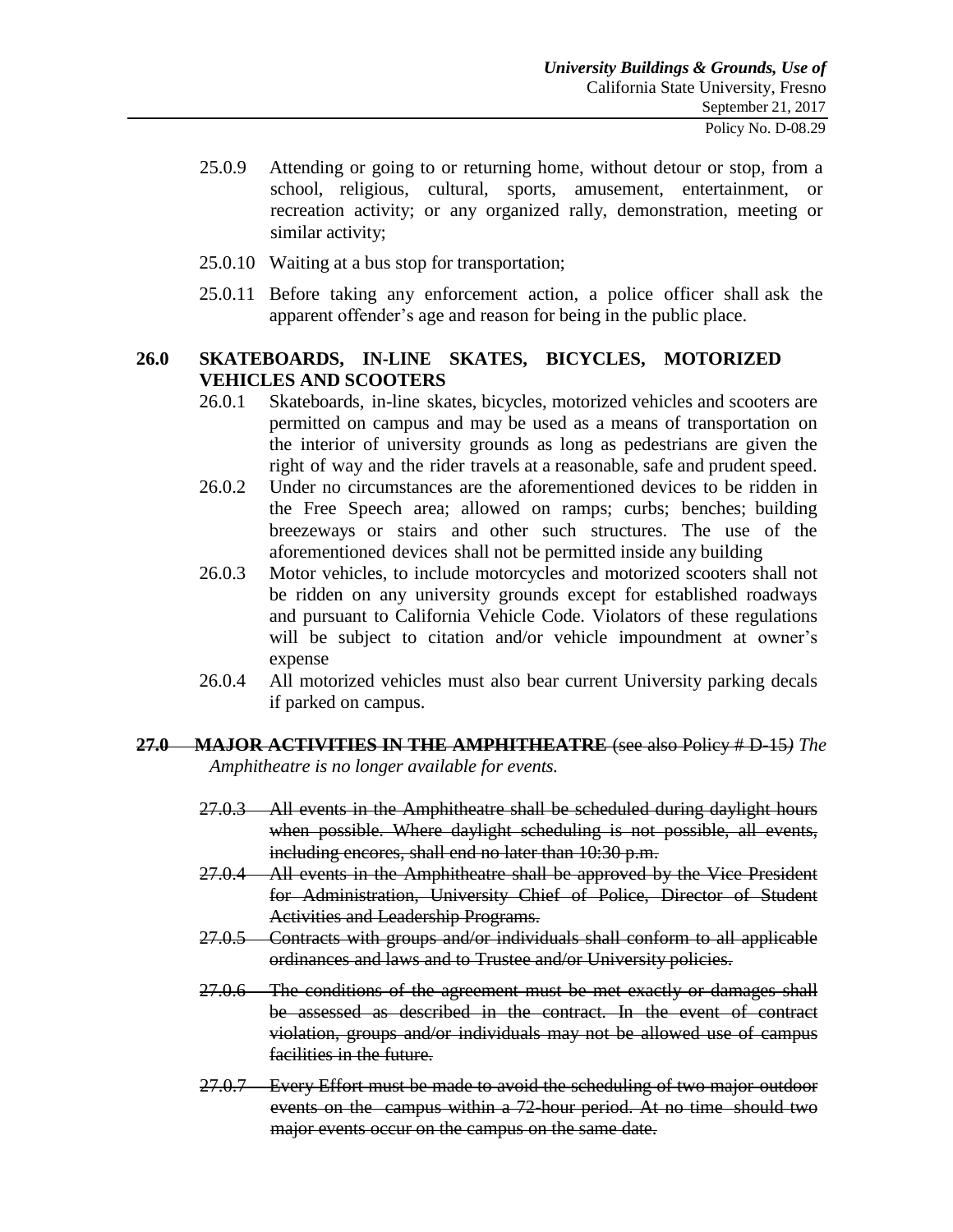27.0.8 Major concerts in the Amphitheatre generally will not occur on weekdays (Sunday through Thursday) unless scheduled to end by  $8:00-p.m.$ 

### **28.0 USE OF CAMPUS STREETS**

28.0.1 It is the policy of California State University, Fresno to allow its streets to be used for normal University traffic and events sponsored by the University and/or its affiliates subject to the meeting of Health and Safety requirements, bonds, availability, Section 42353 of Title 5, and other conditions as may be determined by the University. All other uses of University Streets for purposes of runs, races, walks, parades, exhibits, etc., by non-University related organizations are denied.

### **29.0 DISPLAY OF FLAG AT HALF STAFF** (Policy # G-16)

- 29.0.1 The flag of the United States is flown at California State University, Fresno pursuant to Federal guidelines in the United States Flag Code (4 USC 1).
- 29.0.2 The President of the United States, the Governor of California, the Chancellor of the California State University system, or the President of California State University, Fresno, or designee, may declare a period of mourning whereby the flag may be flown at half-staff.
- 29.0.3 The President of California State University, Fresno, may authorize the flag to be flown at half-staff for one day due to the death of one of the following:
	- Dignitary
	- Student of the University
	- Former student of the University
	- University employee
	- University retiree
	- University faculty
	- University faculty emeritus
- 29.0.4 If knowledge of a death becomes available, a University employee shall notify the on-duty supervisor at the University Police Department and request that the flag be flown at half-staff for the aforementioned. The on-duty supervisor shall contact the Chief of Police or the Director of Public Safety, who will verify the merit of the request. If the flying of the flag at staff is deemed appropriate, the Chief of Police of the Director of Public Safety shall notify University Relations, who shall in turn contact the President for authorization and prepare a press release detailing the reason for the half-staff decree. University Relations shall notify the University Police Department of the President's decision as soon as possible. The on-duty supervisor at the University Police Department will then order the lowering of the flag.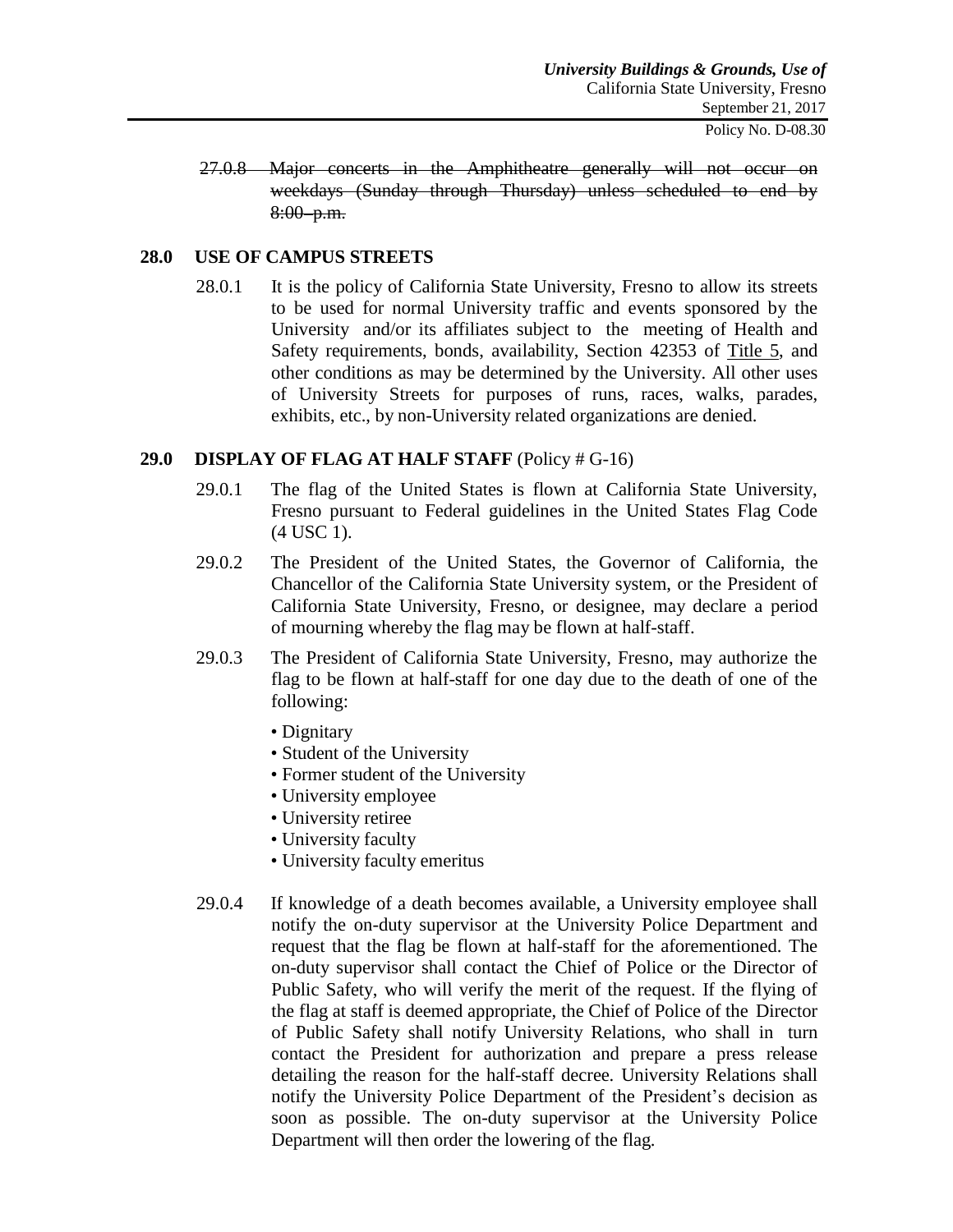- 29.0.5 The President of California State University, Fresno, or designee, may also authorize the flying of the flag at half-staff out of respect for events, occurrences, or based on discretionary consideration.
- 29.0.6 The University Police Department shall be responsible for following the protocols of displaying the flag at the University, and lowering the flag in a dignified manner consistent with the United States Flag Code.

### **30.0 PANHANDLING**

30.0.1 Soliciting alms or begging in any public place or in any place open to the public on University property is prohibited. Violation of this prohibition is a misdemeanor pursuant to Education Code Section 89031 and penal Code Section 647(c).

## **31.0 AVAILABILITY OF THIS DIRECTIVE**

31.0.1 Copies of this directive and all applicable statutory laws shall be kept available for examination in the University Police Department, the Vice President for Administration, the Library, the University Student Union and on the University website at:

**<http://www.fresnostate.edu/mapp/III/D/D-08.pdf>**.

Approved by the President Correspondent Correspondent October 6, 2003<br>
Minor Revision, Section 20.0: February 8, 2006 Minor Revision, Section 20.0: Minor Revision, Section 12.0: March 9, 2006 Revisions: February 21, 2014<br>Revised, Section 12.0: June 8, 2015 Revised, Section 12.0: Revised, Section 8.0: July 1, 2015 Page & Numbering Adjustments: July 9, 2015 Revised, Section 13.0: December 9, 2016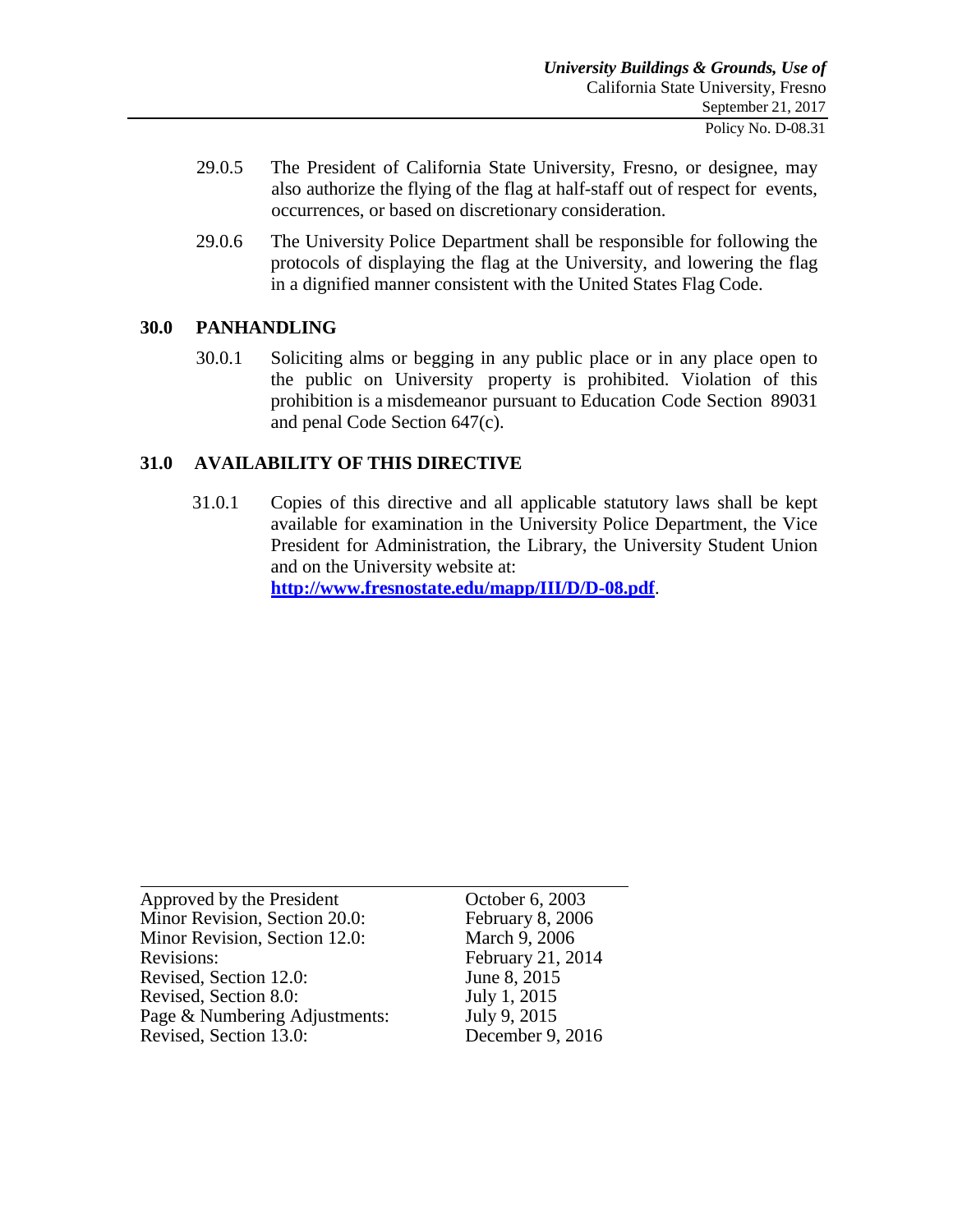*University Buildings & Grounds, Use of* California State University, Fresno September 21, 2017

Policy No. D-08.32

# *APPENDIX A*

# *CAMPUS RESERVATION OFFICES*

### **Facility/Area**

| Amphitheatre                                        |      | <b>USU</b> Reservations Center              | 278-6024  |
|-----------------------------------------------------|------|---------------------------------------------|-----------|
| Academic Innovation Center                          | \$\$ | <b>Operations Manager</b>                   | 278-5071  |
| Amphitheater                                        | \$\$ | <b>Operation Services Coordinator</b>       | 278-6024  |
| Animal Science Pavilion                             | \$\$ | <b>Agricultural Operations</b>              | 278-2011  |
| Athletic Facilities (General Information)           | \$\$ | Athletics                                   | 278-2643  |
| Banquet Room (Residence Dining Facility/RDH)        | \$\$ | Catering                                    | 278-7655  |
| Beiden Field                                        | \$\$ | Athletics                                   | 278-4120  |
| <b>Beiden Pavilion</b>                              | \$\$ | Athletics                                   | 278-4120  |
| Beiden Multi-Purpose Room                           | \$\$ | Athletics                                   | 278-4120  |
| <b>Bulldog Diamond</b>                              | \$\$ | Athletics                                   | 278-2006  |
| <b>Bulldog Diamond - Gray Lot</b>                   | \$\$ | Athletics                                   | 278-2006  |
| <b>Bulldog Stadium</b>                              | \$\$ | Athletics                                   | 278-4120  |
| Bulldog Stadium - White Lot                         | \$\$ | Athletics                                   | 278-4120  |
| Bulldog Stadium - Red Lot                           | \$\$ | Athletics                                   | 278-4120  |
| California Agricultural Technology Institute (CATI) | \$\$ | CATI                                        | 278-2361  |
| Cherry Tree Lane                                    |      | Scheduling Office                           | 278-2491  |
| <b>Classroom Laboratories</b>                       |      | College/School (as appropriate)             | See Direc |
| Conference Rooms                                    |      | Appropriate Administrative Office           | See Direc |
| Conley Art Gallery/Patio                            |      | <b>University Art Galleries</b>             | 278-2121  |
| <b>Digital Production Group</b>                     | \$\$ |                                             |           |
| Downing Planetarium                                 | \$\$ | Downing Planetarium                         | 278-4020  |
| <b>Education Plaza</b>                              |      | <b>Education Support Services Center</b>    | 278-0377  |
| Education Rooms (non-lecture)                       |      | <b>Education Support Services Center</b>    | 278-0377  |
| Extended Education Forums A, B, C                   |      | <b>Extended Education</b>                   | 278-0333  |
| Free Speech Area                                    |      | <b>Student Activities</b>                   | 278-2741  |
| <b>Foundation Board Room</b>                        |      | <b>Auxiliary Corporations</b>               | 278-0817  |
| <b>Gallery Conference Room</b>                      |      | President's Office                          | 278-2324  |
| Grass Areas (Peace Garden, Memorial Gardens, etc.)  |      | Scheduling Office                           | 278-2491  |
| Grass Area by Enology                               | \$\$ | Viticulture and Enology Department 278-7135 |           |
| Greenhouse/Ornamental Horticulture Lawn             |      | <b>Agricultural Operations</b>              | 278-2011  |
| <b>Judging Pavilion</b>                             |      | <b>Agricultural Operations</b>              | 278-2011  |
| Laboratory Rooms                                    |      | Appropriate Dean's Office                   | See Direc |
| Lab School Theatre                                  |      | Theatre Arts Department                     | 278-3987  |
| Maple Mall                                          |      | Scheduling Office                           | 278-2491  |
| <b>Music Building Facilities</b>                    | \$\$ | <b>Concert Manager</b>                      | 278-7592  |
| North Gym (non-academic)                            | \$\$ | Athletics                                   | 278-2006  |
| O'Neill Park - Student Groups                       |      | Student Life                                | 278-2741  |

| <b>Facility/Area</b>                                |      | <b>Authorizing Space Provider</b>           | <b>Phone</b>  |
|-----------------------------------------------------|------|---------------------------------------------|---------------|
| Amphitheatre                                        |      | <b>USU Reservations Center</b>              | 278-6024      |
| <b>Academic Innovation Center</b>                   | \$\$ | <b>Operations Manager</b>                   | 278-5071      |
| Amphitheater                                        | \$\$ | <b>Operation Services Coordinator</b>       | 278-6024      |
| <b>Animal Science Pavilion</b>                      | \$\$ | <b>Agricultural Operations</b>              | 278-2011      |
| Athletic Facilities (General Information)           | \$\$ | Athletics                                   | 278-2643      |
| Banquet Room (Residence Dining Facility/RDH)        | \$\$ | Catering                                    | 278-7655      |
| Beiden Field                                        | \$\$ | Athletics                                   | 278-4120      |
| <b>Beiden Pavilion</b>                              | \$\$ | Athletics                                   | 278-4120      |
| Beiden Multi-Purpose Room                           | \$\$ | Athletics                                   | 278-4120      |
| <b>Bulldog Diamond</b>                              | \$\$ | Athletics                                   | 278-2006      |
| <b>Bulldog Diamond - Gray Lot</b>                   | \$\$ | Athletics                                   | 278-2006      |
| <b>Bulldog Stadium</b>                              | \$\$ | <b>Athletics</b>                            | 278-4120      |
| Bulldog Stadium - White Lot                         | \$\$ | Athletics                                   | 278-4120      |
| Bulldog Stadium - Red Lot                           | \$\$ | Athletics                                   | 278-4120      |
| California Agricultural Technology Institute (CATI) | \$\$ | <b>CATI</b>                                 | 278-2361      |
| Cherry Tree Lane                                    |      | Scheduling Office                           | 278-2491      |
| <b>Classroom Laboratories</b>                       |      | College/School (as appropriate)             | See Directory |
| <b>Conference Rooms</b>                             |      | Appropriate Administrative Office           | See Directory |
| Conley Art Gallery/Patio                            |      | University Art Galleries                    | 278-2121      |
| <b>Digital Production Group</b>                     | \$\$ |                                             |               |
| Downing Planetarium                                 | \$\$ | Downing Planetarium                         | 278-4020      |
| <b>Education Plaza</b>                              |      | <b>Education Support Services Center</b>    | 278-0377      |
| <b>Education Rooms (non-lecture)</b>                |      | <b>Education Support Services Center</b>    | 278-0377      |
| Extended Education Forums A, B, C                   |      | <b>Extended Education</b>                   | 278-0333      |
| Free Speech Area                                    |      | <b>Student Activities</b>                   | 278-2741      |
| <b>Foundation Board Room</b>                        |      | <b>Auxiliary Corporations</b>               | 278-0817      |
| <b>Gallery Conference Room</b>                      |      | President's Office                          | 278-2324      |
| Grass Areas (Peace Garden, Memorial Gardens, etc.)  |      | Scheduling Office                           | 278-2491      |
| Grass Area by Enology                               | \$\$ | Viticulture and Enology Department 278-7135 |               |
| Greenhouse/Ornamental Horticulture Lawn             |      | <b>Agricultural Operations</b>              | 278-2011      |
| <b>Judging Pavilion</b>                             |      | <b>Agricultural Operations</b>              | 278-2011      |
| Laboratory Rooms                                    |      | Appropriate Dean's Office                   | See Directory |
| Lab School Theatre                                  |      | Theatre Arts Department                     | 278-3987      |
| Maple Mall                                          |      | Scheduling Office                           | 278-2491      |
| Music Building Facilities                           | \$\$ | <b>Concert Manager</b>                      | 278-7592      |
| North Gym (non-academic)                            | \$\$ | Athletics                                   | 278-2006      |
| <b>O'Neill Park - Student Groups</b>                |      | Student Life                                | 278-2741      |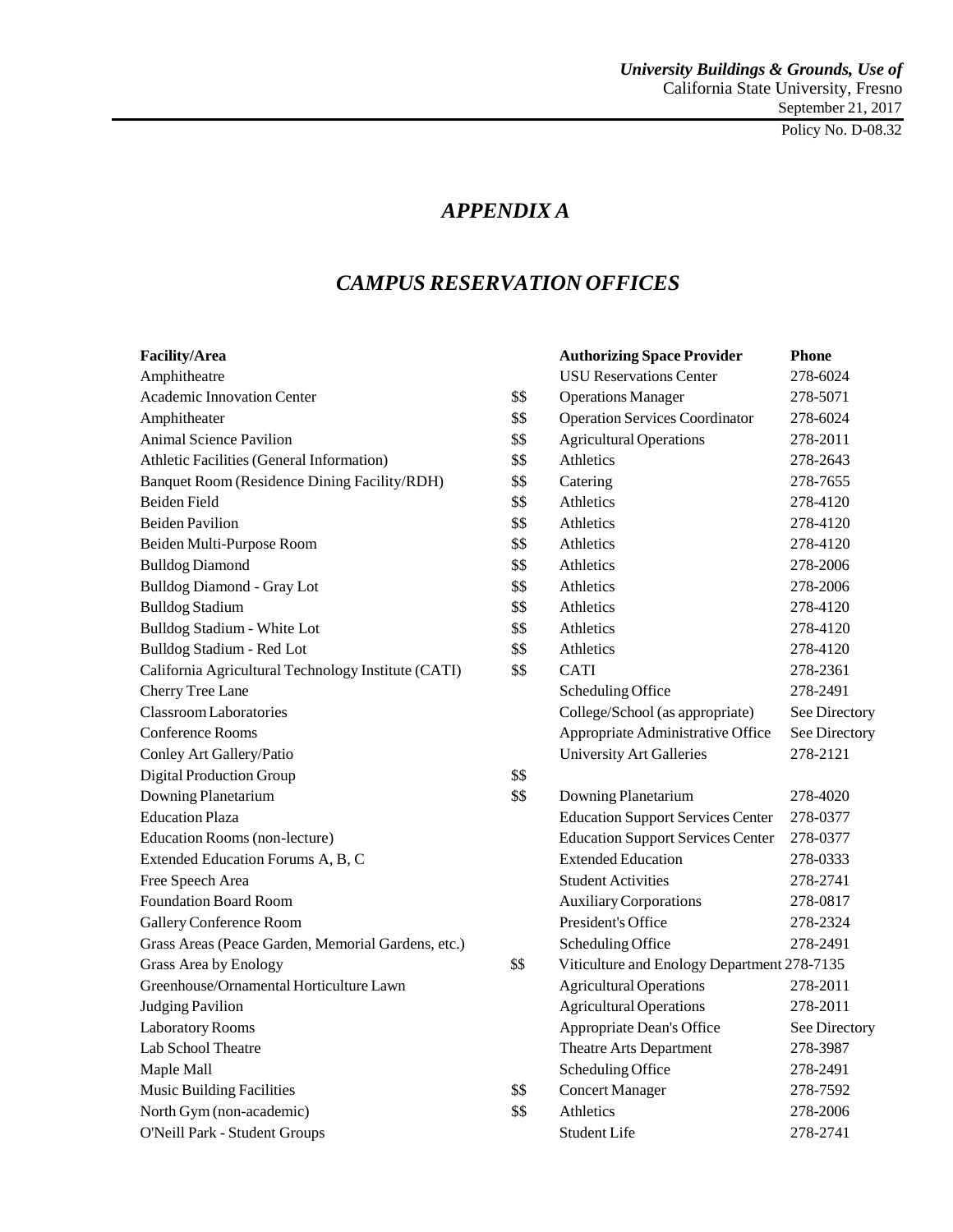*University Buildings & Grounds, Use of* California State University, Fresno September 21, 2017

Policy No. D-08.33

| O'Neill Park                                          |      | Scheduling Office               | 278-2491 |
|-------------------------------------------------------|------|---------------------------------|----------|
| Open Lawn Areas on Campus                             |      | Scheduling Office               | 278-2491 |
| Parking Lots                                          |      | Parking and Transportation      | 278-2950 |
| Peace Garden                                          |      | Scheduling Office               | 278-2491 |
| President's Conference Room                           |      | President's Office              | 278-2324 |
| <b>Racketball Courts</b>                              |      | Intramurals/Recreation          | 278-2526 |
| Recreation Center (Bowling, Billiards)                | \$\$ | <b>Recreation Center</b>        | 278-2015 |
| Renaissance Room                                      | \$\$ | Catering                        | 278-7655 |
| Satellite Student Union                               | \$\$ | <b>USU Reservations Center</b>  | 278-6024 |
| <b>Savemart Center</b>                                | \$\$ | <b>SMG</b> at SaveMart Center   | 347-3401 |
| Smittcamp Alumni House                                | \$\$ | Alumni Services                 | 278-2586 |
| South Gym                                             | \$\$ | Kinesiology Department          | 278-2016 |
| South Gym Fields                                      | \$\$ | Kinesiology Department          | 278-2016 |
| Spaulding G. Wathen Tennis Center                     | \$\$ | Athletics                       | 278-2006 |
| Theatres (John Wright, Arena, Lab School)             | \$\$ | Theatre Arts Department         | 278-3987 |
| <b>University Business Center</b>                     | \$\$ | University Business Center      | 278-2352 |
| University Center, Room 200                           |      | Provost's Office                | 278-2636 |
| University Center, Room 202                           |      | Center for Enhancement/Learning | 278-2819 |
| University Courtyard                                  |      | University Courtyard (Housing)  | 278-2345 |
| University House (President's House)                  |      | President's Office              | 278-2324 |
| University Student Union Conference Rooms             |      | <b>USU Reservations Center</b>  | 278-6024 |
| Viticulture & Enology Research Center (VERC) Building | \$\$ | <b>VERC</b>                     | 278-2089 |
| Warmerdam Field                                       | \$\$ | Athletics                       | 278-2006 |

#### $A$ dditional **Services**

| <b>Additional Services</b>                        | <b>Contact</b>            | <b>Phone</b> |  |
|---------------------------------------------------|---------------------------|--------------|--|
| Special Setup (additional trash containers, etc.) | <b>Plant Operations</b>   | 278-2373     |  |
| <b>Student Organizations</b>                      | <b>Student Activities</b> | 278-2741     |  |
| Tables and Chairs                                 | Warehouse Services        | 278-2139     |  |
| <b>Tests</b>                                      | <b>Testing Services</b>   | 278-2457     |  |
| <b>Volleyball Nets or Sports Equipment</b>        | Intramurals/Recreation    | 278-2526     |  |
| <b>Intramurals/Recreation</b>                     | Intramurals/Recreation    | 278-2526     |  |

\$\$ - Cost associated with use of facility, call Authorizing Space Provider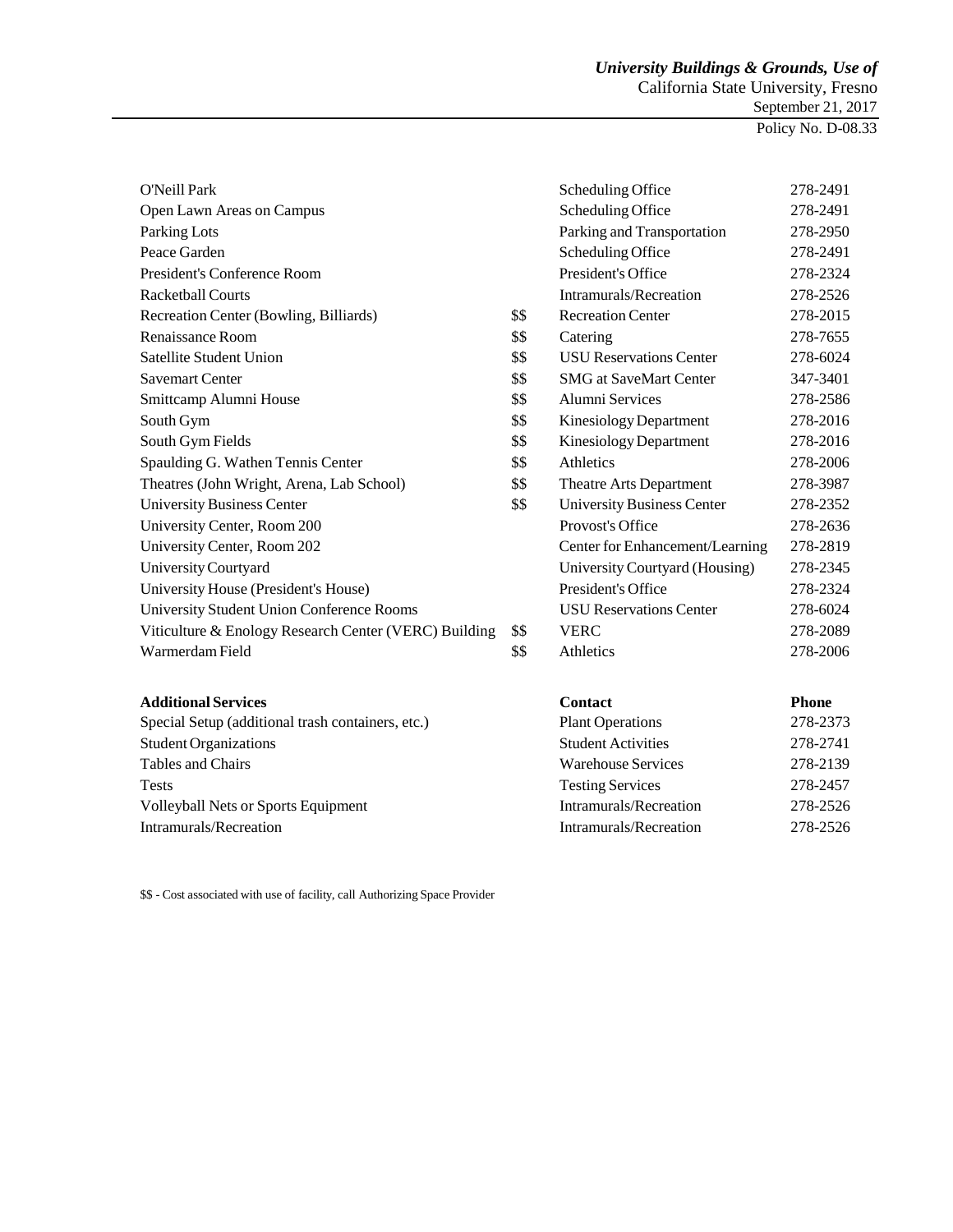# *APPENDIX B*

#### **ACCOUNTING PROCEDURES FOR RENTAL OF STATE PROPERTY**

### **Memorandum**

February 28, 2003

To: Campus Community

From: Robert Vega Director of Accounting Services

### Re: **Rental of State Property**

A need has been established for identifying revenue generated when State property is rented. This in turn translates into a training issue involving the proper coding to be used when transactions of this type take place and for correctly and consistently depositing this revenue. Effective immediately, when state property is rented for a fee, please be sure to use the following accounts:

- Rental of state property to on-campus departments (including auxiliary organizations) where rental income is to be credited to a General Fund department. Use account code 699121 (Chargeback-Rental of State Property-On Campus) to credit receipts to your department.
- Rental of state property to off-campus departments where rental income is to be credited to a General Fund department. Use account code 699122 (Chargeback-Rental of State Property-Off Campus).
- Rental of state property to on-campus departments (including auxiliary organizations) where rental income is to be credited to a trust fund. Use account code 580811 (Rental of State Property-On Campus).
- Rental of state property to off-campus departments where rental income is to be credited to a trust fund. Use account code 580812 (Rental of State Property-Off Campus).

Generally, property refers to all assets used in University operations. Property includes land, buildings, machinery, furniture, tools, etc. and intangibles (see attached for expanded definitions).

The combination of accurate accounting records and strong internal controls must be in place to protect against and detect the unauthorized use of State Property. Rental of State property may also have Unrelated Business Income Tax (UBIT) purposes that require accurate reporting.

If you have any questions concerning the use of the above accounts, please call General Accounting at 278-2778.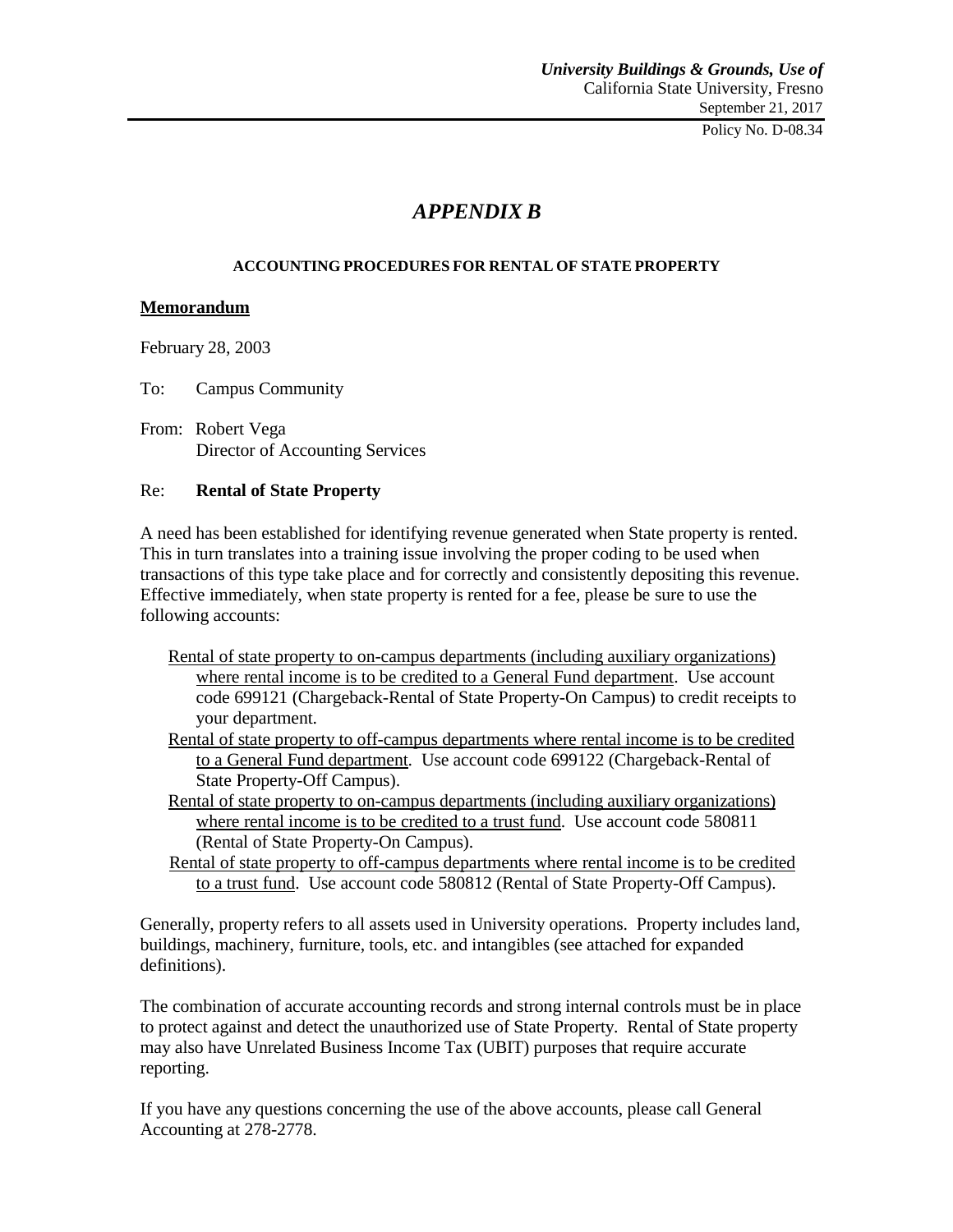## **Property Definitions:**

**Buildings** – Buildings are structures that provide workplace, storage space, or are used in some other way for University activities.

**Equipment** – Computer equipment or other asset with a life span of more than one fiscal year not defined as machinery or tools.

**Intangibles** – Intangibles are property that lack physical substance but give valuable rights to the owner. Examples of intangible property include patents, copyrights, and electronic data processing software.

**Land** – Land is real property and includes natural or artificial structures that are attached to it.

**Machinery** – Machines in general, or as a functioning unit.

**Tools** – Instruments used to aid the performance of tasks.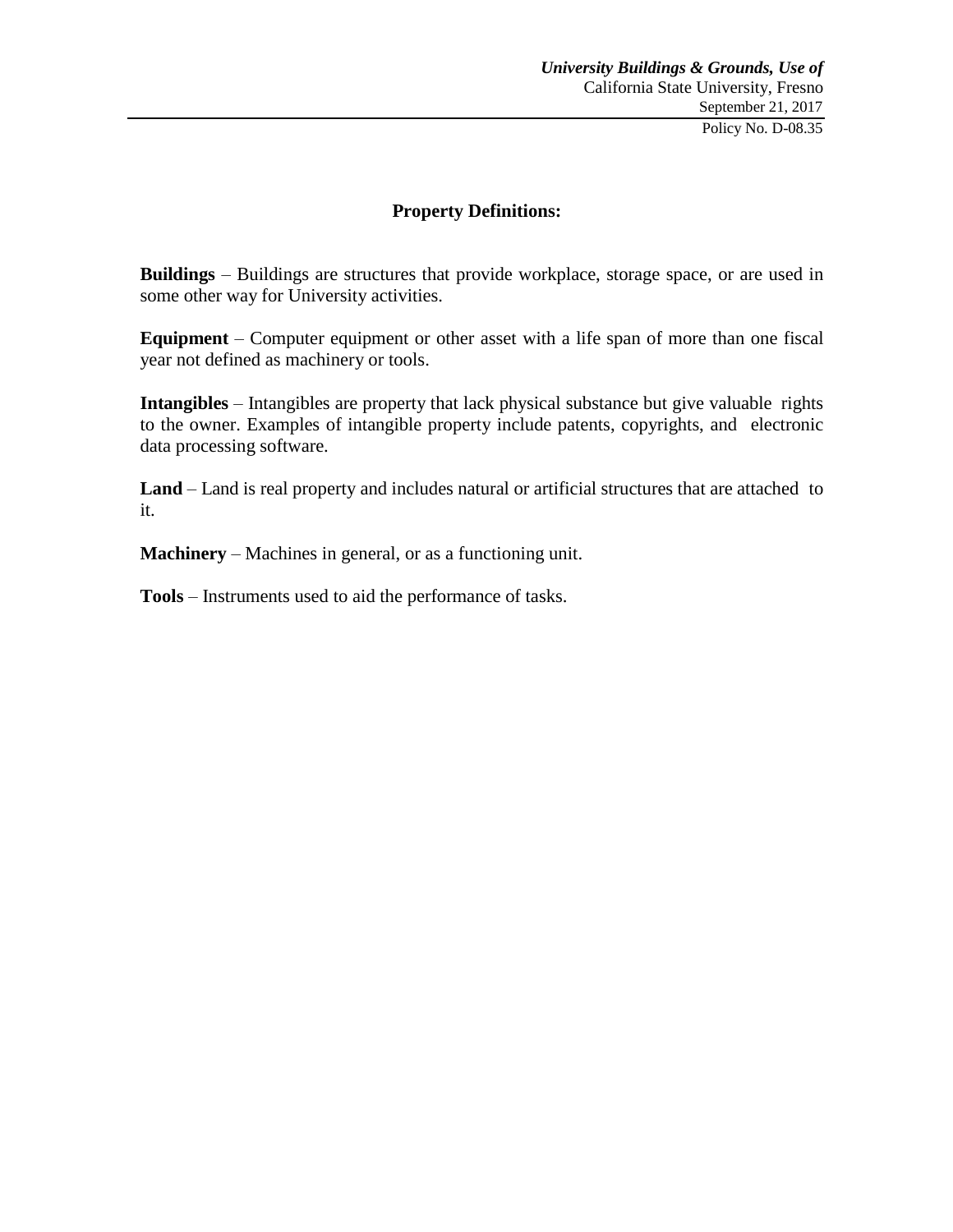#### *APPENDIX C*

#### **REQUEST FOR APPROVAL UNIVERSITY SPONSORED SPEAKER OR EVENT**

#### **Section I DESCRIPTION OF THE PROPOSED EVENT**

1. Name of Unit Sponsoring Event

2. Individual Responsible for Event Coordination

| J. | $\mathcal{L}$ ampus Extension 8- | Email | @csufresno.edu |  |
|----|----------------------------------|-------|----------------|--|
|    |                                  |       |                |  |

4. Description of Event (including title for the event; a statement of the anticipated educational value of the event; (Attach additional information; proposed flyers; handouts)

5. Proposed Date(s) for Event

6. Proposed Site(s) for Event

7. Name of Proposed Speaker(s); Presenter(s); Panelists or Other Participants in Event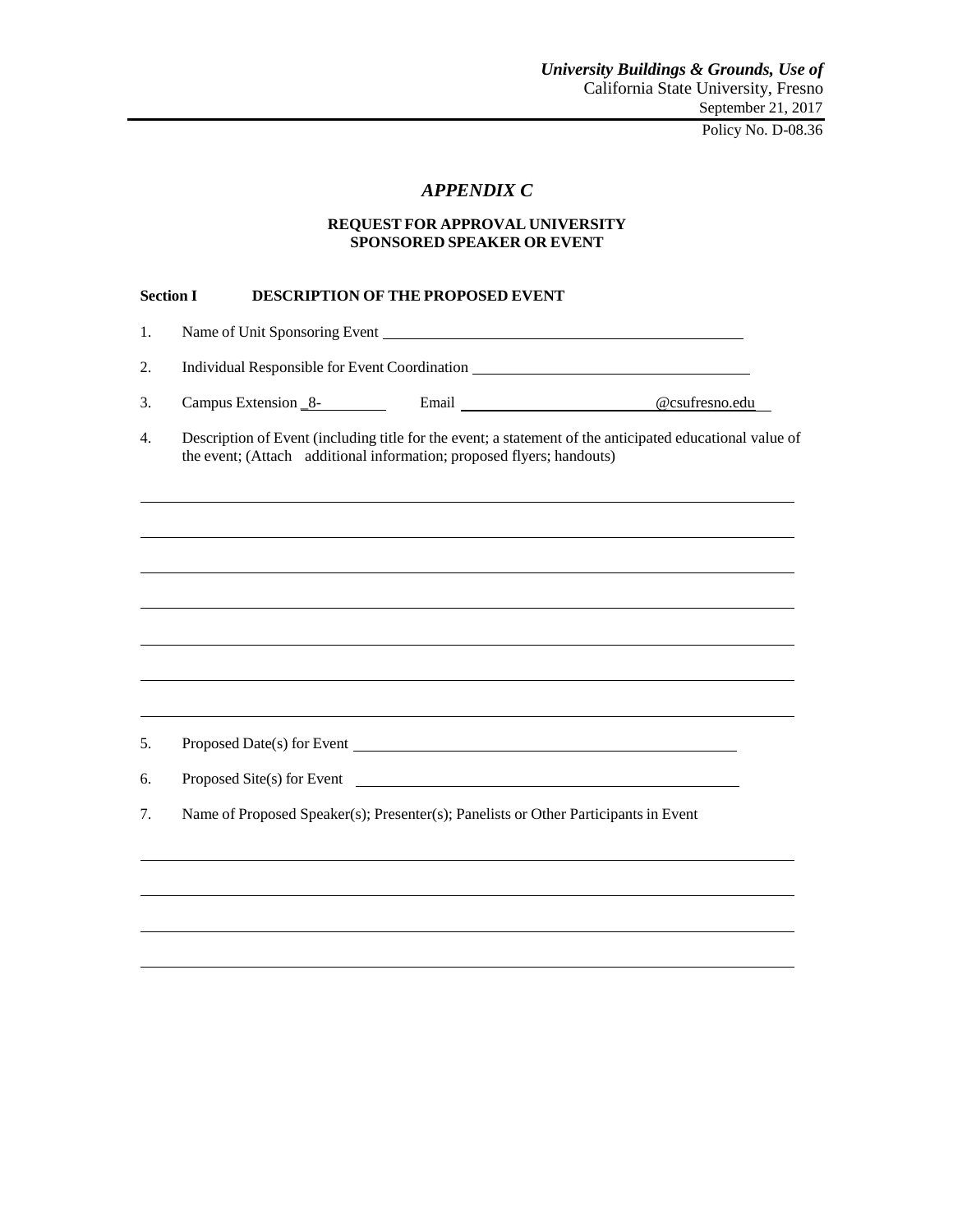#### **SECTION II**

#### **BUDGET INFORMATION / SOURCE OF FUNDS**

1. Attach a separate sheet outlining proposed budget including identification of source of funds.

Attach a statement of cost estimates from Parking; Public Safety; Parking; Risk Management; University Relations; and Scheduling for any anticipated extraordinary expenditures by the university that will be needed for this event.

#### **Section II CERTIFICATIONS:**

- 1. This signature certifies that:
	- a. the sponsoring unit has discussed this proposed event with **Campus Police**. The Campus Police Chief is satisfied that all security issues surrounding this proposed event have been adequately addressed, has reviewed compliance with the campus Policy on Buildings and Grounds, and has provided a statement of the cost estimate for any anticipated extraordinary expenditure by Campus Police for this event.

(initials)

b. the sponsoring unit has discussed potential liability issues with the **Director of Risk Management.** The Director of Risk Management is satisfied that all insurance and risk issues surrounding this proposed event have been adequately addressed and has provided a statement of the cost estimate for any extraordinary expenditure by Risk Management for this event.

(initials)

c. the sponsoring unit has discussed this proposed event with **Director of Parking Services**. **Director of Parking Services** is satisfied that the Parking issues surrounding this proposed event have been adequately addressed and has provided a statement of the cost estimate for any anticipated extraordinary expenditure by Parking Services for this event.

(initials)

Director of Public Safety Date

2. This signature certifies that the Office of University Relations has been given information regarding this proposed event and has the necessary information to address media inquiries / provide support for this proposed event and has provided a statement of the cost estimate for any anticipated extraordinary expenditure by University Relations for this event.

Assistant Vice President for University Relations Date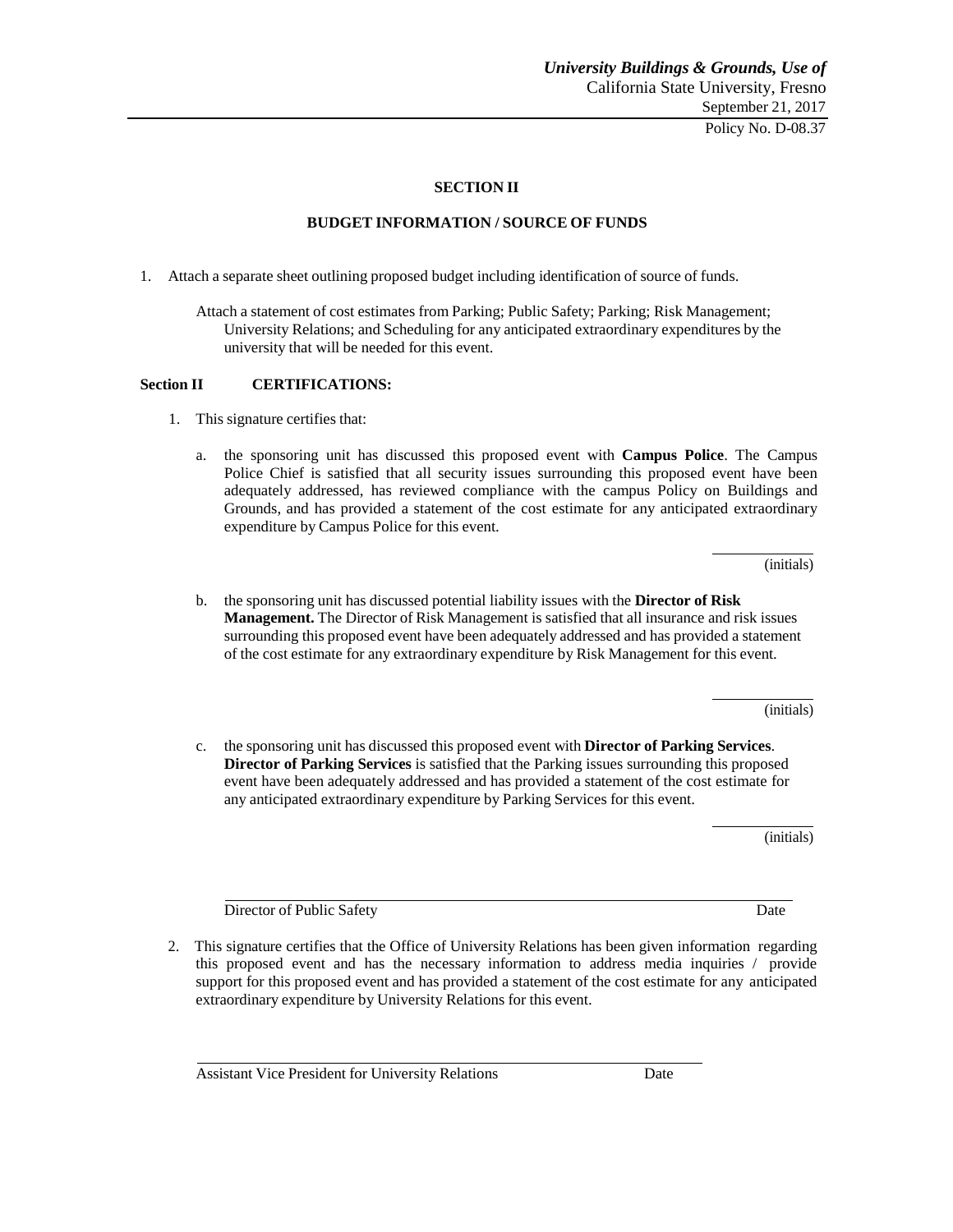3. This signature certifies that the Scheduling Office has been notified of this event and is ready to calendar the proposed event upon approval.

Scheduling Office Date

4. I certify that the above statements, including attachments, are a complete, accurate and true representation of the proposed event.

Event Coordinator Date

**III. APPROVAL**

1. I have reviewed the proposal, including the proposed budget, and

Recommend approval

Do not recommend approval

Division Head / Dean (College / School) Sponsoring the Event Date

#### 2. **FINAL APPROVAL**

I approve the proposed event.

I do not approve the proposed event. (Attach a brief explanation)

Vice President Date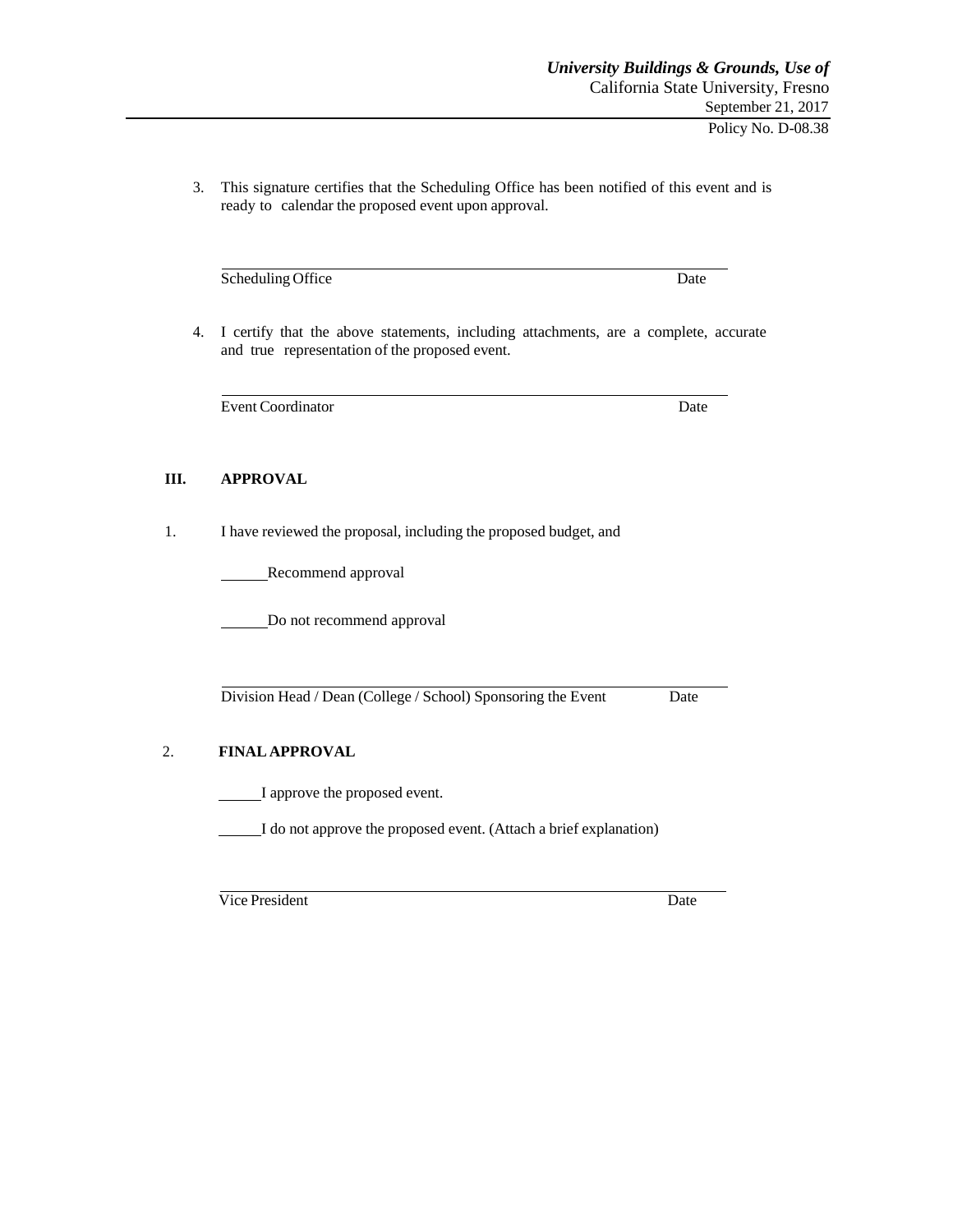# *APPENDIX D.1*

# **CALIFORNIA STATE UNIVERSITY,FRESNO Application for Use of Hazardous Materials on Campus**

| <b>NAME OF</b>                                                                                                                                                            |
|---------------------------------------------------------------------------------------------------------------------------------------------------------------------------|
| <b>GROUP/INDIVIDUAL:</b>                                                                                                                                                  |
| <b>CONTACT PERSON/PHONE:</b>                                                                                                                                              |
| <b>EVENT SPONSOR:</b>                                                                                                                                                     |
| <b>DESCRIPTION OF</b>                                                                                                                                                     |
|                                                                                                                                                                           |
| <b>LOCATION:</b>                                                                                                                                                          |
| <b>DATE/TIME OF EVENT:</b>                                                                                                                                                |
| Permission to utilize hazardous materials will be granted only under the following conditions:                                                                            |
| A description of each hazardous material and the manner it will be used will be<br>provided. (Fill out the back of this form completely.)                                 |
| Storage and use of hazardous materials will be in accordance with label and material safety<br>data sheet instructions, as well as local, state, and federal regulations. |
| All hazardous materials leaks and spills will be immediately reported to campus<br>Police (911 from campus phone; 278-2132 from non-campus phone).                        |
| All spill clean-up costs will be the responsibility of the group or individual using University<br>property.                                                              |
| Use of hazardous materials will be limited to trained and competent individuals.                                                                                          |
| A copy of the material safety data sheet(s) will be provided at the time of application to aid<br>the Office of EH&S in determining approval of use of the material(s).   |
| (Attach a copy of each material safety data sheet to this form.)                                                                                                          |
| A copy of the material safety data sheet(s) will be available on site at all times.                                                                                       |
| All unused hazardous materials and associated waste will be the responsibility of the<br>group or individual and must be taken off campus at the end of the event.        |
| ותמו ובידועי למוניות ובית היהודית לה                                                                                                                                      |

**By signing this application, I agree to abide by the policies and procedures set forth by the California State University, Fresno.**

**Name Date** 

**\_\_\_\_\_\_Approved \_\_\_\_\_\_Not Approved**

**Lisa Kao, Environmental Quality Mgr. Date**

**\*Return to Office of EH&S @ Mail stop #P0-14**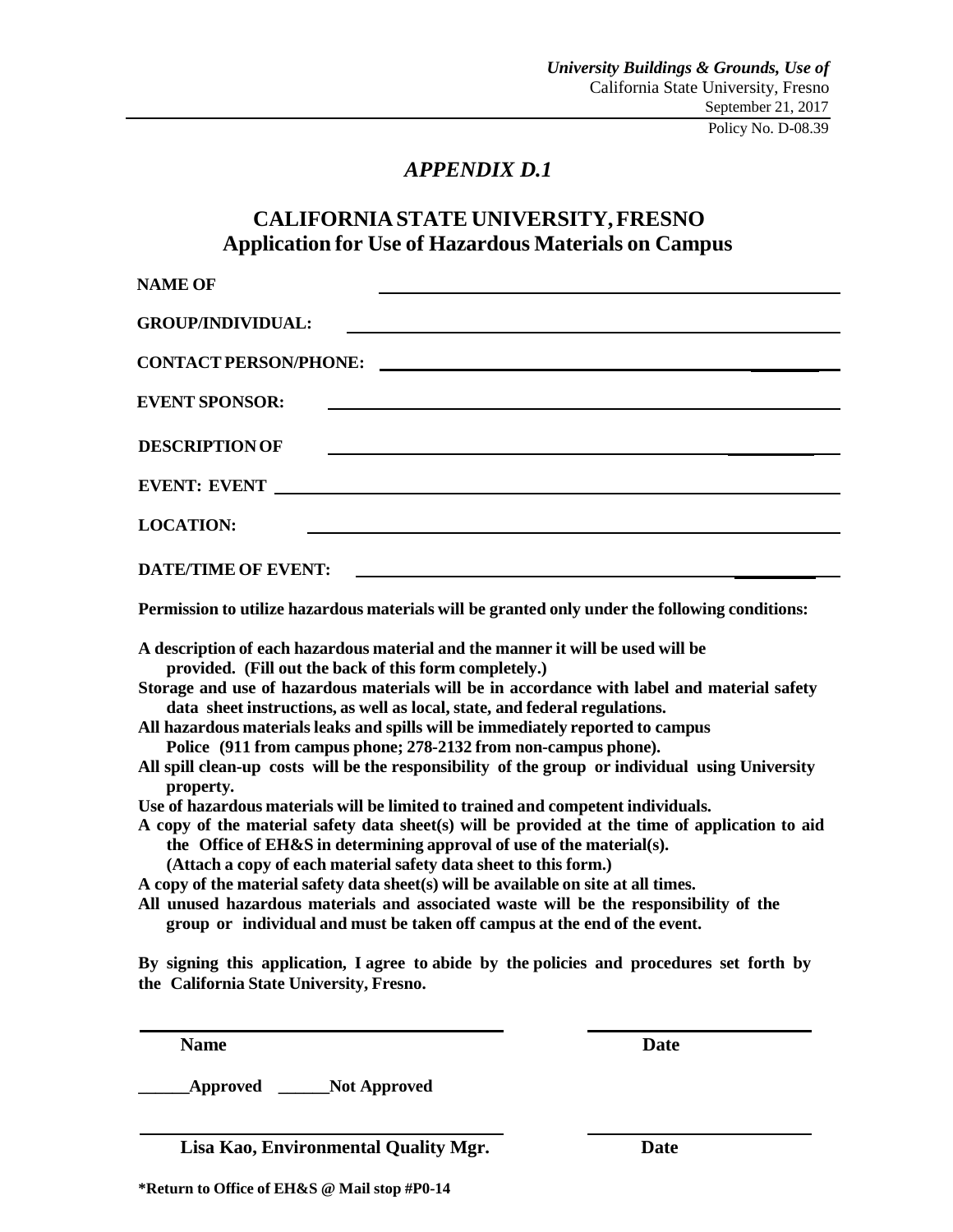# *APPENDIX D.2*

#### **APPLICATION FOR USE OF HAZARDOUS MATERIALS ON CAMPUS**

**If you plan to utilize hazardous materials on campus, please complete the form below. Note the name of the hazardous material, and describe how it will be used.**

*Definition of a hazardous material***:** *Any material or substance, which in normal use can be damaging to the health and well being of man or the environment. Examples include solvents, cleaners, charcoal lighter fluid, and compressed gas (such as helium or propane).Policy No. D-08.40*

**Example:**

**Hazardous material: Compressed cylinder of helium. Approximate quantity: One cylinder. Description of use: Inflate helium balloons.**

| <b>Hazardous</b><br>Approximate                               | material | #1:<br>quantity: |
|---------------------------------------------------------------|----------|------------------|
| <b>Hazardous</b><br>Approximate<br>Description of use:        | material | #2<br>quantity:  |
| <b>Hazardous</b><br>Approximate<br>Description of use:        | material | #3<br>quantity:  |
| <b>Hazardous</b><br>Approximate                               | material | #4<br>quantity:  |
| <b>Hazardous</b><br><b>Approximate</b><br>Description of use: | material | #5<br>quantity:  |

**Material Safety Data Sheets (MSDS) can be obtained from the supplier, manufacturer, or via the internet [\(http://siri.uvm.edu/msds\)](http://siri.uvm.edu/msds).**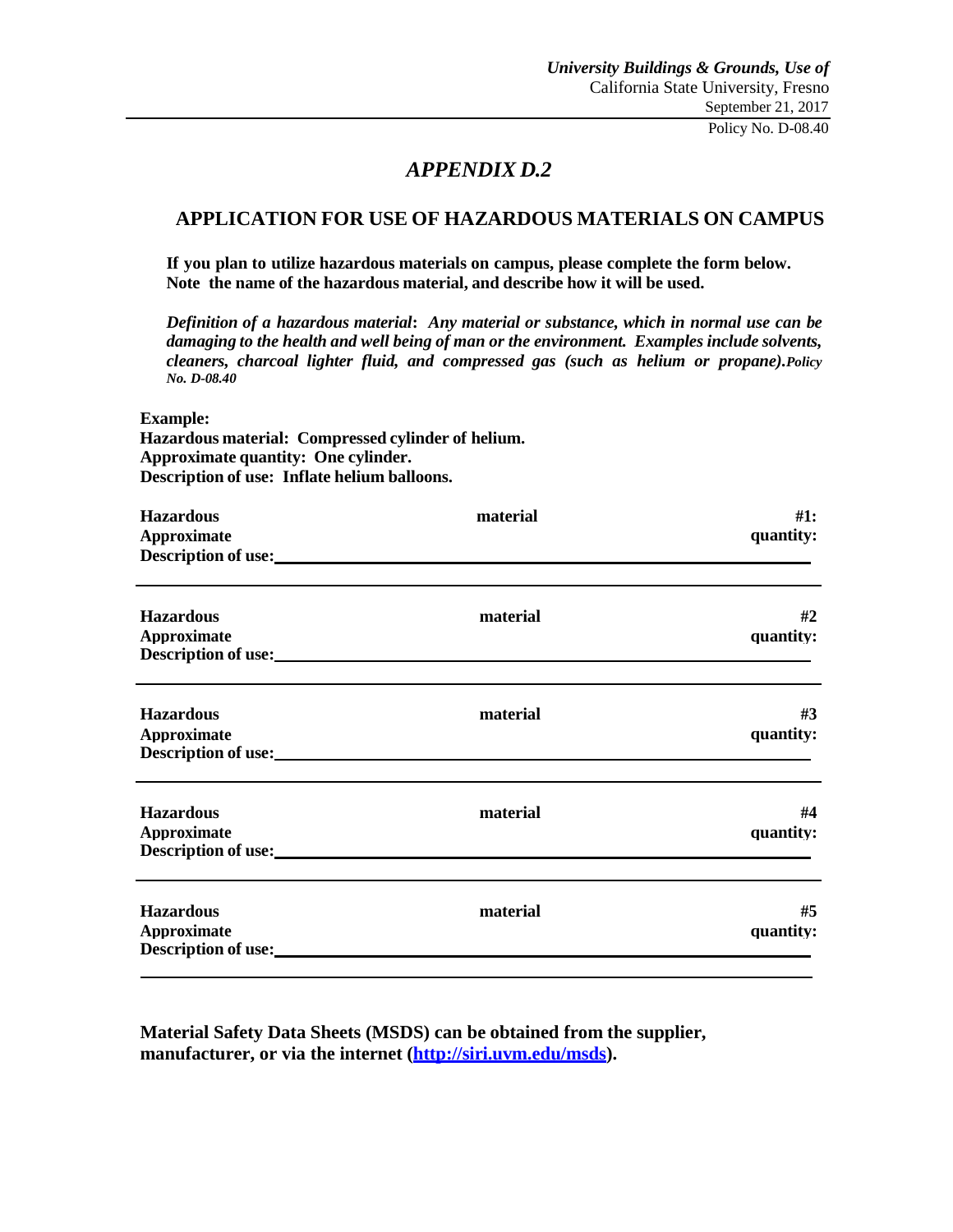# *APPENDIXE*

# **California Education Code**

*Referenced State Code Sections*

66017. The respective governing boards of the California Community Colleges, the California State University, or the University of California shall adopt appropriate procedures and designate appropriate persons to take disciplinary action against any student, member of the faculty, member of the support staff, or member of the administration of the community college, state college, or state university who, after a prompt hearing by a campus body, has been found to have willfully disrupted the orderly operation of the campus. Nothing in this section shall be construed to prohibit, where an immediate suspension is required in order to protect lives or property and to ensure the maintenance of order, interim suspension pending a hearing; provided that a reasonable opportunity be afforded the suspended person for a hearing within 10 days. The disciplinary action may include, but need not be limited to, suspension, dismissal, or expulsion. Sections 89538 to 89540, inclusive, shall be applicable to any state university or college employee dismissed pursuant to this section.

66300. The Regents of the University of California, the Trustees of the California State University, and the governing board of every community college district, shall adopt or provide for the adoption of specific rules and regulations governing student behavior along with applicable penalties for violation of the rules and regulations. The institutions shall adopt procedures by which all students are informed of such rules and regulations, with applicable penalties, and any revisions thereof.

66600. The California State University shall be administered by a board designated as the Trustees of the California State University, which is hereby created.

66606. The Trustees of the California State University shall succeed to the powers, duties, and functions with respect to the management, administration, and control of the state colleges heretofore vested in the State Board of Education or in the Director of Education, including all powers, duties, obligations, and functions specified in Article 2 (commencing with Section 90010) of Chapter 8 of Part 55, and all obligations assumed by the State Board of Education pursuant to that article prior to July 1, 1961. On and after July 1, 1961, the Trustees of the California State University shall have full power and responsibility in the construction and development of any state university campus, and any buildings or other facilities or improvements connected with the California State University. The powers shall be exercised by the Trustees of the California State University notwithstanding Chapter 10 (commencing with Section 14950) of Part 5.5 of Division 3 of Title 2 of the Government Code and Chapter 1 (commencing with Section 10100) of Part 2 of Division 2 of the Public Contract Code, except that the powers shall be carried out pursuant to Chapter 2.5 (commencing with Section 10700) of Part 2 of Division 2 of the Public Contract Code known as the California State University Contract Law. The Trustees of the California State University may accept gifts of land, or gifts of options on land, may accept and expend gifts of money for the purchase of land or options on land, and may enter into negotiations and contracts for the purchase of land for a future state university site in the vicinity of any of the areas specified in the recommendations contained in the Master Plan for Higher Education printed on page 42, paragraph 5, Senate Journal (Regular Session) for February 1, 1960, except that the gifts, expenditures, negotiations, and contracts shall not obligate the expenditure of any state funds for the purchase of the land or for development on the land, unless the Legislature subsequently approves the obligation by appropriating the funds for that specific purpose. Any acceptance, acceptance and expenditure, or negotiations and contract may be conditioned upon an automatic reversion back to the donor or automatic termination of the negotiations and contract if a new state university is not established at a specific site prior to a specific date designated by the trustees and the donor or the trustees and the person or corporation with whom the trustees are negotiating or contracting.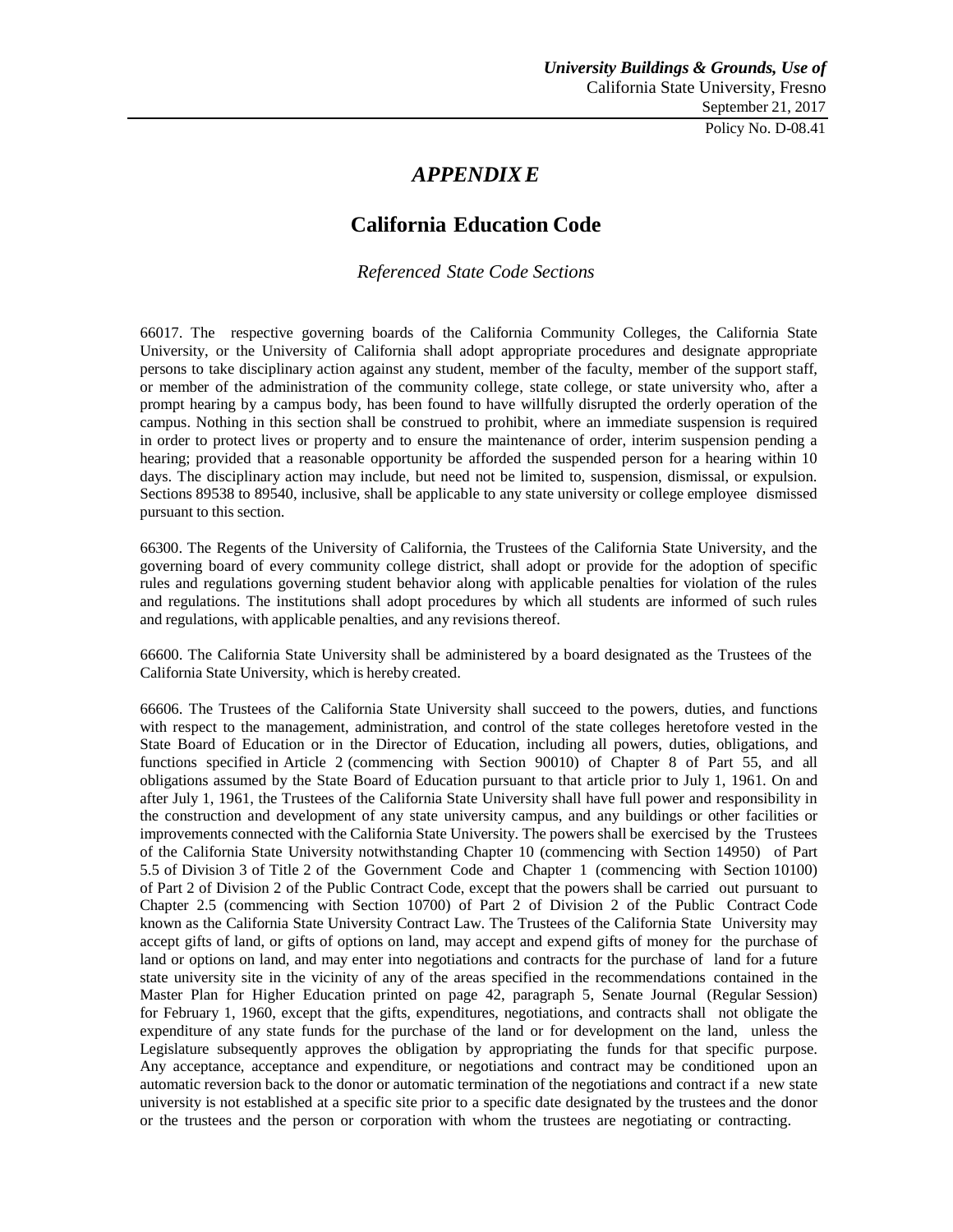89030. (a) The trustees shall adopt rules and regulations not inconsistent with the laws of this state for the government of all of the following:

(1) The trustees.

(2) The appointees and employees of the trustees.

(3) The California State University.

(b) The adoption of these rules and regulations shall not be

subject to Chapter 3.5 (commencing with Section 11340) of Part 1 of Division 3 of Title 2 of the Government Code.

(c) The rules and regulations shall be published for distribution as soon as practicable after adoption.

(d) This section shall be liberally construed in order that the purposes of the Donahoe Higher Education Act pursuant to Part 40 (commencing with Section 66010) of Division 5 may be effectuated.

89031. The trustees may establish rules and regulations for the government and maintenance of the buildings and grounds of the California State University. Every person who violates or attempts to violate the rules and regulations is guilty of a misdemeanor.

89035. Wherever in this code a power is vested in the trustees, the trustees by majority vote may adopt a rule delegating such power to any officer, employee, or committee as the trustees may designate. The rule shall prescribe the limits of such delegation.

89046. The trustees may lease any property of a state university for any purpose that they consider is not inconsistent with the functions of the California State University including, but not limited to:

(a) The lease of state university property to a nonprofit organization composed exclusively of students of the university or of members of the faculty of the university, or both, for purposes related to the activities of the university or for the activities of student or faculty organizations.

(b) The lease of state university property to any nonprofit organization for the purpose of constructing and using thereon buildings as living quarters for students of the university and as meeting places.

(c) The lease to any student or faculty organization of the university of property for the purpose of establishing and maintaining cooperative stores, and cafeterias in connection with such stores. Any rental received by the trustees under this or other leasing sections shall be deposited in the State Treasury and credited to the support appropriation of the California State University current during the period of occupancy.

89300. A student body organization may be established at any state university under the supervision of the university officials for the purpose of providing essential activities closely related to, but not normally included as a part of, the regular instructional program of the university. The organization may also operate a campus store, a cafeteria, and other projects not inconsistent with the purposes of the university, and property of the university may be leased to the organization for those purposes. The trustees may fix fees for voluntary membership in the organization established at a state university. Notwithstanding any law to the contrary, if a student body organization is established at any state university, upon the favorable vote of two-thirds of the students voting in an election held for this purpose, in a manner that the trustees shall prescribe, and open to all regular students enrolled in the university, the trustees shall fix a membership fee which shall be required of all regular, limited, and special session students attending the university. No fees shall be charged to students registering solely in extension classes. The trustees may approve an increase or decrease in the student body fee only after the fee increase or decrease has been approved by a majority of students voting in a referendum established for that purpose. The required fee shall be subject to referendum at any time upon the presentation of a petition to the president of the university containing the signatures of 10 percent of the regularly enrolled students at the university. A successful referendum shall take effect with the beginning of the academic year following that in which the election was held.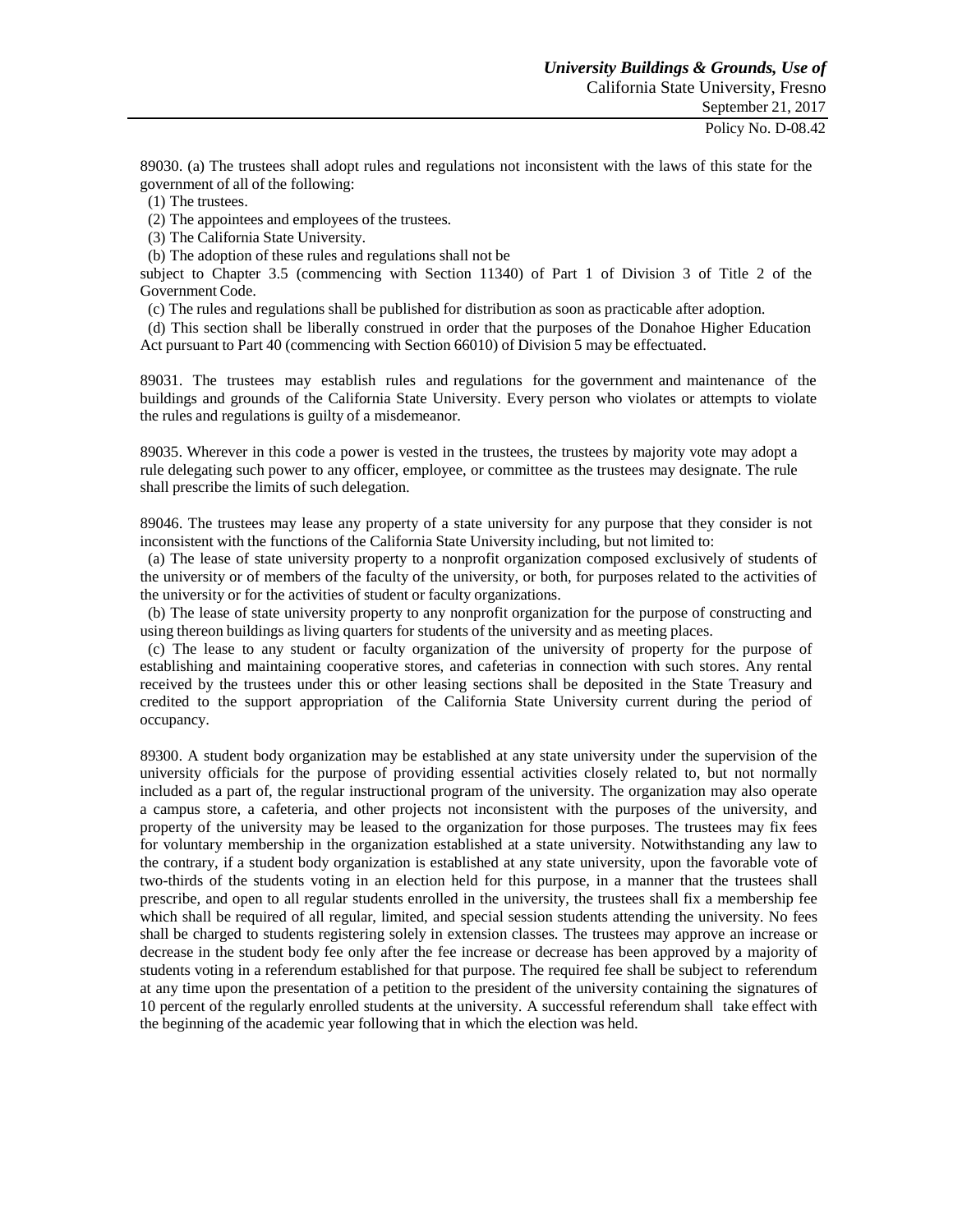Payment of membership fees pursuant to this section shall be a prerequisite to enrollment in the university, except that if sufficient funds are available, any state university student, subject to the regulations of the trustees establishing standards in that regard, may agree to work off the amount of the fee at the prevailing rate of the university for student assistants. The trustees may adopt regulations setting standards for determining which students shall be eligible to work off the amount of the fee. The revenues raised pursuant to this section may, in addition to expenditures for other lawful purposes involved in the operations of the student body organization, be expended to provide for the support of governmental affairs representatives who may be attending upon the State Legislature or upon offices and agencies in the executive branch of the state government.

89500. (a) (1) Notwithstanding any other provision of law, the trustees shall provide by rule for the government of their appointees and employees, pursuant to this chapter and other applicable provisions of law, including, but not limited to: appointment; classification; terms; duties; pay and overtime pay; uniform and equipment allowances; travel expenses and allowances; rates for housing and lodging; moving expenses; leave of absence; tenure; vacation; holidays; layoff; dismissal; demotion; suspension; sick leave; reinstatement; and employer's contribution to employees', annuitants', and survivors' health benefits plans.

(2) The rules adopted by the trustees relating to tenure, layoff, dismissal, demotion, suspension, and reinstatement of academic and administrative employees shall be adopted on or before February 1, 1962, and become effective on July 1, 1962, with respect to employees who are academic teaching and administrative employees as defined in subdivision  $(1)(e)$  of Section 24301, as it read on June 30, 1961, as enacted by Chapter 2 of the Statutes of 1959. (b) The adoption of these rules and regulations shall not be subject to Chapter 3.5 (commencing with Section 11340) of Part 1 of Division 3 of Title 2 of the Government Code. (c) If the provisions of this section are in conflict with the provisions of a memorandum of understanding reached pursuant to Chapter 12 (commencing with Section 3560) of Division 4 of Title 1 of the Government Code, the memorandum of understanding shall be controlling without further legislative action, except that if the provisions of a memorandum of understanding require the expenditure of funds, the provisions shall not become effective unless approved by the Legislature in the annual Budget Act.

89535. Any permanent or probationary employee may be dismissed, demoted, or suspended for the following causes:

- (a) Immoral conduct.
- (b) Unprofessional conduct.
- (c) Dishonesty.
- (d) Incompetency.
- (e) Addiction to the use of controlled substances.
- (f) Failure or refusal to perform the normal and reasonable duties
- of the position.
- (g) Conviction of a felony or conviction of any misdemeanor
- involving moral turpitude.
- (h) Fraud in securing appointment.
- (i) Drunkenness on duty.

89536. Any permanent or probationary employee who is physically or mentally unfit for the position occupied may be suspended, demoted, or dismissed pursuant to the provisions of Sections 89538, 89539, and 89540.

90012. The board, for the purposes of this article, has power and is hereby authorized, in addition to and amplification of all other powers conferred upon the board by the Constitution of the State of California or by any statute of the State of California:

(a) To acquire subject to the Property Acquisition Law, Part 11 (commencing with Section 15850) of Division 3 of Title 2 of the Government Code, by grant, purchase, gift, devise, or lease, and to hold and use any real or personal property necessary or convenient or useful for the carrying on of any of its powers pursuant to the provisions of this article.

(b) To construct, operate and control any project.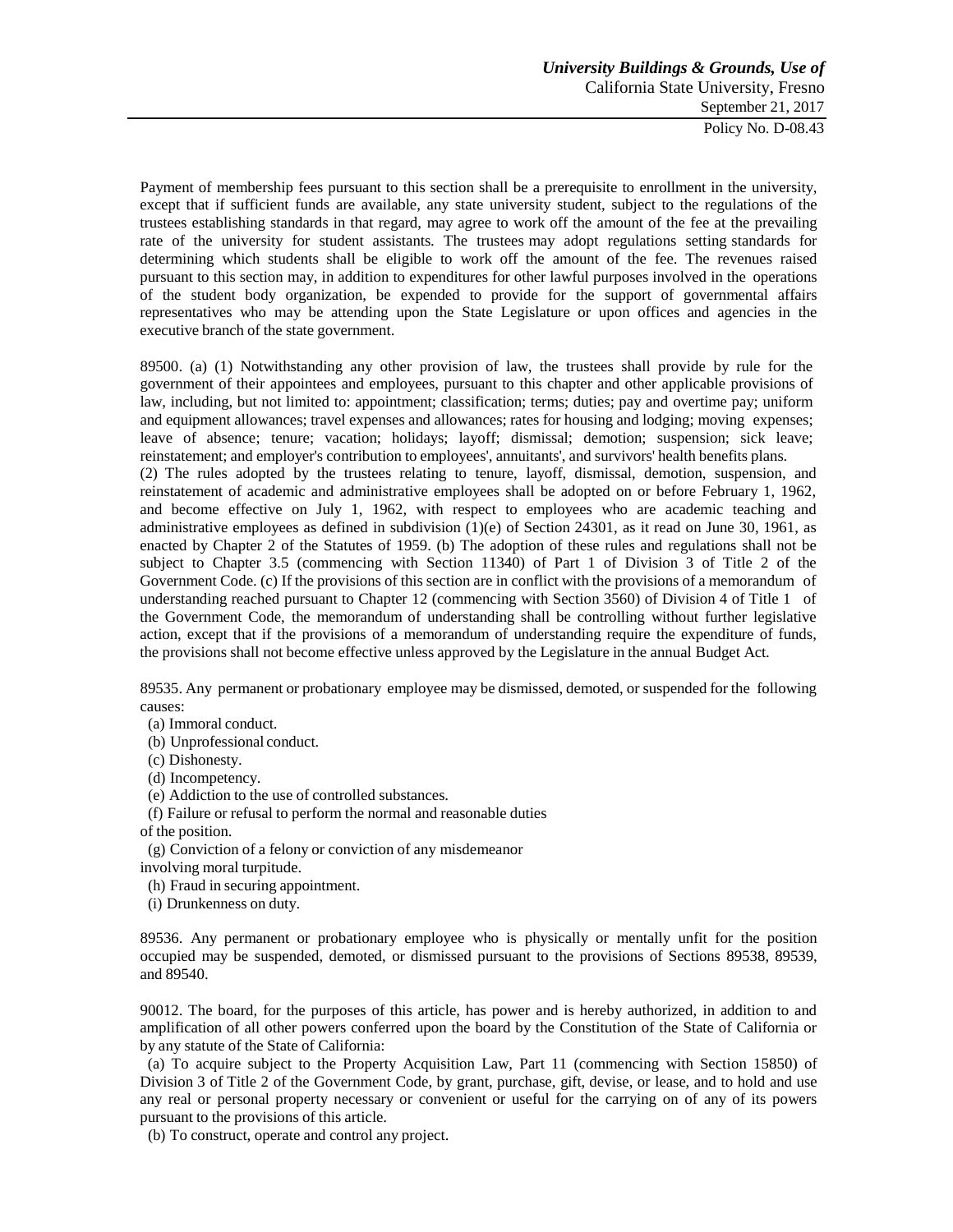(c) To fix rates, rents or other charges for the use of any project acquired, constructed, equipped, furnished, operated or maintained by the board, or for services rendered in connection therewith, and to alter, change or modify the same at its pleasure, subject to any contractual obligation which may be entered into by the board with respect to the fixing of rates, rents or charges.

(d) To enter into covenants to increase rates or charges from time to time as may be necessary pursuant to any contract or agreement with the holders of any bonds of the board.

(e) At any time and from time to time, to issue revenue bonds in order to raise funds for the purpose of establishing any project or of acquiring lands for any project, or of acquiring, constructing, improving, equipping, furnishing, financing, or refinancing any project, including payment of principal and interest on revenue bond anticipation notes, or for any combination of these purposes, which bonds may be secured as hereinafter provided.

(f) At any time and from time to time, to issue revenue bond anticipation notes pursuant to Section 90013.

(g)To adopt rules and regulations as may be necessary to enable the board to exercise the powers and to perform the duties conferred or imposed upon the board by this article.

(h) Nothing contained in this section or elsewhere in this article shall be construed directly or by implication to be in anywise in derogation of or in limitation of powers conferred upon or existing in the board by virtue of provisions of the Constitution or statutes of this state.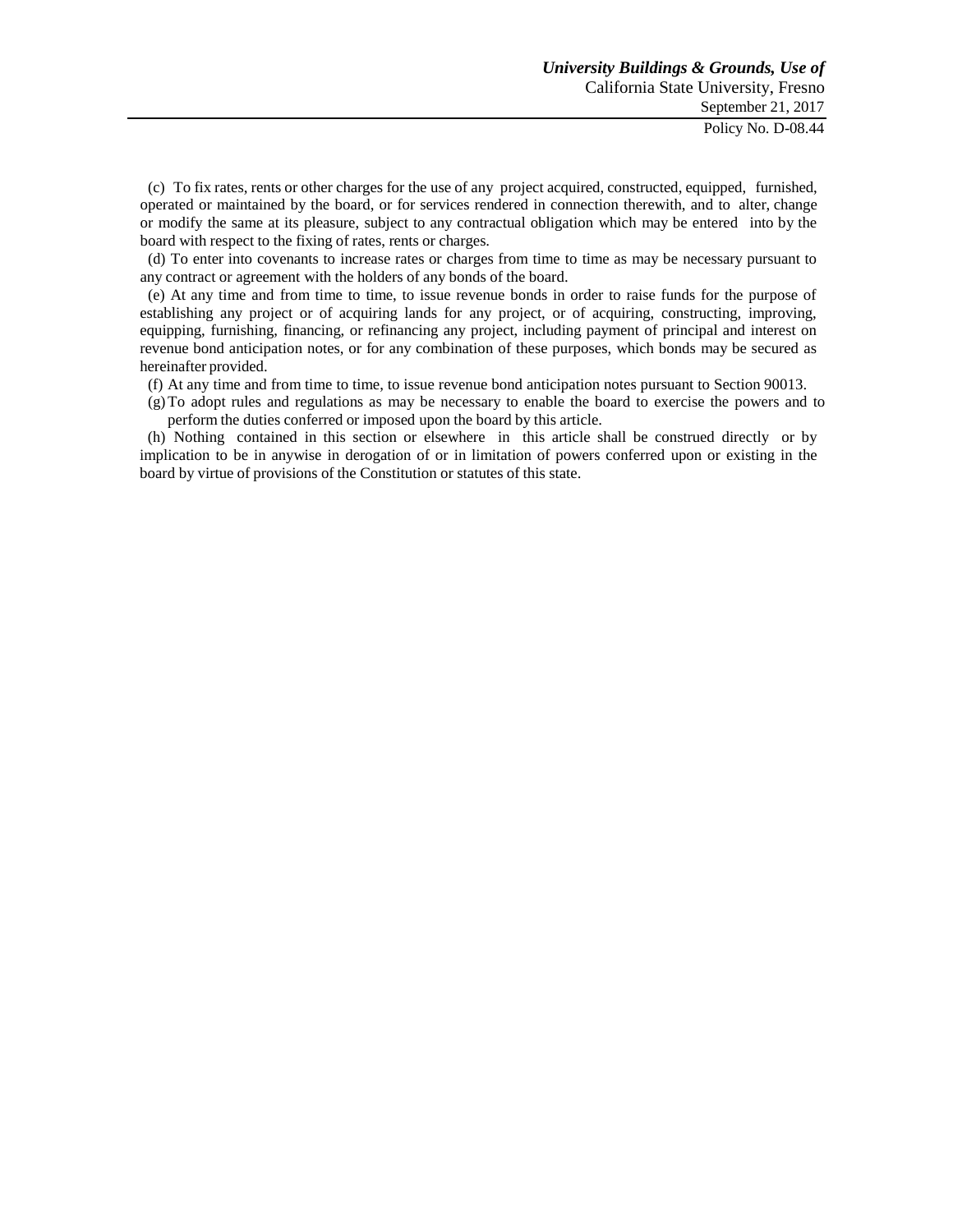# *APPENDIX F*

# **California Code of Regulations**

*Referenced State Code Sections*

41301 Expulsions, Suspension, and Probation of Students

Following procedures consonant with due process established pursuant to [Section](http://ccr.oal.ca.gov/cgi-bin/om_isapi.dll?clientID=522164&amp%3BE22&amp%3BE23=41304&amp%3BE24&amp%3Binfobase=ccr&amp%3Bquerytemplate=%261.%20Go%20to%20a%20Specific%20Section&amp%3Brecord=%7B12503%7D&amp%3Bsoftpage=Browse_Frame_Pg42) 41304, any student of a campus may be expelled, suspended, placed on probation or given a lesser sanction for one or more of the following causes which must be campus related:

(a) Cheating or plagiarism in connection with an academic program at a campus.

(b) Forgery, alteration or misuse of campus documents, records, or identification or knowingly furnishing false information to a campus.

(c) Misrepresentation of oneself or of an organization to be an agent of a campus.

(d) Obstruction or disruption, on or off campus property, of the campus educational process, administrative process, or other campus function.

(e) Physical abuse on or off campus property of the person or property of any member of the campus community or of members of his or her family or the threat of such physical abuse.

(f) Theft of, or non-accidental damage to, campus property, or property in the possession of, or owned by, a member of the campus community.

(g) Unauthorized entry into, unauthorized use of, or misuse of campus property.

(h) On campus property, the sale or knowing possession of dangerous drugs, restricted dangerous drugs, or narcotics as those terms are used in California statutes, except when lawfully prescribed pursuant to medical or dental care, or when lawfully permitted for the purpose of research, instruction or analysis.

(i) Knowing possession or use of explosives, dangerous chemicals or deadly weapons on campus property or at a campus function without prior authorization of the campus president.

(j) Engaging in lewd, indecent, or obscene behavior on campus property or at a campus function.

(k) Abusive behavior directed toward, or hazing of, a member of the campus community.

(l) Violation of any order of a campus president, notice of which had been given prior to such violation and during the academic term n which the violation occurs, either by publication in the campus newspaper, or by posting on an official bulletin board designated for this purpose, and which order is not inconsistent with any of the other provisions of this Section.

(m) Soliciting or assisting another to do any act which would subject a student to expulsion, suspension or probation pursuant to this Section.

(n) For purposes of this Article, the following terms are defined:

(1) The term "member of the campus community" is defined as meaning California State University and Colleges Trustees, academic, non-academic and administrative personnel, students, and other persons while such other persons are on campus property or at a campus function.

(2) The term "campus property" includes:

(A) real or personal property in the possession of, or under the control of, the Board of Trustees of the California State University and Colleges, and

(B) all campus feeding, retail, or residence facilities whether operated by a campus or by a campus auxiliary organization.

(3) The term "deadly weapons" includes any instrument or weapon of the kind commonly known as a blackjack, sling shot, billy, sandclub, sandbag, metal knuckles, any dirk, dagger, switchblade knife, pistol, revolver, or any other firearm, any knife having a blade longer than five inches, any razor with an unguarded blade, and any metal pipe or bar used or intended to be used as a club.

(4) The term "behavior" includes conduct and expression.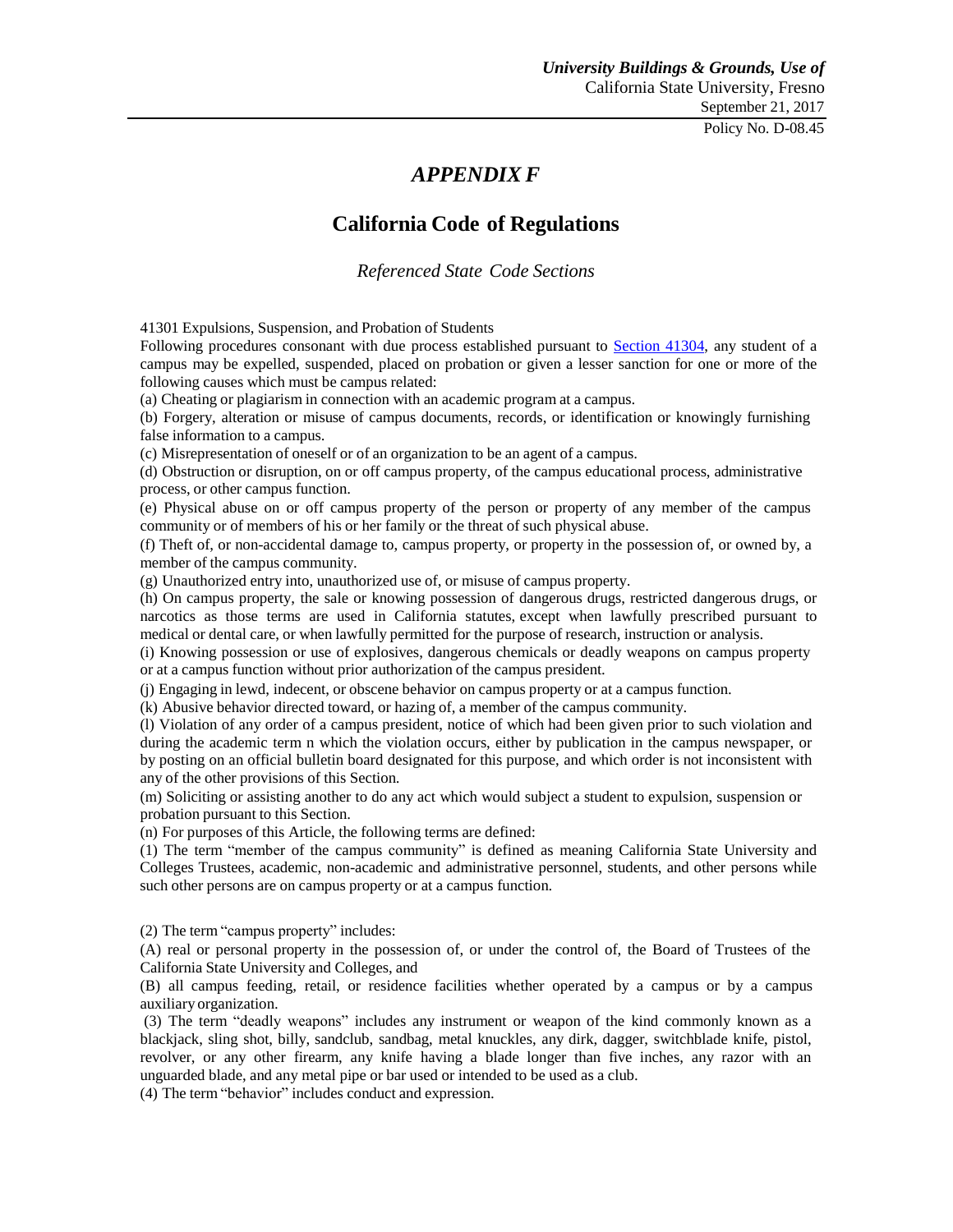(5) The term "hazing" means any method of initiation into a student organization or any pastime or amusement engaged in with regard to such an organization which causes, or is likely to cause, bodily danger, or physical or emotional harm, to any member of the campus community; but the term "hazing" does not include customary athletic events or other similar contests or competitions.

(o) This Section is not adopted pursuant to Education Code Section 89031.

(p) Notwithstanding any amendment or repeal pursuant to the resolution by which any provision of this Article is amended, all acts and omissions occurring prior to that effective date shall be subject to the provisions of this Article as in effect immediately prior to such effective date.

Authority cited: Sections 66300, 66600, 89030 and 89035, Education Code. Reference: Sections 66017, 66300, 66600, 69810-69813 and 89030, Education Code; and Section 626.2, Penal Code.

#### Disposition of Fees: Campus Emergency; Interim Suspension

The President of the campus may place on probation, suspend, or expel a student for one or more of the causes enumerated in [Section](http://ccr.oal.ca.gov/cgi-bin/om_isapi.dll?clientID=522212&amp%3BE22&amp%3BE23=41301&amp%3BE24&amp%3Binfobase=ccr&amp%3Bquerytemplate=%261.%20Go%20to%20a%20Specific%20Section&amp%3Brecord=%7B124EB%7D&amp%3Bsoftpage=Browse_Frame_Pg42) 41301. No fees or tuition paid by or for such student for the semester, quarter, or summer session in which he or she is suspended or expelled shall be refunded. If the student is readmitted before the close of the semester, quarter, or summer session in which he or she is suspended, no additional tuition or fees shall be required of the student on account of the suspension.

During periods of campus emergency, as determined by the President of the individual campus, the President may, after consultation with the Chancellor, place into immediate effect any emergency regulations, procedures, and other measures deemed necessary or appropriate to meet the emergency, safeguard persons and property, and maintain educational activities.

The President may immediately impose an interim suspension in all cases in which there is reasonable cause to believe that such an immediate suspension is required in order to protect lives or property and to insure the maintenance of order. A student so placed on interim suspension shall be given prompt notice of charges and the opportunity for a hearing within 10 days of the imposition of interim suspension. During the period of interim suspension, the student shall not, without prior written permission of the President or designated representative, enter any campus of the California State University and Colleges other than to attend the hearing. Violation of any condition of interim suspension shall be grounds for expulsion.

Authority cited: Sections 66300, 66600, 89030, 89031 and 89035, Education Code. Reference: Sections 66017, 66300, 66600, 69810-69813, 89030, 89031, 89700, Education Code; and Section 626.2, Penal Code.

#### 41303 Conduct by Applicants for Admission

Notwithstanding any provision in this Chapter 1 to the contrary, admission or readmission may be qualified or denied to any person who, while not enrolled as a student, commits acts which, were he enrolled as a student, would be the basis for disciplinary proceedings pursuant to [Sections](http://ccr.oal.ca.gov/cgi-bin/om_isapi.dll?clientID=522212&amp%3BE22&amp%3BE23=41301&amp%3BE24&amp%3Binfobase=ccr&amp%3Bquerytemplate=%261.%20Go%20to%20a%20Specific%20Section&amp%3Brecord=%7B124EB%7D&amp%3Bsoftpage=Browse_Frame_Pg42) 41301 or [41302.](http://ccr.oal.ca.gov/cgi-bin/om_isapi.dll?clientID=522245&amp%3BE22&amp%3BE23=41302&amp%3BE24&amp%3Binfobase=ccr&amp%3Bquerytemplate=%261.%20Go%20to%20a%20Specific%20Section&amp%3Brecord=%7B124F2%7D&amp%3Bsoftpage=Browse_Frame_Pg42) Admission or readmission may be qualified or denied to any person who, while a student, commits acts which are subject to disciplinary action pursuant to [Section](http://ccr.oal.ca.gov/cgi-bin/om_isapi.dll?clientID=522212&amp%3BE22&amp%3BE23=41301&amp%3BE24&amp%3Binfobase=ccr&amp%3Bquerytemplate=%261.%20Go%20to%20a%20Specific%20Section&amp%3Brecord=%7B124EB%7D&amp%3Bsoftpage=Browse_Frame_Pg42) 41301 or [Section](http://ccr.oal.ca.gov/cgi-bin/om_isapi.dll?clientID=522245&amp%3BE22&amp%3BE23=41302&amp%3BE24&amp%3Binfobase=ccr&amp%3Bquerytemplate=%261.%20Go%20to%20a%20Specific%20Section&amp%3Brecord=%7B124F2%7D&amp%3Bsoftpage=Browse_Frame_Pg42) 41302. Qualified admission or denial of admission in such cases shall be determined under procedures adopted pursuant to [Section](http://ccr.oal.ca.gov/cgi-bin/om_isapi.dll?clientID=522164&amp%3BE22&amp%3BE23=41304&amp%3BE24&amp%3Binfobase=ccr&amp%3Bquerytemplate=%261.%20Go%20to%20a%20Specific%20Section&amp%3Brecord=%7B12503%7D&amp%3Bsoftpage=Browse_Frame_Pg42) 41304.

Authority cited: Sections 66300, 66600, 89030 and 89035, Education Code. Reference: Sections 66017, 66300, 66600, 69810-69813 and 89030, Education Code; and Section 626.2, Penal Code.

#### 41402 Notice

The election shall be called by posting notices in three public places on the campus at least two weeks before the election and by publishing the notice once a week for two weeks in the campus newspaper published by the student body organization, if there be such a newspaper. The notice shall set forth the time and place of the election, the purpose of the election, the location of the polls, and the hours during which the polls will be open. If more than one polling place is established, the notice shall also designate the group eligible to vote at each polling place.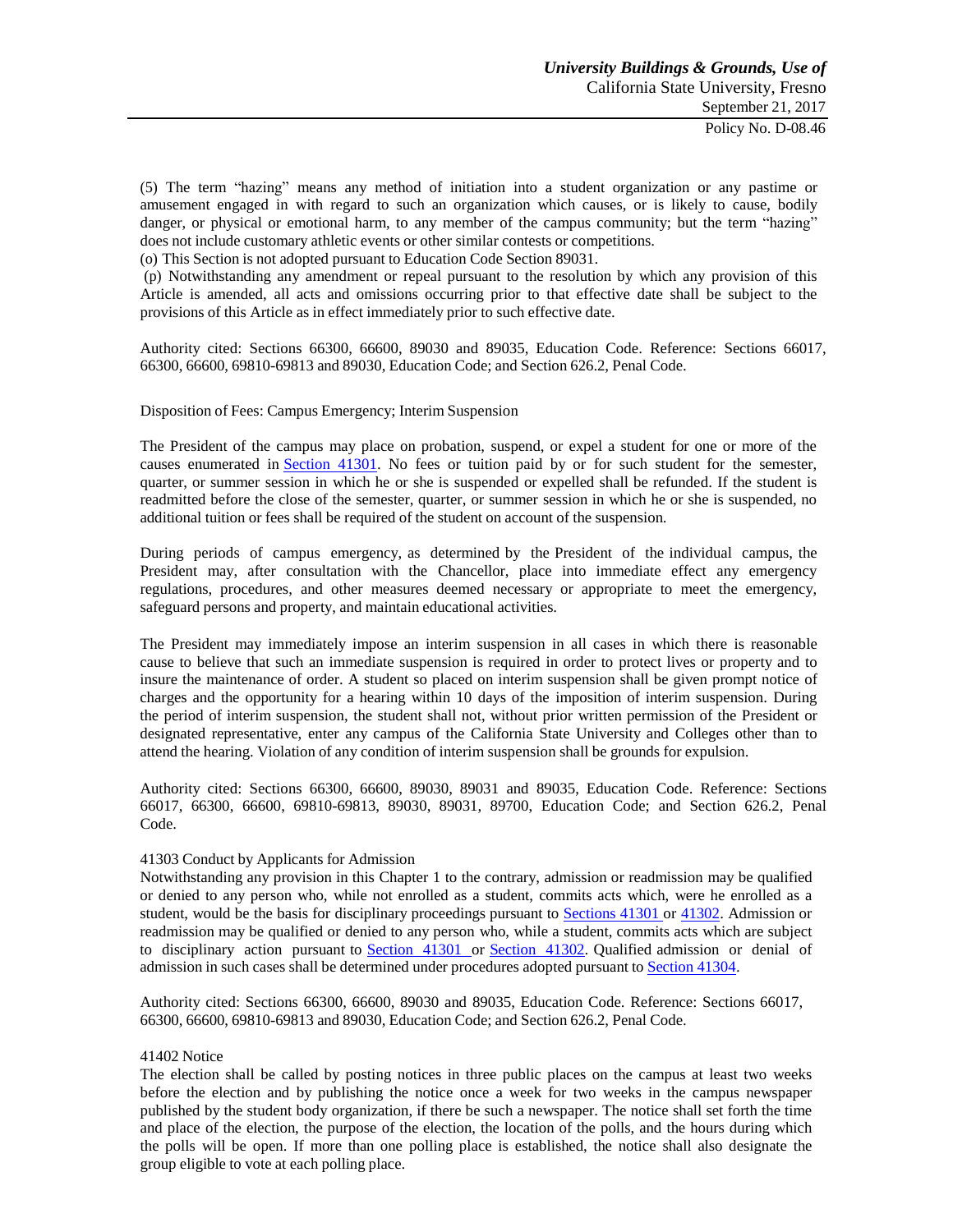Authority cited: Sections 66600, 89030, 89035 and 89300, Education Code. Reference: Sections 66600, 89030, 89300-89302, Education Code.

#### Definitions.

As used in this Article the following definitions apply:

(a)"Sale," "selling" or "purchasing" mean an activity creating an obligation to transfer property or services for a valuable consideration.

(b) "Commercial solicitation" means any direct and personal communication in the course of a trade or business reasonably intended to result in a sale.

(c) "Solicitation" means to importune, or endeavor to persuade or obtain by asking, but does not include "commercial solicitation."

(d) "Private sale" means occasional selling between persons who are campus students or employees.(e) "Commercial transaction" means selling or purchasing or both selling and purchasing by any person in the course of employment in, or in the carrying on of, a trade or business.

(f) "Campus president" means those persons referred to in [Section](http://ccr.oal.ca.gov/cgi-bin/om_isapi.dll?clientID=522268&amp%3BE22&amp%3BE23=42355&amp%3BE24&amp%3Binfobase=ccr&amp%3Bquerytemplate=%261.%20Go%20to%20a%20Specific%20Section&amp%3Brecord=%7B127E3%7D&amp%3Bsoftpage=Browse_Frame_Pg42) 42355 and includes their designees.

Authority cited: Sections 66600, 89030, 89031 and 89035, Education Code. Reference: Section 89031, Education Code.

#### 42350.1 Commercial Transactions

a) Commercial transactions and the display of property or services for sale on a campus is prohibited except with written permission by the campus president. Such permission shall be granted if:

(i) the proposed activity aids achievement of the educational objectives of the campus, does not unreasonably interfere with the operation of the campus and is not prohibited by law, or

(ii) the prospective buyer has agreed in writing in advance to an appointment, and the prospective seller makes no more than one appointment for any day, and such appointment does not interfere with the operation of the campus.

(b) This section shall not apply to private sales.

Authority cited: Sections 66600, 89030, 89031 and 89035, Education Code. Reference: Section 89031, Education Code.

#### Solicitation

(a) Solicitation shall be permitted on a campus subject, however, to a reasonable regulation by the campus president as to time, place and manner thereof. Solicitation in violation of established campus directives regarding time, place and manner is prohibited.(b) All directives issued by the campus president pursuant to this section shall be available to the public at places designated pursuant to [Section](http://ccr.oal.ca.gov/cgi-bin/om_isapi.dll?clientID=522272&amp%3BE22&amp%3BE23=42354&amp%3BE24&amp%3Binfobase=ccr&amp%3Bquerytemplate=%261.%20Go%20to%20a%20Specific%20Section&amp%3Brecord=%7B127DC%7D&amp%3Bsoftpage=Browse_Frame_Pg42) 42354.

Authority cited: Sections 66600, 89030, 89031 and 89035, Education Code. Reference: Section 89031, Education Code.

#### Commercial Solicitation

(a) Commercial solicitation on a campus is prohibited unless prior written authorization has been obtained from the campus president. The campus president subject, however, shall grant permission for commercial solicitation to regulation as to time, place and manner thereof, unless such solicitation for sale would be in violation of law.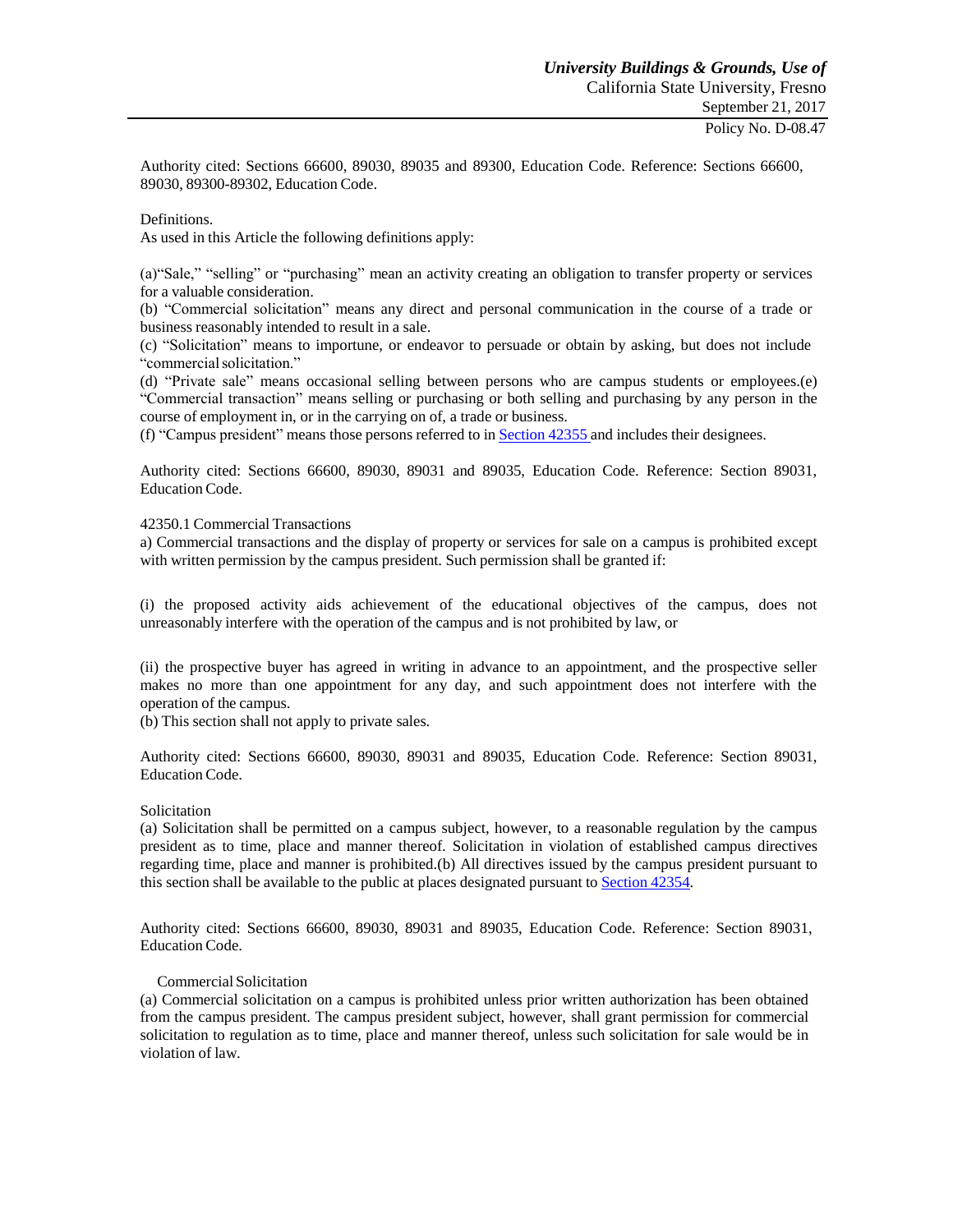(b) Sites available to marketers of student credit cards shall be limited and registered with the campus administration. Those marketers shall be prohibited from offering gifts to students for filling out student credit cards applications. As used in this section, "student credit cards" shall have the meaning in Civil Code section 1747.02(m).

(c) All directives issued by the campus president pursuant to this section shall be available to the public at places designated pursuant to Section [42354.A](http://ccr.oal.ca.gov/cgi-bin/om_isapi.dll?clientID=522272&amp%3BE22&amp%3BE23=42354&amp%3BE24&amp%3Binfobase=ccr&amp%3Bquerytemplate=%261.%20Go%20to%20a%20Specific%20Section&amp%3Brecord=%7B127DC%7D&amp%3Bsoftpage=Browse_Frame_Pg42)uthority cited: Sections 89030 and 89031, Education Code. Reference: Sections 89031 and 99030, Education Code.

#### 42351. Selling of Published Materials

(a) Except in the case of private sales and commercial transactions to which Section [42350.1](http://ccr.oal.ca.gov/cgi-bin/om_isapi.dll?clientID=522288&amp%3BE22&amp%3BE23=42350.1&amp%3BE24&amp%3Binfobase=ccr&amp%3Bquerytemplate=%261.%20Go%20to%20a%20Specific%20Section&amp%3Brecord=%7B127AA%7D&amp%3Bsoftpage=Browse_Frame_Pg42) applies, the selling or displaying for sale of any books, newspapers, pamphlets and other published materials shall be permitted on campus provided: Except in the case of private sales and commercial transactions to which Section 42350.1 applies, the selling or displaying for sale of any books, newspapers, pamphlets

and other published materials shall be permitted on campus provided:

(i) such published materials are not available for sale at the campus bookstore, and

(ii) the selling or display of such published materials is conducted in compliance with any time, place and manner directives adopted by the president, and

(iii) the published materials displayed or offered for sale are not in violation of the provisions of Chapter 7.5, Title 9, Part 1 (commencing with Section 311) of the Penal Code (relating to the sale and distribution of obscene matter), or of Chapter 6, Title 3 (commencing with Section 66400) of the Education Code (relating to the preparation, sale and distribution of term papers, theses and other materials to be submitted for academic credit).

(b) Selling or displaying for sale of published materials in violation of subsection (a) is prohibited

Authority cited: Sections 66600, 89030, 89031 and 89035, Education Code. Reference: Section 89031, Education Code.

#### 42352. Handbills and Circulars

(a) No person or persons shall, upon any of the grounds of any campus cast, throw, deposit, or distribute any advertising handbills or circulars that contain false, misleading, or illegal advertising.

(b) The distribution of written or printed matter shall be permitted on campus, subject, however, to reasonable directives by the campus president as to the time, place and manner thereof. All directives issued by a campus president pursuant to this section shall be available to the public at places designated pursuant to [Section](http://ccr.oal.ca.gov/cgi-bin/om_isapi.dll?clientID=522272&amp%3BE22&amp%3BE23=42354&amp%3BE24&amp%3Binfobase=ccr&amp%3Bquerytemplate=%261.%20Go%20to%20a%20Specific%20Section&amp%3Brecord=%7B127DC%7D&amp%3Bsoftpage=Browse_Frame_Pg42) 42354. Distribution of written or printed matter in violation of established campus directives regarding time, place and manner is prohibited. Authority cited: Sections 66600, 89030, 89031 and 89035, Education Code. Reference: Section 89031, Education Code.

#### **42354. Notice**

Notice shall be posted at or near the principal entrances of each campus calling attention to the existence of regulations relating to soliciting handbills and circulars, and to public meetings, performances, rallies and similar public events, citing by the number the sections in this Article, and designating the places where copies thereof and of directives issued by the campus president pursuant thereto may be examined.

Authority cited: Sections 66600, 89030, 89031 and 89035, Education Code. Reference: Section 89031, Education Code.

#### 42402. Authority of Campus President

The president of each campus is responsible for the educational effectiveness, academic excellence, and general welfare of the campus, over which he presides. As stated, auxiliary organizations operate as an integral part of the overall campus program. Therefore, for the president to exercise his responsibility over the entire campus program, he shall require that auxiliary organizations operate in conformity with policy of the Board of Trustees and the campus.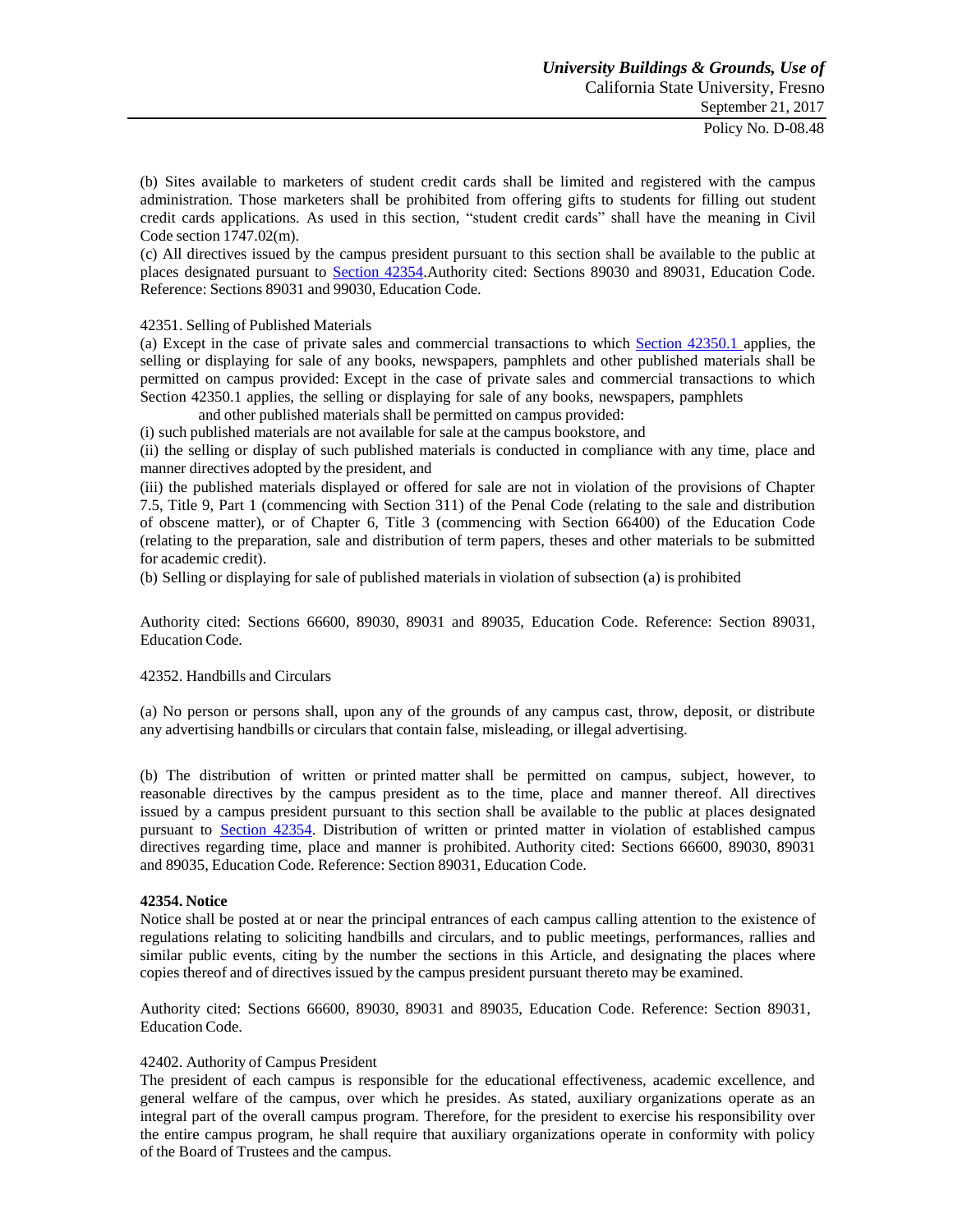To execute this authority, the president shall require that each auxiliary organization submit its programs and budgets for review at a time and in a manner specified by the president. Should the president determine that any program or appropriation planned by an auxiliary organization is not consistent with policy of the Board of Trustees and the campus, the program or appropriation shall not be implemented. Further, should a program or appropriation which had received approval, upon review, be determined by the president to be operating outside the acceptable policy of the Board of Trustees and the campus, then that program or appropriation shall be discontinued by direction of the president until further review is accomplished and an appropriate adjustment is made.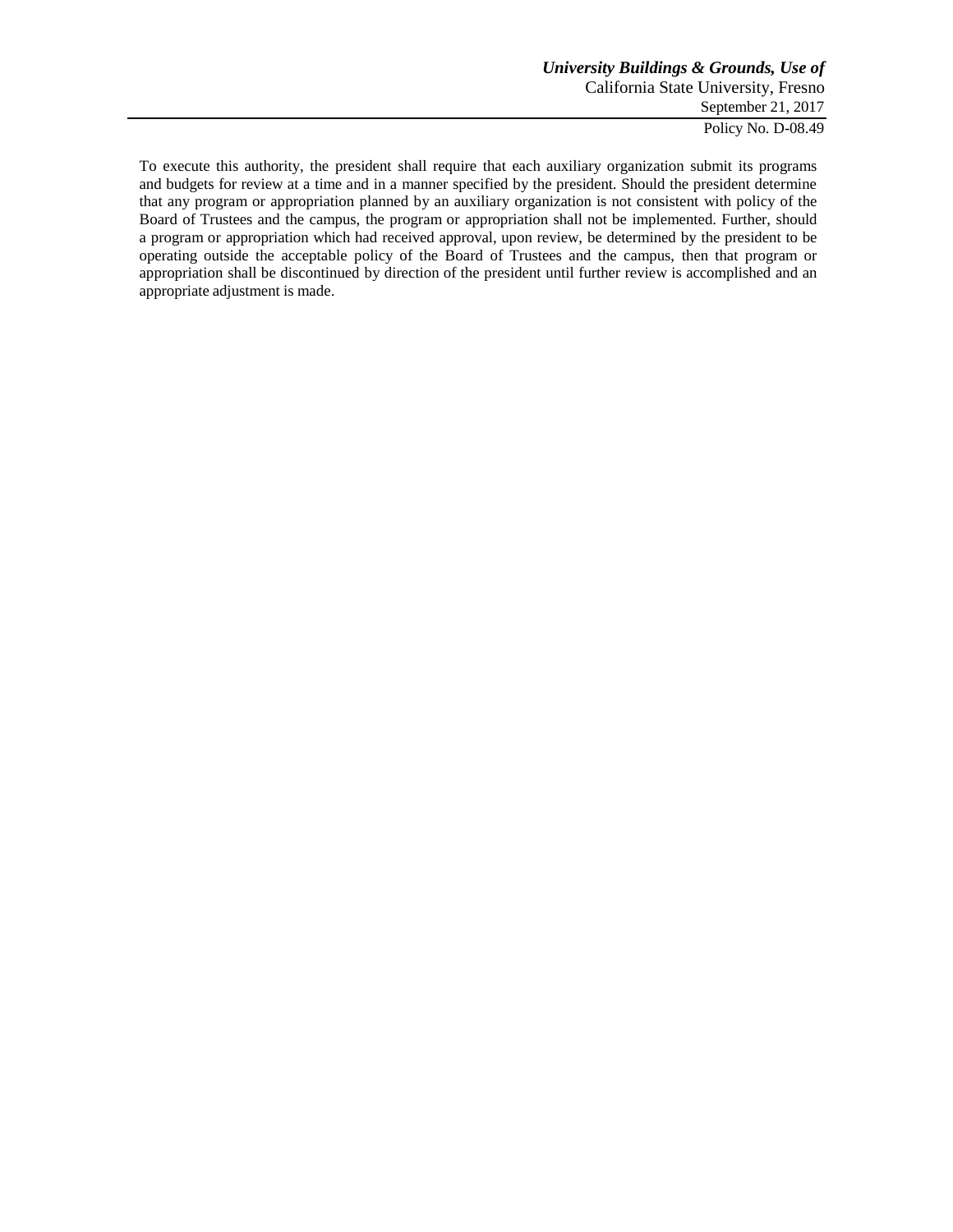#### *APPENDIX G*

## **California Penal Code**

*Referenced State Code Sections*

311. As used in this chapter, the following definitions apply:

(a) "Obscene matter" means matter, taken as a whole, that to the average person, applying contemporary statewide standards, appeals to the prurient interest, that, taken as a whole, depicts or describes sexual conduct in a patently offensive way, and that, taken as a whole, lacks serious literary, artistic, political, or scientific value.

(1) If it appears from the nature of the matter or the circumstances of its dissemination, distribution, or exhibition that it is designed for clearly defined deviant sexual groups, the appeal of the matter shall be judged with reference to its intended recipient group.

(2) In prosecutions under this chapter, if circumstances of production, presentation, sale, dissemination, distribution, or publicity indicate that matter is being commercially exploited by the defendant for the sake of its prurient appeal, this evidence is probative with respect to the nature of the matter and may justify the conclusion that the matter lacks serious literary, artistic, political, or scientific value.

(3) In determining whether the matter taken as a whole lacks serious literary, artistic, political, or scientific value in description or representation of those matters, the fact that the defendant knew that the matter depicts persons under the age of 16 years engaged in sexual conduct, as defined in subdivision (c) of Section 311.4, is a factor that may be considered in making that determination.

(b) "Matter" means any book, magazine, newspaper, or other printed or written material, or any picture, drawing, photograph, motion picture, or other pictorial representation, or any statue or other figure, or any recording, transcription, or mechanical, chemical, or electrical reproduction, or any other article, equipment, machine, or material. "Matter" also means live or recorded telephone messages if transmitted, disseminated, or distributed as part of a commercial transaction.

(c) "Person" means any individual, partnership, firm, association, corporation, limited liability company, or other legal entity.

(d) "Distribute" means transfer possession of, whether with or without consideration.

(e) "Knowingly" means being aware of the character of the matter or live conduct.

(f) "Exhibit" means show.

(g) "Obscene live conduct" means any physical human body activity, whether performed or engaged in alone or with other persons, including but not limited to singing, speaking, dancing, acting, simulating, or pantomiming, taken as a whole, that to the average person, applying contemporary statewide standards, appeals to the prurient interest and is conduct that, taken as a whole, depicts or describes sexual conduct in a patently offensive way and that, taken as a whole, lacks serious literary, artistic, political, or scientific value.

(1) If it appears from the nature of the conduct or the circumstances of its production, presentation, or exhibition that it is designed for clearly defined deviant sexual groups, the appeal of the conduct shall be judged with reference to its intended recipient group.

(2) In prosecutions under this chapter, if circumstances of production, presentation, advertising, or exhibition indicate that the defendant for the sake of its prurient appeal is commercially exploiting live conduct, that evidence is probative with respect to the nature of the conduct and may justify the conclusion that the conduct lacks serious literary, artistic, political, or scientific value.

(3) In determining whether the live conduct taken as a whole lacks serious literary, artistic, political, or scientific value in description or representation of those matters, the fact that the defendant knew that the live conduct depicts persons under the age of 16 years engaged in sexual conduct, as defined in subdivision (c) of Section 311.4, is a factor that may be considered in making that determination.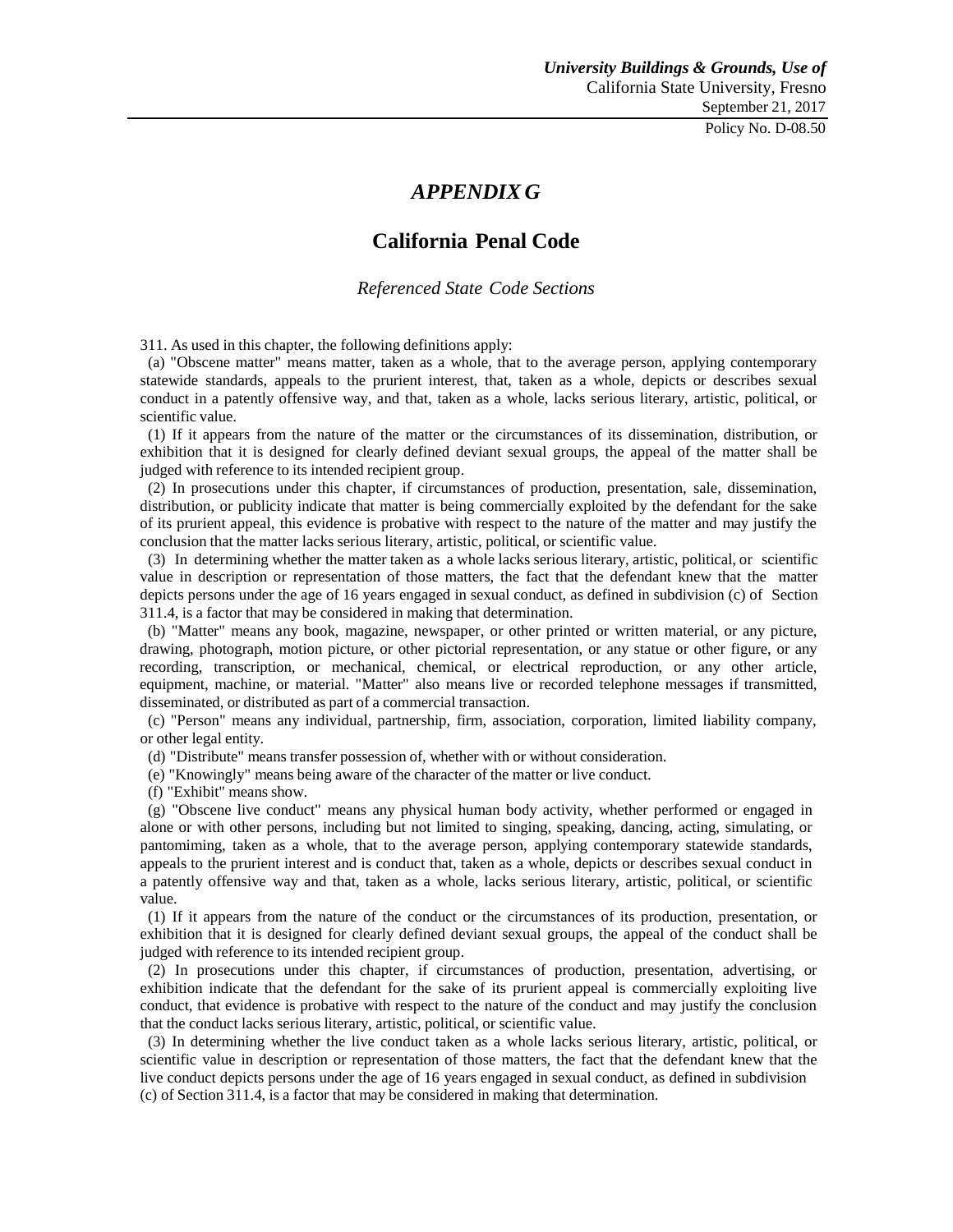(h) The Legislature expresses its approval of the holding of People v. Cantrell, 7 Cal. App. 4th 523, that, for the purposes of this chapter, matter that "depicts a person under the age of 18 years personally engaging in or personally simulating sexual conduct" is limited to visual works that depict that conduct.

374.4. (a) It is unlawful to litter or cause to be littered in or upon any public or private property. Any person, firm, or corporation violating this section is guilty of an infraction.

415. Any of the following persons shall be punished by imprisonment in the county jail for a period of not more than 90 days, a fine of not more than four hundred dollars (\$400), or both such imprisonment and fine:

(1) Any person who unlawfully fights in a public place or challenges another person in a public place to fight.

(2) Any person who maliciously and willfully disturbs another person by loud and unreasonable noise.

(3) Any person who uses offensive words in a public place, which are inherently likely to provoke an immediate violent reaction.

415.5. (a) Any person who (1) unlawfully fights within any building or upon the grounds of any school, community college, university, or state university or challenges another person within any building or upon the grounds to fight, or (2) maliciously and willfully disturbs another person within any of these buildings or upon the grounds by loud and unreasonable noise, or (3) uses offensive words within any of these buildings or upon the grounds which are inherently likely to provoke an immediate violent reaction is guilty of a misdemeanor punishable by a fine not exceeding four hundred dollars (\$400) or by imprisonment in the county jail for a period of not more than 90 days, or both.

484. (a) Every person who shall feloniously steal, take, carry, lead, or drive away the personal property of another, or who shall fraudulently appropriate property which has been entrusted to him or her, or who shall knowingly and designedly, by any false or fraudulent representation or pretense, defraud any other person of money, labor or real or personal property, or who causes or procures others to report falsely of his or her wealth or mercantile character and by thus imposing upon any person, obtains credit and thereby fraudulently gets or obtains possession of money, or property or obtains the labor or service of another, is guilty of theft. In determining the value of the property obtained, for the purposes of this section, the reasonable and fair market value shall be the test, and in determining the value of services received the contract price shall be the test. If there be no contract price, the reasonable and going wage for the service rendered shall govern. For the purposes of this section, any false or fraudulent representation or pretense made shall be treated as continuing, so as to cover any money, property or service received as a result thereof, and the complaint, information or indictment may charge that the crime was committed on any date during the particular period in question. The hiring of any additional employee or employees without advising each of them of every labor claim due and unpaid and every judgment that the employer has been unable to meet shall be prima facie evidence of intent to defraud.

488. Theft in other cases is petty theft.

594. (a) Every person who maliciously commits any of the following acts with respect to any real or personal property not his or her own, in cases other than those specified by state law, is guilty of vandalism: (1) Defaces with graffiti or other inscribed material.

(2) Damages.

(3) Destroys.

Whenever a person violates this subdivision with respect to real property, vehicles, signs, fixtures, furnishings, or property belonging to any public entity, as defined by Section 811.2 of the Government Code, or the federal government, it shall be a permissive inference that the person neither owned the property nor had the permission of the owner to deface, damage, or destroy the property.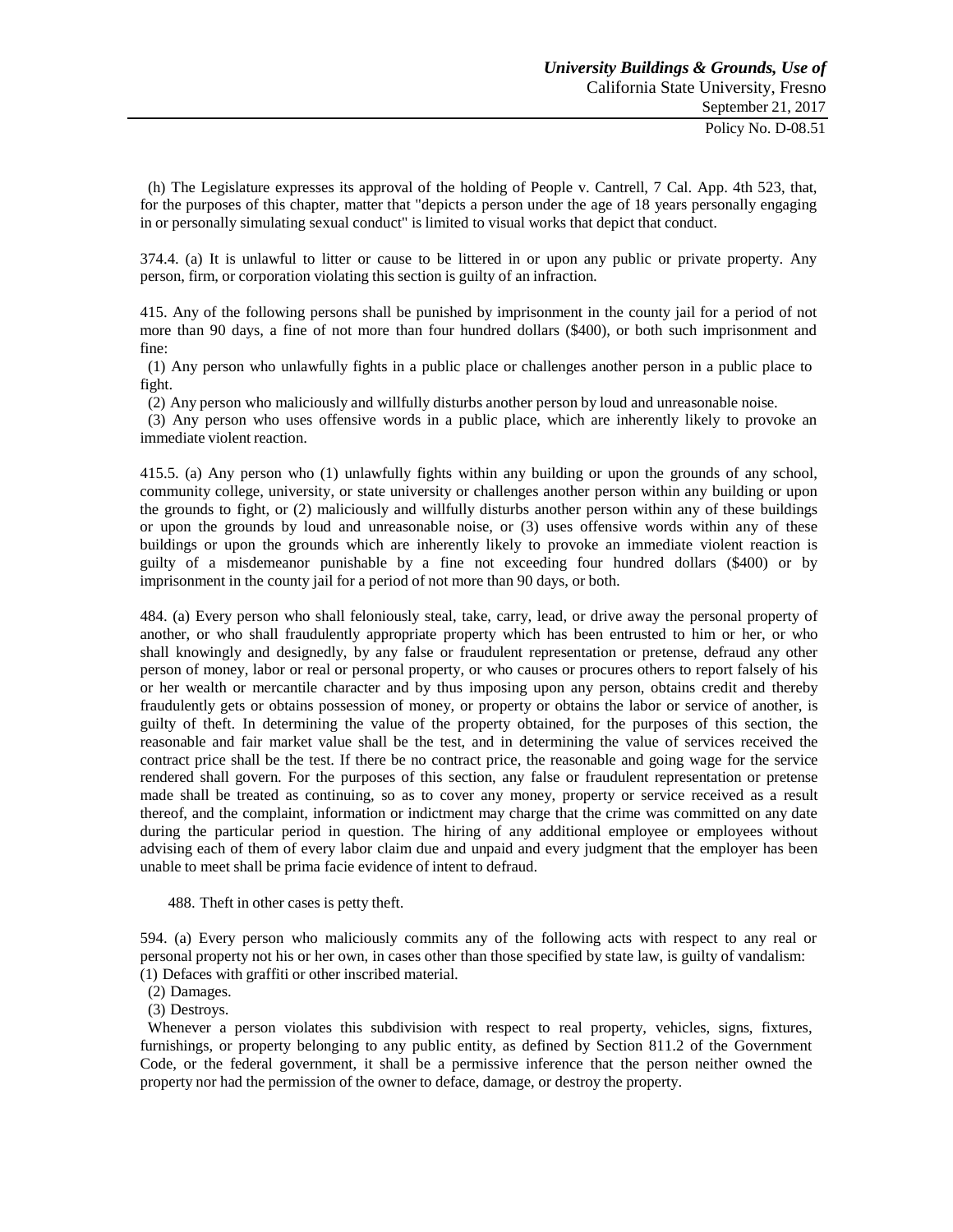602.1 (b) Any person who intentionally interferes with any lawful business carried on by the employees of a public agency open to the public, by obstructing or intimidating those attempting to carry on business, or those persons there to transact business with the public agency, and who refuses to leave the premises of the public agency after being requested to leave by the office manager or a supervisor of the public agency, or by a peace officer acting at the request of the office manager or a supervisor of the public agency, is guilty of a misdemeanor, punishable by imprisonment in a county jail for up to 90 days, or by a fine of up to four hundred dollars (\$400), or by both that imprisonment and fine.

602.10. Every person who, by physical force and with the intent to prevent attendance or instruction, willfully obstructs or attempts to obstruct any student or teacher seeking to attend or instruct classes at any of the campuses or facilities owned, controlled, or administered by the Regents of the University of California, the Trustees of the California State University, or the governing board of a community college district shall be punished by a fine not exceeding five hundred dollars (\$500), by imprisonment in a county jail for a period of not exceeding one year, or by both such fine and imprisonment. As used in this section, "physical force" includes, but is not limited to, use of one's person, individually or in concert with others, to impede access to, or movement within, or otherwise to obstruct the students and teachers of the classes to which the premises are devoted.

626.4 (d) Any person who has been notified by the chief administrative officer of a campus or other facility of a community college, a state university, the university, or a school, or by an officer or employee designated by the chief administrative officer to maintain order on such campus or facility, that consent to remain on the campus or facility has been withdrawn pursuant to subdivision (a); who has not had such consent reinstated; and who willfully and knowingly enters or remains upon such campus or facility during the period for which consent has been withdrawn is guilty of a misdemeanor. This subdivision does not apply to any person who enters or remains on such campus or facility for the sole purpose of applying to the chief administrative officer for the reinstatement of consent or for the sole purpose of attending a hearing on the withdrawal.

626.6. (a) If a person who is not a student, officer or employee of a college or university and who is not required by his or her employment to be on the campus or any other facility owned, operated, or controlled by the governing board of that college or university, enters a campus or facility, and it reasonably appears to the chief administrative officer of the campus or facility, or to an officer or employee designated by the chief administrative officer to maintain order on the campus or facility, that the person is committing any act likely to interfere with the peaceful conduct of the activities of the campus or facility, or has entered the campus or facility for the purpose of committing any such act, the chief administrative officer or his or her designee may direct the person to leave the campus or facility. If that person fails to do so or if the person willfully and knowingly reenters upon the campus or facility within seven days after being directed to leave, he or she is guilty of a misdemeanor.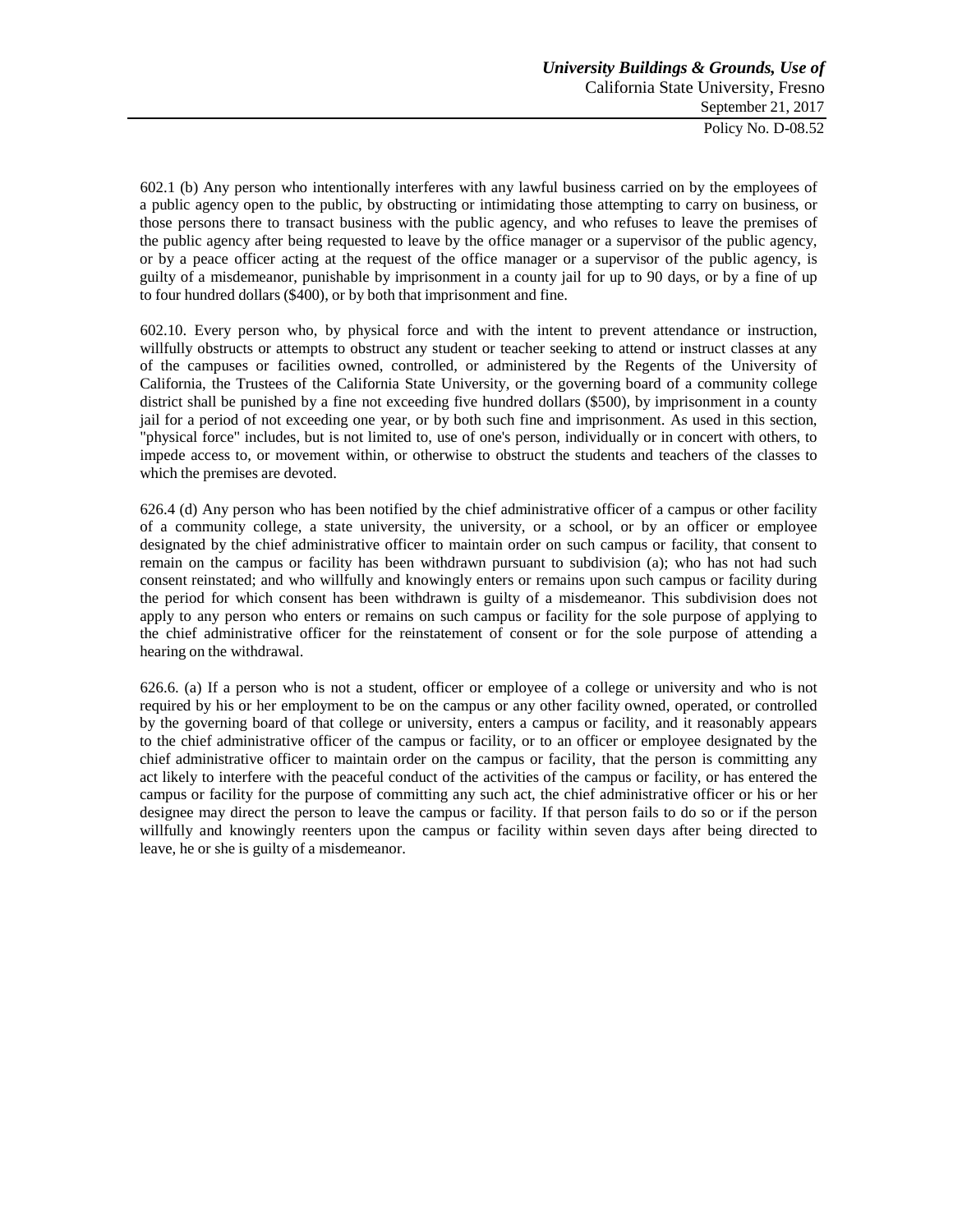# *APPENDIXH*

## **California Government Code**

*Referenced State Code Sections*

As used in this chapter:

(a) "Building" means a building owned and occupied, or leased and occupied, by the state.

(b) (1) "Inside a state-owned and state-occupied building" includes all indoor areas of the building, except for covered parking lots, residential space, and state prison yard areas.

(2) "Inside a state-leased and state-occupied building" includes any indoor space leased to the state, except for covered parking lots, and residential space.

(3) "Residential space" means a private living area, but it does not include common areas such as lobbies, lounges, waiting areas, elevators, stairwells, and restrooms that are a structural part of a multicomplex building such as a dormitory.

(c) "State" or "state agency" means a state agency, as defined pursuant to Section 11000, the Legislature, the Supreme Court and the courts of appeal, and each California Community College campus and each campus of the California State University and the University of California.

(d) "State employee" means an employee of a state agency.

Commencing January 1, 1994, no state employee or member of the public shall smoke any tobacco product inside a state-owned and state-occupied or a state-leased and state-occupied building, or, in an outdoor area within five feet of a main exit or entrance to such a building, or in a passenger vehicle, as defined by Section 465 of the Vehicle Code, owned by the state.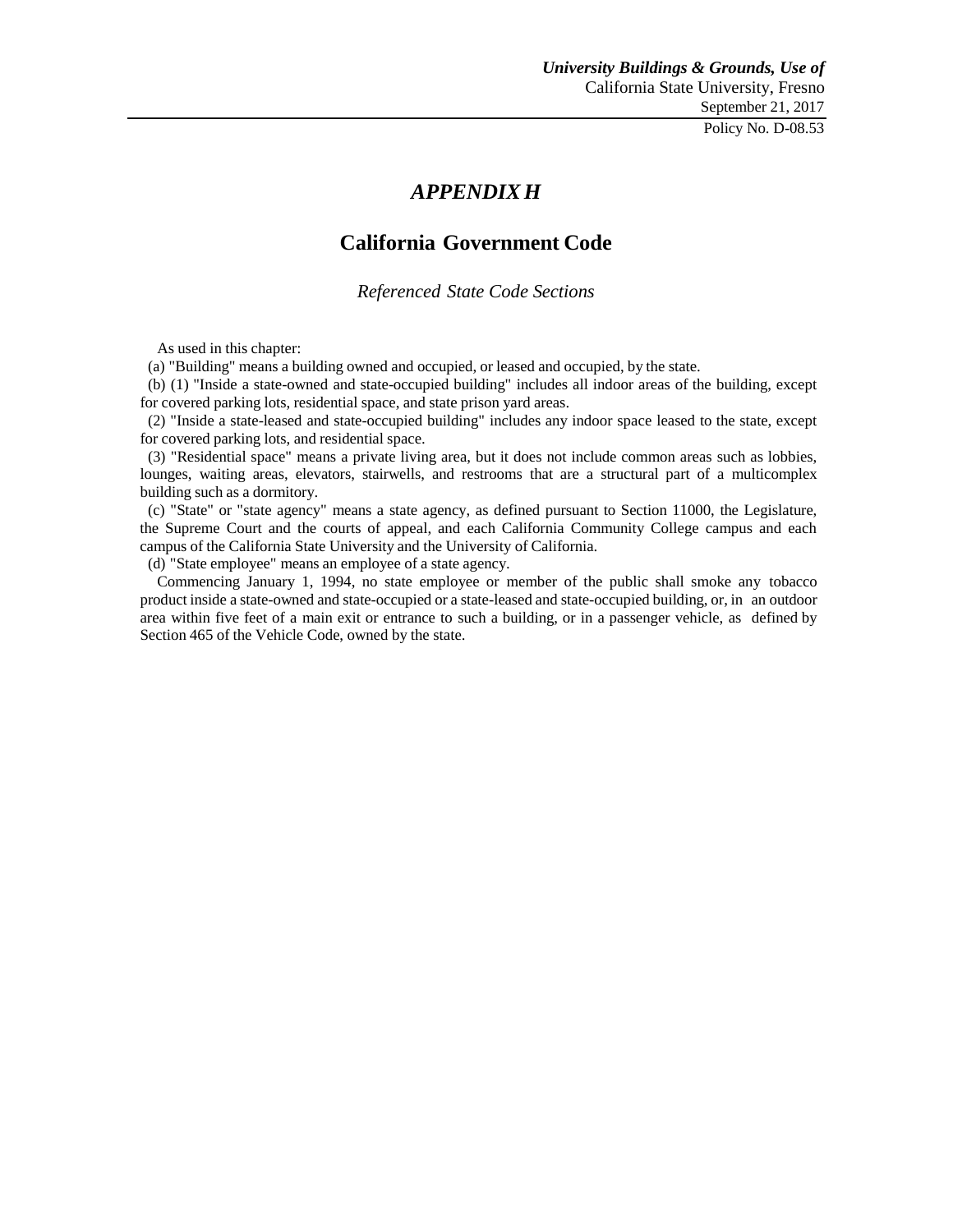### *APPENDIXI*

## **California Civil Code**

*Referenced State Code Sections*

54. (a) Individuals with disabilities or medical conditions have the same right as the general public to the full and free use of the streets, highways, sidewalks, walkways, public buildings, medical facilities, including hospitals, clinics, and physicians' offices, public facilities, and other public places.

(b) For purposes of this section:

(1) "Disability" means any mental or physical disability as defined in Section 12926 of the Government Code.

(2) "Medical condition" has the same meaning as defined in subdivision (h) of Section 12926 of the Government Code.

(c) A violation of the right of an individual under the Americans with Disabilities Act of 1990 (Public Law 101-336) also constitutes a violation of this section.

54.1. (a) (1) Individuals with disabilities shall be entitled to full and equal access, as other members of the general public, to accommodations, advantages, facilities, medical facilities, including hospitals, clinics, and physicians' offices, and privileges of all common carriers, airplanes, motor vehicles, railroad trains, motorbuses, streetcars, boats, or any other public conveyances or modes of transportation (whether private, public, franchised, licensed, contracted, or otherwise provided), telephone facilities, adoption agencies, private schools, hotels, lodging places, places of public accommodation, amusement, or resort, and other places to which the general public is invited, subject only to the conditions and limitations established by law, or state or federal regulation, and applicable alike to all persons.

(2) As used in this section, "telephone facilities" means tariff items and other equipment and services that have been approved by the Public Utilities Commission to be used by individuals with disabilities in a manner feasible and compatible with the existing telephone network provided by the telephone companies.

(3) "Full and equal access," for purposes of this section in its application to transportation, means access that meets the standards of Titles II and III of the Americans with Disabilities Act of 1990 (Public Law 101-336) and federal regulations adopted pursuant thereto, except that, if the laws of this state prescribe higher standards, it shall mean access that meets those higher standards.

(b) (1) Individuals with disabilities shall be entitled to full and equal access, as other members of the general public, to all housing accommodations offered for rent, lease, or compensation in this state, subject to the conditions and limitations established by law, or state or federal regulation, and applicable alike to all persons.

(2) "Housing accommodations" means any real property, or portion thereof, that is used or occupied, or is intended, arranged, or designed to be used or occupied, as the home, residence, or sleeping place of one or more human beings, but shall not include any accommodations included within subdivision (a) or any single-family residence the occupants of which rent, lease, or furnish for compensation not more than one room therein.

(3) (A) Any person renting, leasing, or otherwise providing real property for compensation shall not refuse to permit an individual with a disability, at that person's expense, to make reasonable modifications of the existing rented premises if the modifications are necessary to afford the person full enjoyment of the premises. However, any modifications under this paragraph may be conditioned on the disabled tenant entering into an agreement to restore the interior of the premises to the condition existing prior to the modifications. No additional security may be required on account of an election to make modifications to the rented premises under this paragraph, but the lessor and tenant may negotiate, as part of the agreement to restore the premises, a provision requiring the disabled tenant to pay an amount into an escrow account, not to exceed a reasonable estimate of the cost of restoring the premises.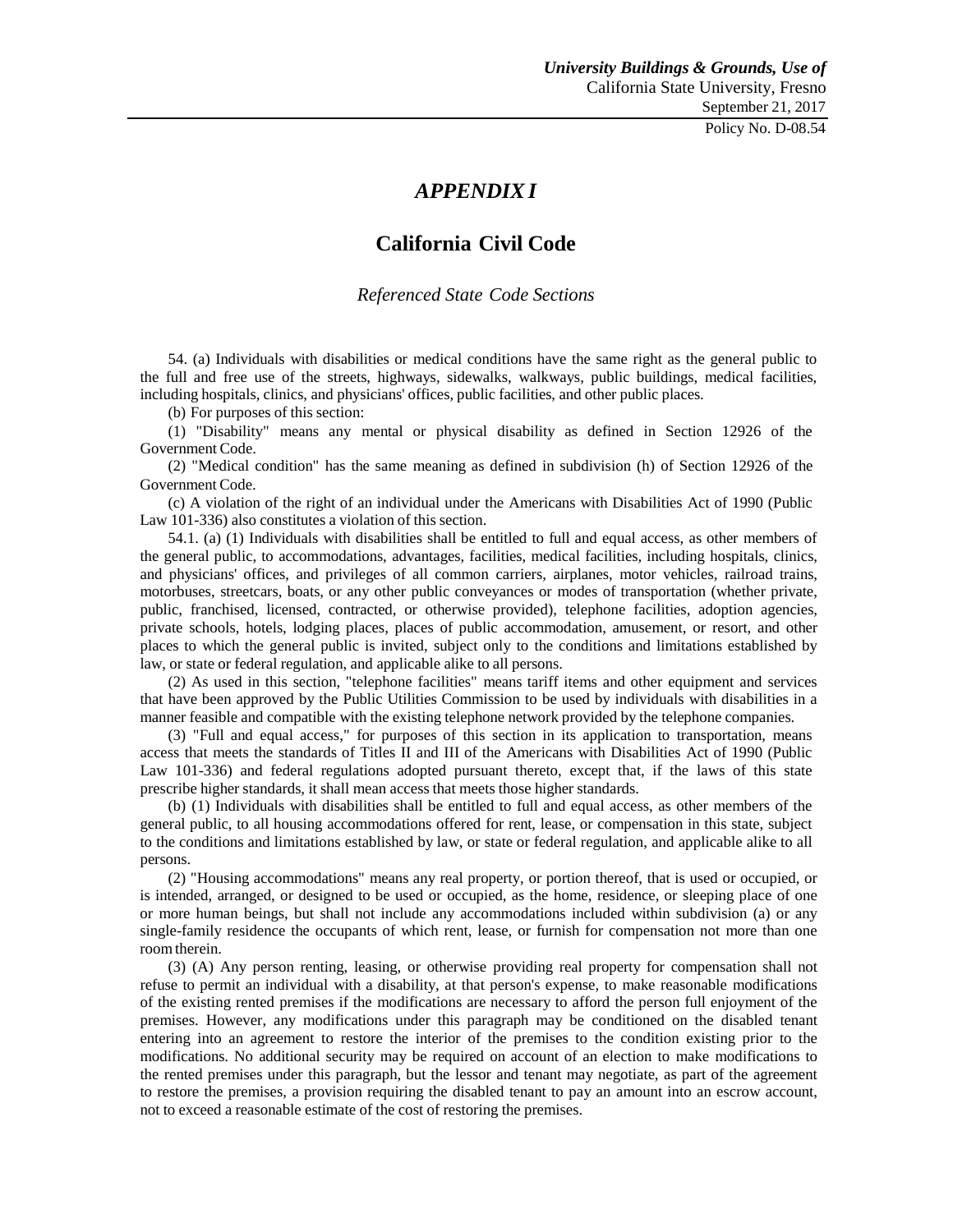(B) Any person renting, leasing, or otherwise providing real property for compensation shall not refuse to make reasonable accommodations in rules, policies, practices, or services, when those accommodations may be necessary to afford individuals with a disability equal opportunity to use and enjoy the premises.

(4) Nothing in this subdivision shall require any person renting, leasing, or providing for compensation real property to modify his or her property in any way or provide a higher degree of care for an individual with a disability than for an individual who is not disabled.

(5) Except as provided in paragraph (6), nothing in this part shall require any person renting, leasing, or providing for compensation real property, if that person refuses to accept tenants who have dogs, to accept as a tenant an individual with a disability who has a dog.

(6) (A) It shall be deemed a denial of equal access to housing accommodations within the meaning of this subdivision for any person, firm, or corporation to refuse to lease or rent housing accommodations to an individual who is blind or visually impaired on the basis that the individual uses the services of a guide dog, an individual who is deaf or hearing impaired on the basis that the individual uses the services of a signal dog, or to an individual with any other disability on the basis that the individual uses the services of a service dog, or to refuse to permit such an individual who is blind or visually impaired to keep a guide dog, an individual who is deaf or hearing impaired to keep a signal dog, or an individual with any other disability to keep a service dog on the premises.

(B) Except in the normal performance of duty as a mobility or signal aid, nothing contained in this paragraph shall be construed to prevent the owner of a housing accommodation from establishing terms in a lease or rental agreement that reasonably regulate the presence of guide dogs, signal dogs, or service dogs on the premises of a housing accommodation, nor shall this paragraph be construed to relieve a tenant from any liability otherwise imposed by law for real and personal property damages caused by such a dog when proof of the same exists.

(C) (i) As used in this subdivision, "guide dog" means any guide dog that was trained by a person licensed under Chapter 9.5 (commencing with Section 7200) of Division 3 of the Business and Professions Code or as defined in the regulations implementing Title III of the Americans with Disabilities Act of 1990 (Public Law 101-336).

(ii) As used in this subdivision, "signal dog" means any dog trained to alert an individual who is deaf or hearing impaired to intruders or sounds.

(iii) As used in this subdivision, "service dog" means any dog individually trained to the requirements of the individual with a disability, including, but not limited to, minimal protection work, rescue work, pulling a wheelchair, or fetching dropped items.

(7) It shall be deemed a denial of equal access to housing accommodations within the meaning of this subdivision for any person, firm, or corporation to refuse to lease or rent housing accommodations to an individual who is blind or visually impaired, an individual who is deaf or hearing impaired, or other individual with a disability on the basis that the individual with a disability is partially or wholly dependent upon the income of his or her spouse, if the spouse is a party to the lease or rental agreement. Nothing in this subdivision, however, shall prohibit a lessor or landlord from considering the aggregate financial status of an individual with a disability and his or her spouse.

(c) Visually impaired or blind persons and persons licensed to train guide dogs for individuals who are visually impaired or blind pursuant to Chapter 9.5 (commencing with Section 7200) of Division 3 of the Business and Professions Code or guide dogs as defined in the regulations implementing Title III of the Americans with Disabilities Act of 1990 (Public Law 101-336), and persons who are deaf or hearing impaired and persons authorized to train signal dogs for individuals who are deaf or hearing impaired, and other individuals with a disability and persons authorized to train service dogs for individuals with a disability, may take dogs, for the purpose of training them as guide dogs, signal dogs, or service dogs in any of the places specified in subdivisions (a) and (b). These persons shall ensure that the dog is on a leash and tagged as a guide dog, signal dog, or service dog by identification tag issued by the county clerk, animal control department, or other agency, as authorized by Chapter 3.5 (commencing with Section 30850) of Division 14 of the Food and Agricultural Code. In addition, the person shall be liable for any provable damage done to the premises or facilities by his or her dog.

(d) A violation of the right of an individual under the Americans with Disabilities Act of 1990 (Public Law 101-336) also constitutes a violation of this section, and nothing in this section shall be construed to limit the access of any person in violation of that act.